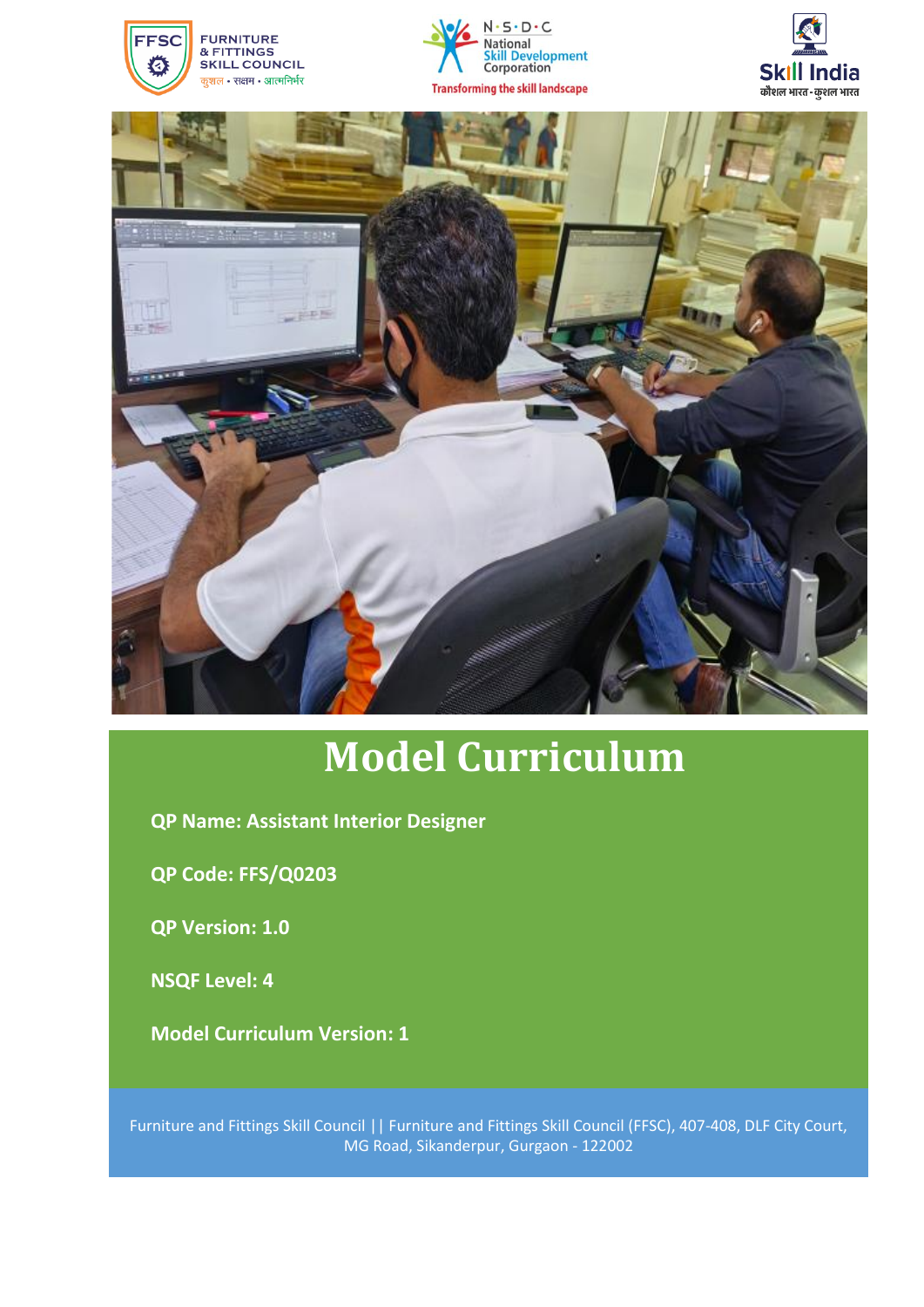





## **Table of Contents**

| Module 2: Introduction to various types of Interior projects, products, materials, & accessories 13 |  |
|-----------------------------------------------------------------------------------------------------|--|
|                                                                                                     |  |
|                                                                                                     |  |
|                                                                                                     |  |
|                                                                                                     |  |
|                                                                                                     |  |
|                                                                                                     |  |
|                                                                                                     |  |
|                                                                                                     |  |
|                                                                                                     |  |
|                                                                                                     |  |
|                                                                                                     |  |
|                                                                                                     |  |
|                                                                                                     |  |
|                                                                                                     |  |
|                                                                                                     |  |
|                                                                                                     |  |
| Elective 1: Residence                                                                               |  |
| Module 19: Performing site supervision during a recce for residence projects30                      |  |
|                                                                                                     |  |
|                                                                                                     |  |
|                                                                                                     |  |
|                                                                                                     |  |
| Elective 2: Kitchen                                                                                 |  |
| Module 24: Performing site supervision during a recce for kitchen projects 35                       |  |
|                                                                                                     |  |
|                                                                                                     |  |
|                                                                                                     |  |
|                                                                                                     |  |
|                                                                                                     |  |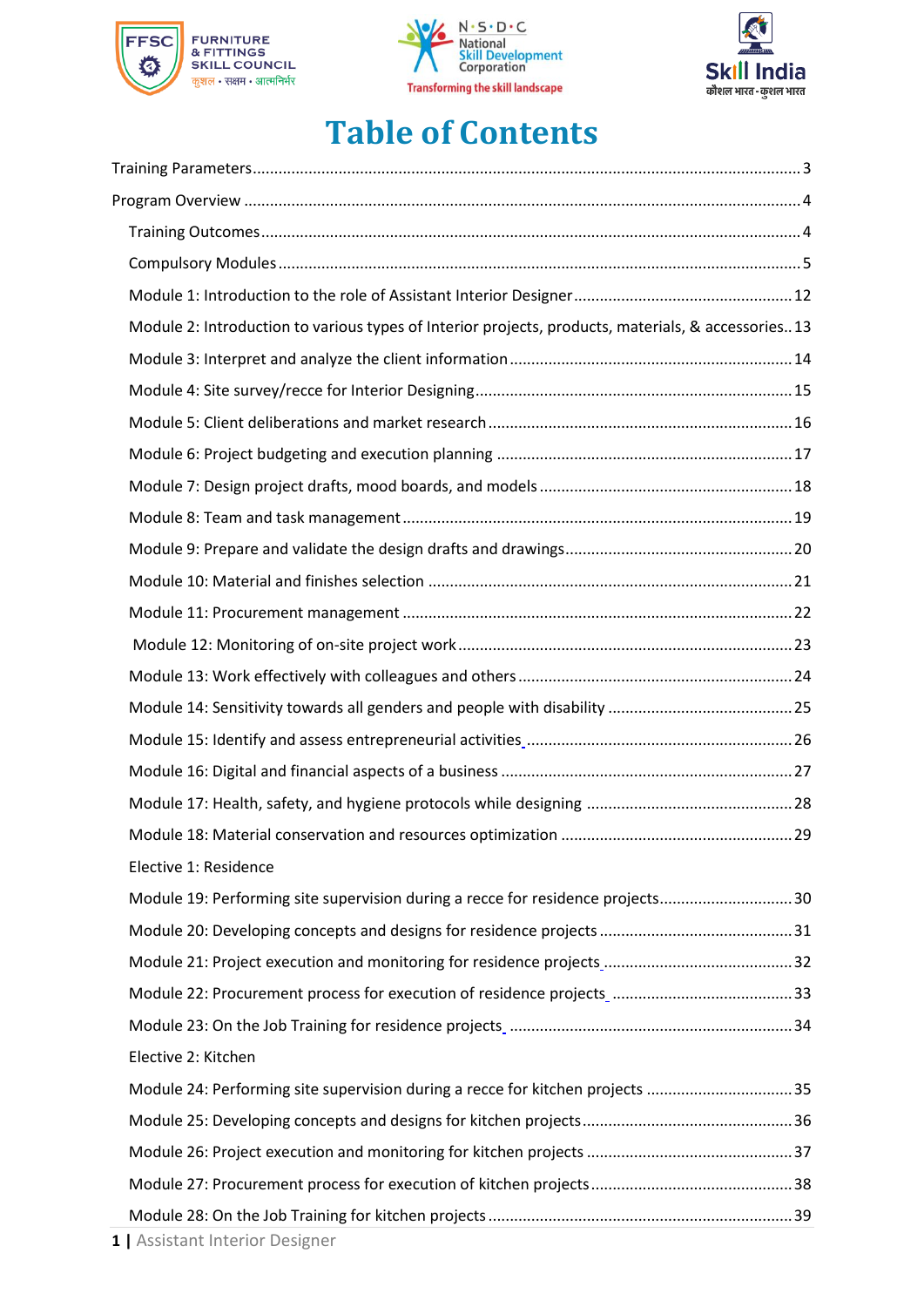





#### Elective 3: Commercial

| Module 29: Performing site supervision during a recce for commercial projects  40                  |  |
|----------------------------------------------------------------------------------------------------|--|
|                                                                                                    |  |
|                                                                                                    |  |
|                                                                                                    |  |
|                                                                                                    |  |
| Elective 4: Hospitality                                                                            |  |
| Module 34: Performing site supervision during a recce for Hospitality projects45                   |  |
|                                                                                                    |  |
|                                                                                                    |  |
|                                                                                                    |  |
|                                                                                                    |  |
| Elective 5: Academic Institutions                                                                  |  |
| Module 39: Performing site supervision during a recce for Academic Institutions projects  50       |  |
| Module 40: Developing concepts and designs for Academic Institutions projects 51                   |  |
| Module 41: Project execution and monitoring for Academic Institutions projects 52                  |  |
| Module 42: Procurement process for execution of Academic Institutions projects 53                  |  |
|                                                                                                    |  |
| Elective 6: Retail Fitout & Exhibitions                                                            |  |
| Module 44: Performing site supervision during a recce for Retail Fitout & Exhibitions projects  55 |  |
| Module 45: Developing concepts and designs for Retail Fitout & Exhibitions projects 56             |  |
| Module 46: Project execution and monitoring for Retail Fitout & Exhibitions projects 57            |  |
| Module 47: Procurement process for execution of Retail Fitout & Exhibitions projects 58            |  |
|                                                                                                    |  |
|                                                                                                    |  |

<span id="page-2-0"></span>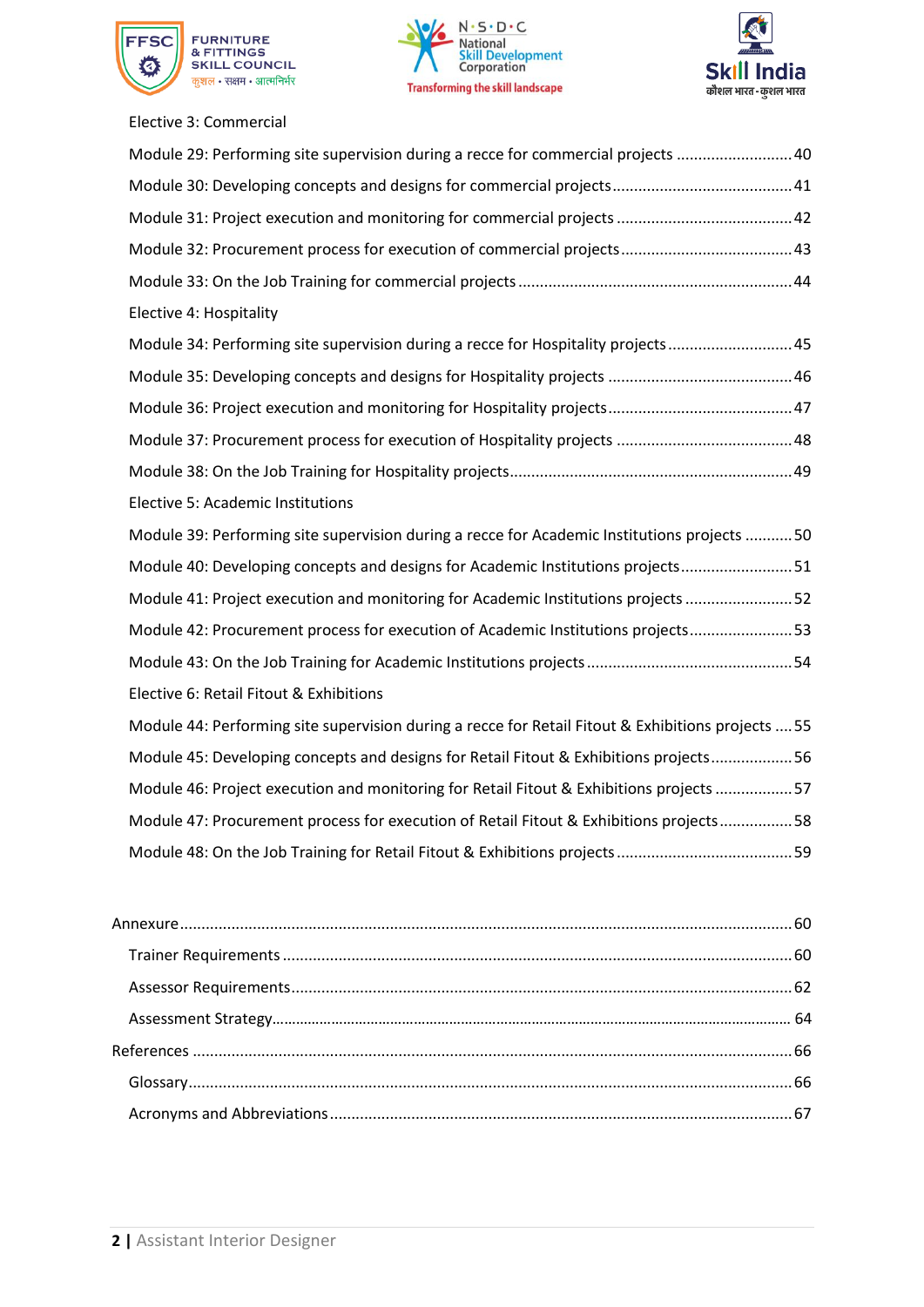





## Training Parameters

| <b>Sector</b>                                                     | <b>Furniture and Fittings</b>                                                                                                                                                                                                                                                                                                                                                                                                                                                                   |
|-------------------------------------------------------------------|-------------------------------------------------------------------------------------------------------------------------------------------------------------------------------------------------------------------------------------------------------------------------------------------------------------------------------------------------------------------------------------------------------------------------------------------------------------------------------------------------|
| <b>Sub-Sector</b>                                                 | Interior Design and Installation                                                                                                                                                                                                                                                                                                                                                                                                                                                                |
| <b>Occupation</b>                                                 | <b>Interior Designing</b>                                                                                                                                                                                                                                                                                                                                                                                                                                                                       |
| Country                                                           | India                                                                                                                                                                                                                                                                                                                                                                                                                                                                                           |
| <b>NSQF Level</b>                                                 | 4                                                                                                                                                                                                                                                                                                                                                                                                                                                                                               |
| Aligned to NCO/ISCO/ISIC Code                                     | NCO-2015/3432.0100                                                                                                                                                                                                                                                                                                                                                                                                                                                                              |
| <b>Minimum Educational Qualification and</b><br><b>Experience</b> | 10th Pass + 4 Years of Relevant Work Experience<br><b>OR</b><br>10th Pass + ITI (1 Year Diploma) + 3 Years of Relevant Work<br>Experience<br><b>OR</b><br>12th pass + 2 Years of Relevant Work Experience<br><b>OR</b><br>12th pass + ITI (1 Year Diploma) + 1 Year of Relevant Work<br>Experience<br><b>OR</b><br>Graduation in any field + 1 Year of Relevant Work Experience<br><b>OR</b><br>NSQF Level 3 certificate [Draughtsperson (Interior Design)] + 2<br>Years of Relevant Experience |
| Minimum Level of Education for Training in<br><b>School</b>       | 10th Class                                                                                                                                                                                                                                                                                                                                                                                                                                                                                      |
| <b>Pre-Requisite License or Training</b>                          | <b>NA</b>                                                                                                                                                                                                                                                                                                                                                                                                                                                                                       |
| Minimum Job Entry Age                                             | 16 Years                                                                                                                                                                                                                                                                                                                                                                                                                                                                                        |
| Last Reviewed on                                                  |                                                                                                                                                                                                                                                                                                                                                                                                                                                                                                 |
| <b>Next Review Date</b>                                           |                                                                                                                                                                                                                                                                                                                                                                                                                                                                                                 |
| <b>NSQC Approval Date</b>                                         |                                                                                                                                                                                                                                                                                                                                                                                                                                                                                                 |
| Q.P. Version                                                      | 1.0                                                                                                                                                                                                                                                                                                                                                                                                                                                                                             |
| <b>Model Curriculum Creation Date</b>                             |                                                                                                                                                                                                                                                                                                                                                                                                                                                                                                 |
| Model Curriculum Valid Up to Date                                 |                                                                                                                                                                                                                                                                                                                                                                                                                                                                                                 |
| <b>Model Curriculum Version</b>                                   | 1.0                                                                                                                                                                                                                                                                                                                                                                                                                                                                                             |
| <b>Minimum Duration of the Course</b>                             | 540 (Min. of 1 Elective to be selected)                                                                                                                                                                                                                                                                                                                                                                                                                                                         |
| <b>Maximum Duration of the Course</b>                             | 720 (Max. of 2 Electives to be selected)                                                                                                                                                                                                                                                                                                                                                                                                                                                        |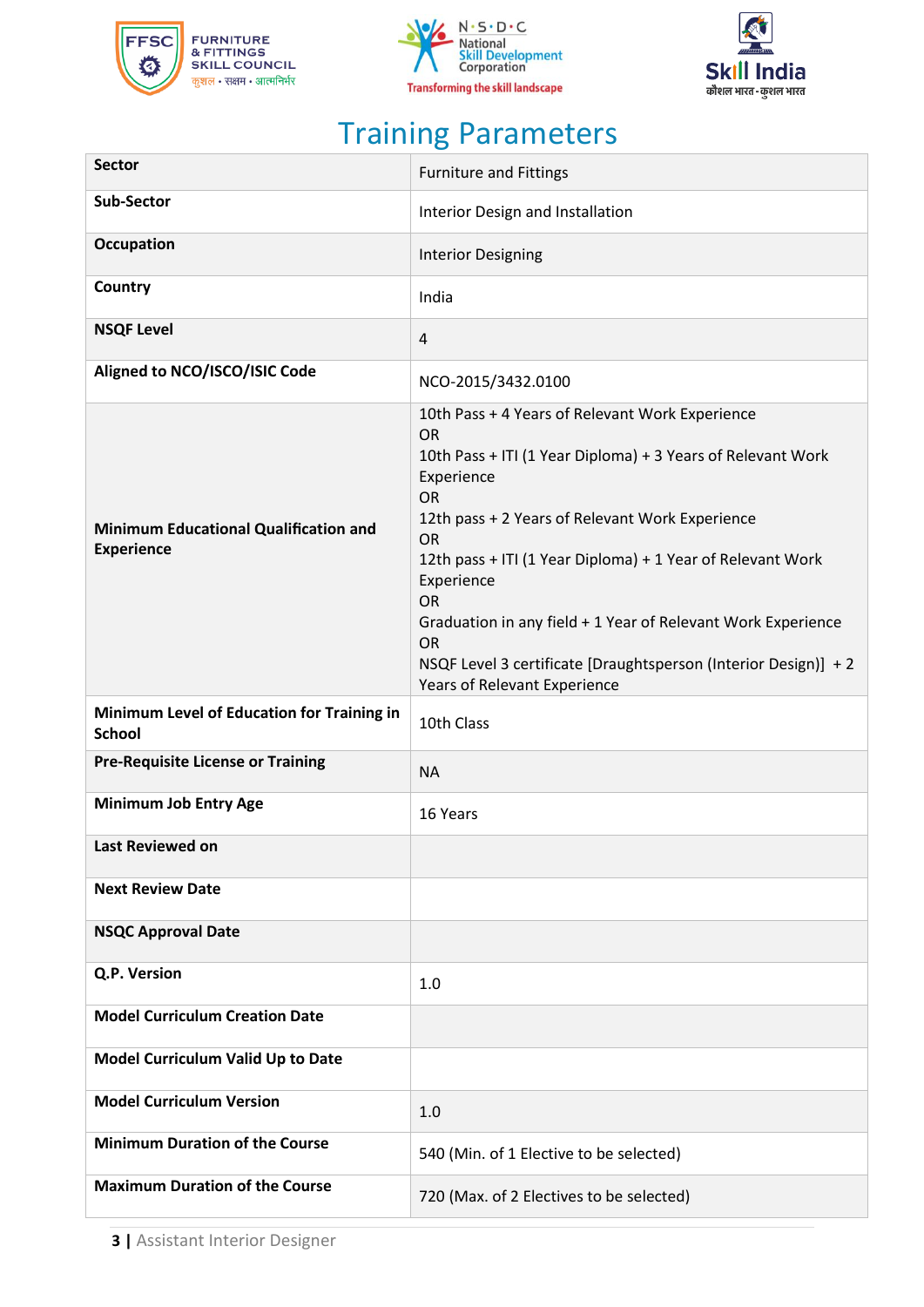





## **Program Overview**

<span id="page-4-0"></span>This section summarizes the end objectives of the program along with its duration.

### <span id="page-4-1"></span>**Training Outcomes**

At the end of the program, the learner should have acquired the listed knowledge and skills:

- Describe the organizational map of interiors and role of Assistant Interior Designer
- List the different types of Interior Projects, Products, Materials and Hardware
- Discuss the process of analysing and interpreting client requirements
- Conduct site survey for Interior Designing and supervise recce activities
- Discuss the process of defining Tentative Scope of Work (TSOW) and its role in interior designing.
- Conduct product budgeting and execution planning of interior design projects
- Demonstrate the designing and approval process for design drafts, mood boards, and models
- Describe the process of task delegation and its importance in project execution.
- Design and validate the drafts and drawings based on client requirements.
- List different types of materials and finishes based on various interior design projects
- Conduct procurement management for effective execution of work at on-site.
- Design and deploy effective work monitoring plan for on-site work.
- Describe the best practices for working efficiently as team player and team and ensure the same are followed.
- List the guidelines for gender sensitivity and PwD practices and comply as per the same.
- Explain the elements of Entrepreneurship and highlight the role of an entrepreneur.
- Explain the significance of Digital and Financial literacy in a business.
- Follow and ensure the compliance of the Occupational Health & Safety protocols while designing.
- Explain the methods for material conservation and resources optimization during interior designing.
- Describe the process of planning, organizing and supervision in conducting the site survey and recce for residence projects
- Create design drafts and concepts for residence projects
- Explain the steps involved in effective project execution and work monitoring in residence projects
- Discuss the procurement process and relevant documents for residence projects
- Explain the processes involved in interior designing for residence project and execute the same.
- Describe the process of planning, organizing and supervision in conducting the site survey and recce for kitchen projects
- Create design drafts and concepts for kitchen projects
- Explain the steps involved in effective project execution and work monitoring in kitchen projects
- Discuss the procurement process and relevant documents for kitchen projects
- Explain the processes involved in interior designing for kitchen project and execute the same.
- Describe the process of planning, organizing and supervision in conducting the site survey and recce for commercial projects
- Create design drafts and concepts for commercial projects
- Explain the steps involved in effective project execution and work monitoring in commercial projects
- Discuss the procurement process and relevant documents for commercial projects
- Explain the processes involved in interior designing for commercial project and execute the same.
- Describe the process of planning, organizing and supervision in conducting the site survey and recce for hospitality projects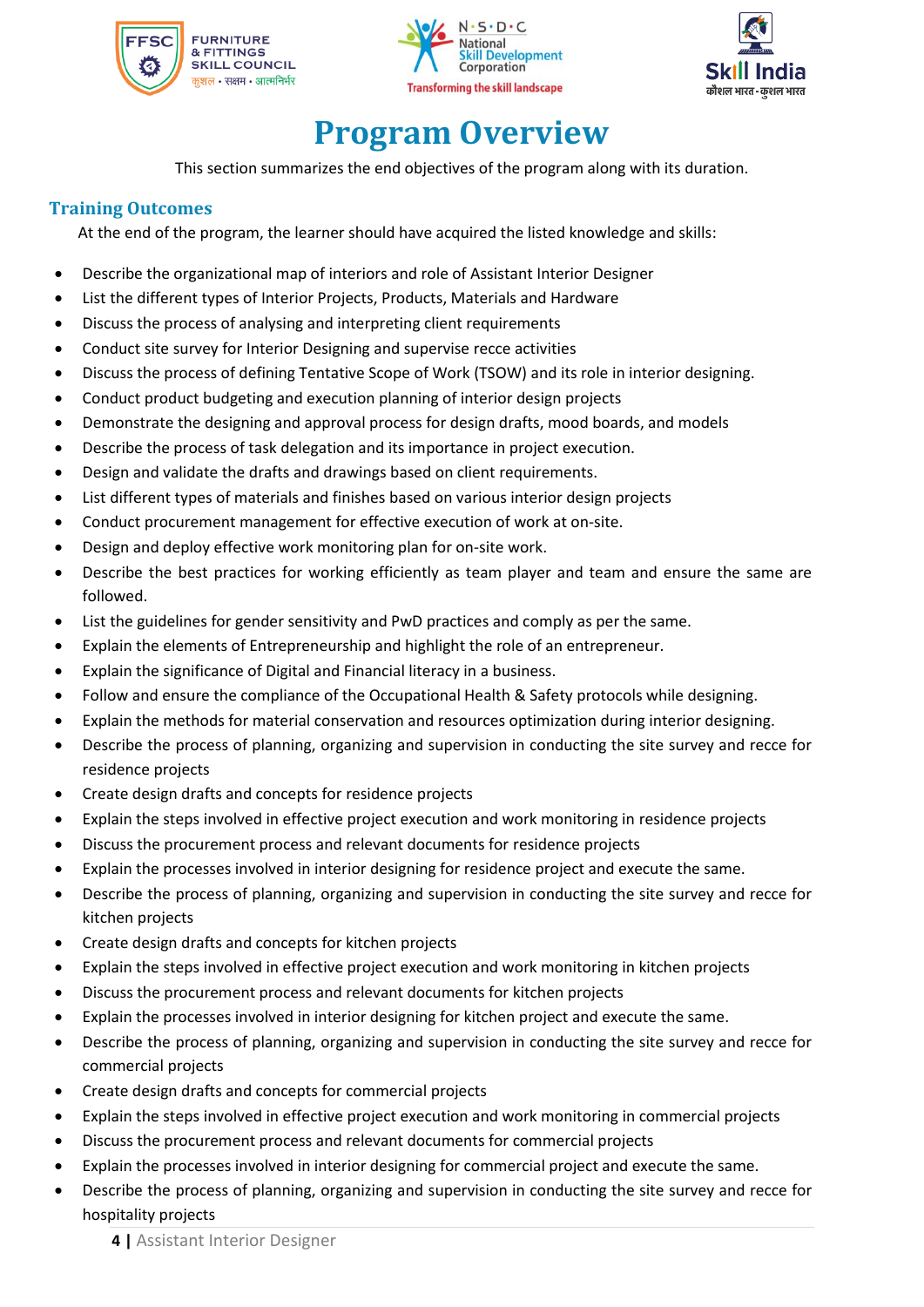





- Create design drafts and concepts for hospitality projects
- Explain the steps involved in effective project execution and work monitoring in hospitality projects
- Discuss the procurement process and relevant documents for hospitality projects
- Explain the processes involved in interior designing for hospitality project and execute the same.
- Describe the process of planning, organizing and supervision in conducting the site survey and recce for academic institution projects
- Create design drafts and concepts for academic institution projects
- Explain the steps involved in effective project execution and work monitoring in academic institution projects
- Discuss the procurement process and relevant documents for academic institution projects
- Explain the processes involved in interior designing for academic institution project and execute the same.
- Describe the process of planning, organizing and supervision in conducting the site survey and recce for retail fitout and exhibition projects
- Create design drafts and concepts for retail fitout and exhibition projects
- Explain the steps involved in effective project execution and work monitoring in retail fitout and exhibition projects
- Discuss the procurement process and relevant documents for retail fitout and exhibition projects
- Explain the processes involved in interior designing for retail fitout and exhibition project and execute the same.

### <span id="page-5-0"></span>Compulsory Modules

The table lists the modules and their duration corresponding to the Compulsory NOS of the QP.

| <b>NOS and Module Details</b>                                                                                  | <b>Theory</b><br><b>Duration</b> | <b>Practical</b><br><b>Duration</b> | <b>On-the-Job Training</b><br><b>Duration</b><br>(Mandatory) | <b>On-the-Job Training</b><br><b>Duration</b><br>(Recommended) | <b>Total</b><br><b>Duration</b> |
|----------------------------------------------------------------------------------------------------------------|----------------------------------|-------------------------------------|--------------------------------------------------------------|----------------------------------------------------------------|---------------------------------|
| <b>Bridge Module (s)</b>                                                                                       | 09:00                            | 06:00                               | 00:00                                                        | 00:00                                                          | 15:00                           |
| Module 1: Introduction<br>to the role of Assistant<br><b>Interior Designer</b>                                 | 06:00                            | 00:00                               | 00:00                                                        | 00:00                                                          | 06:00                           |
| Module 2: Introduction<br>to various types of<br>Interior projects,<br>products, materials, and<br>accessories | 03:00                            | 06:00                               | 00:00                                                        | 00:00                                                          | 09:00                           |
| FFS/N0210: Assist in<br>client servicing and on-<br>site supervision during<br>survey/recce                    | 24:00                            | 51:00                               | 00:00                                                        | 00:00                                                          | 75:00                           |
| Module 3: Interpret and<br>analyze the client info                                                             | 12:00                            | 24:00                               | 00:00                                                        | 00:00                                                          | 36:00                           |
| Module 4: Site<br>survey/recce for Interior<br>Designing                                                       | 12:00                            | 27:00                               | 00:00                                                        | 00:00                                                          | 39:00                           |
| FFS/0211: Assist in the<br>development of interior<br>concepts and designs                                     | 24:00                            | 51:00                               | 00:00                                                        | 00:00                                                          | 75:00                           |

**5 |** Assistant Interior Designer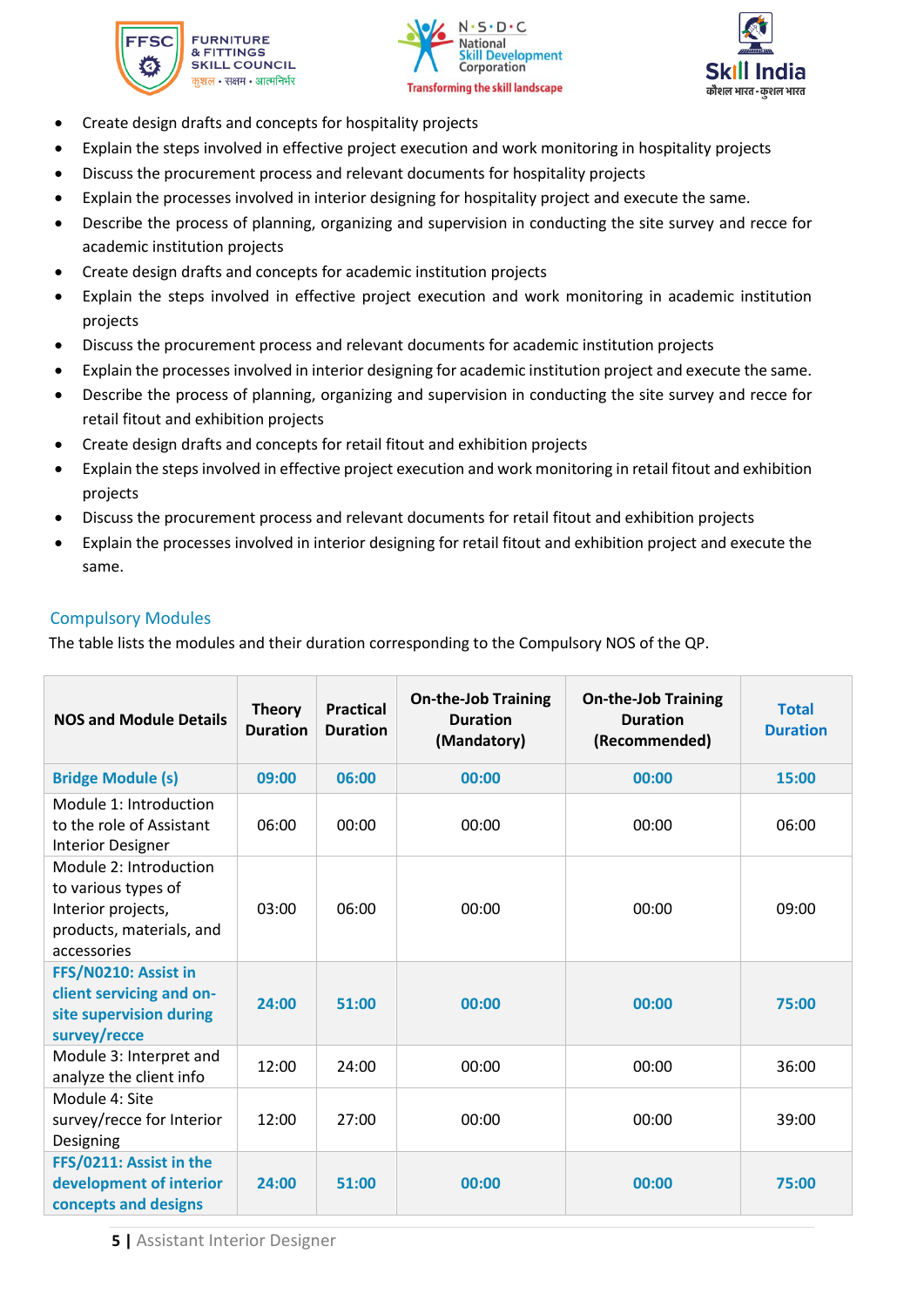





| Module 5: Client<br>deliberations and market<br>research                                                                     | 06:00 | 12:00 | 00:00 | 00:00 | 18:00 |
|------------------------------------------------------------------------------------------------------------------------------|-------|-------|-------|-------|-------|
| Module 6: Project<br>budgeting and execution<br>planning                                                                     | 06:00 | 12:00 | 00:00 | 00:00 | 18:00 |
| Module 7: Design project<br>drafts, mood boards, and<br>models                                                               | 12:00 | 27:00 | 00:00 | 00:00 | 39:00 |
| FFS/0212: Assist in<br>execution and<br>monitoring of the<br>interior design project                                         | 21:00 | 54:00 | 00:00 | 00:00 | 75:00 |
| Module 8: Team and task<br>management                                                                                        | 09:00 | 24:00 | 00:00 | 00:00 | 33:00 |
| Module 9: Prepare and<br>validate the design drafts<br>and drawings                                                          | 12:00 | 30:00 | 00:00 | 00:00 | 42:00 |
| Module 10: Material and<br>finishes selection                                                                                | 09:00 | 24:00 | 00:00 | 00:00 | 33:00 |
| FFS/0213: Assist in the<br>procurement process<br>and on-site installation                                                   | 24:00 | 51:00 | 00:00 | 00:00 | 75:00 |
| Module 11: Procurement<br>management                                                                                         | 12:00 | 30:00 | 00:00 | 00:00 | 42:00 |
| Module 12: Monitoring<br>of on-site project work                                                                             | 12:00 | 21:00 | 00:00 | 00:00 | 33:00 |
| FFS/N8204: Work<br>effectively with the<br>supervisors and co-<br>workers involving<br>gender and PwD<br>sensitive practices | 06:00 | 09:00 | 00:00 | 00:00 | 15:00 |
| Module 13: Work<br>effectively with<br>colleagues and others                                                                 | 03:00 | 06:00 | 00:00 | 00:00 | 09:00 |
| Module 14: Sensitivity<br>towards all genders and<br>people with disability                                                  | 03:00 | 03:00 | 00:00 | 00:00 | 06:00 |
| FFS/N8206: Undertake<br>entrepreneurship and<br>business development<br><b>activities</b>                                    | 06:00 | 09:00 | 00:00 | 00:00 | 15:00 |
| Module 15: Identify and<br>assess entrepreneurial<br>activities                                                              | 03:00 | 06:00 | 00:00 | 00:00 | 09:00 |
| Module 16: Digital and<br>financial aspects of a<br>business                                                                 | 03:00 | 03:00 | 00:00 | 00:00 | 06:00 |
| FFS/N8207: Supervise<br>health and safety<br>protocols for project                                                           | 06:00 | 09:00 | 00:00 | 00:00 | 15:00 |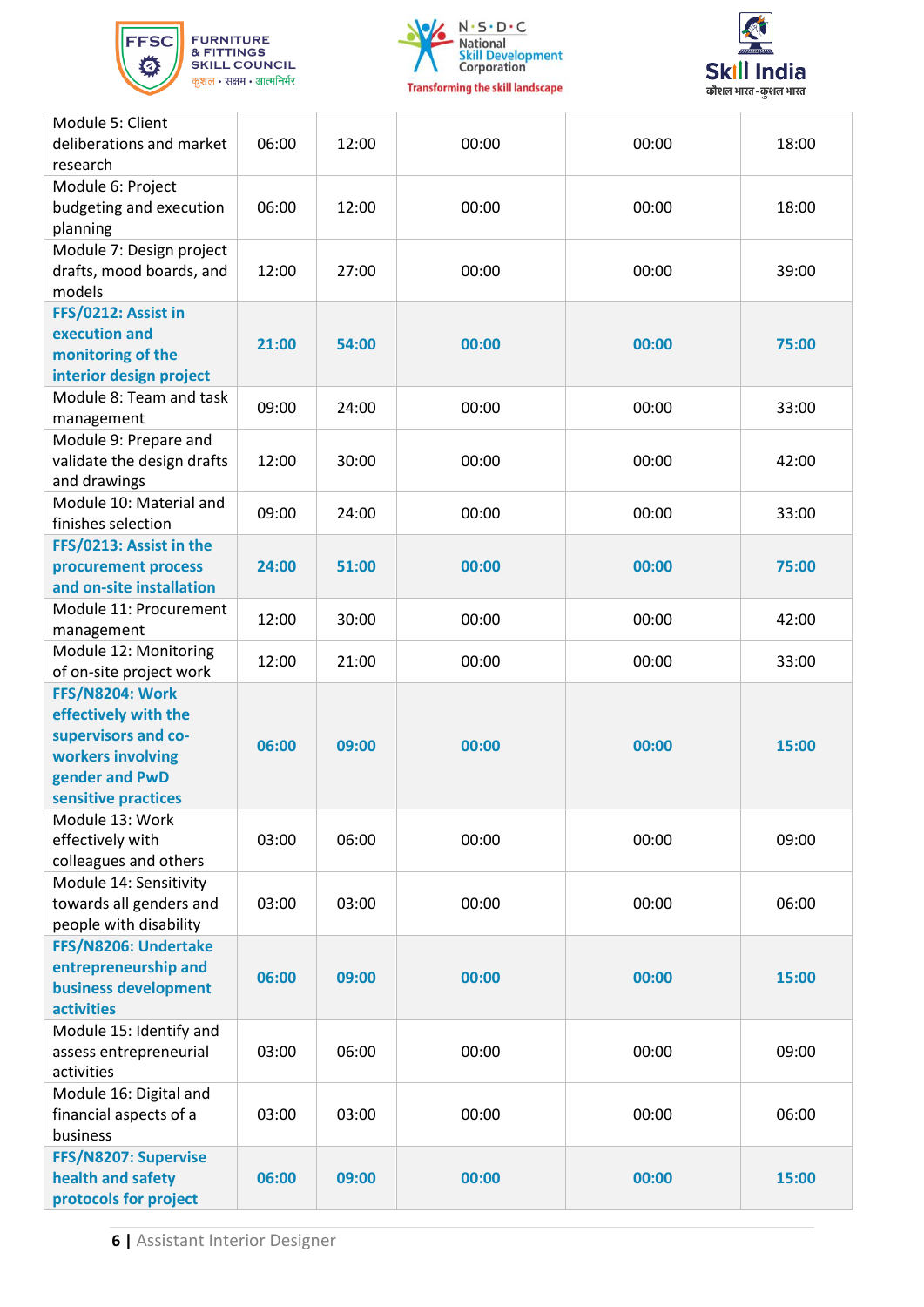





| designing at the<br>workplace                                             |        |        |       |       |        |
|---------------------------------------------------------------------------|--------|--------|-------|-------|--------|
| Module 17: Health,<br>safety, and hygiene<br>protocols while<br>designing | 03:00  | 06:00  | 00:00 | 00:00 | 09:00  |
| Module 18: Material<br>conservation and<br>resources optimization         | 03:00  | 03:00  | 00:00 | 00:00 | 06:00  |
| <b>Total Duration</b>                                                     | 120:00 | 240:00 | 00:00 | 00:00 | 360:00 |

### **Elective Modules**

The table lists the modules and their duration corresponding to the Elective NOS of the QP.

### **Elective 1: Residence**

| <b>NOS and Module Details</b>                                                                                       | <b>Theory</b><br><b>Duration</b> | <b>Practical</b><br><b>Duration</b> | <b>On-the-Job Training</b><br><b>Duration</b><br>(Mandatory) | <b>On-the-Job Training</b><br><b>Duration</b><br>(Recommended) | <b>Total</b><br><b>Duration</b> |
|---------------------------------------------------------------------------------------------------------------------|----------------------------------|-------------------------------------|--------------------------------------------------------------|----------------------------------------------------------------|---------------------------------|
| FFS/N0214: Assist in<br>preparation and<br>execution of interior<br>design concepts/plans<br>for residence projects | 30:00                            | 60:00                               | 90:00                                                        | 00:00                                                          | 180:00                          |
| Module 19: Performing<br>site supervision during a<br>recce for residence<br>projects                               | 09:00                            | 18:00                               | 00:00                                                        | 00:00                                                          | 27:00                           |
| Module 20: Developing<br>concepts and designs for<br>residence projects                                             | 09:00                            | 18:00                               | 00:00                                                        | 00:00                                                          | 27:00                           |
| Module 21: Project<br>execution and<br>monitoring for residence<br>projects                                         | 06:00                            | 12:00                               | 00:00                                                        | 00:00                                                          | 18:00                           |
| Module 22: Procurement<br>process for execution of<br>residence projects                                            | 06:00                            | 12:00                               | 00:00                                                        | 00:00                                                          | 18:00                           |
| Module 23: On the Job<br>Training for residence<br>projects                                                         | 00:00                            | 00:00                               | 90:00                                                        | 00:00                                                          | 90:00                           |
| <b>Total Duration</b>                                                                                               | 30:00                            | 60:00                               | 90:00                                                        | 00:00                                                          | 180:00                          |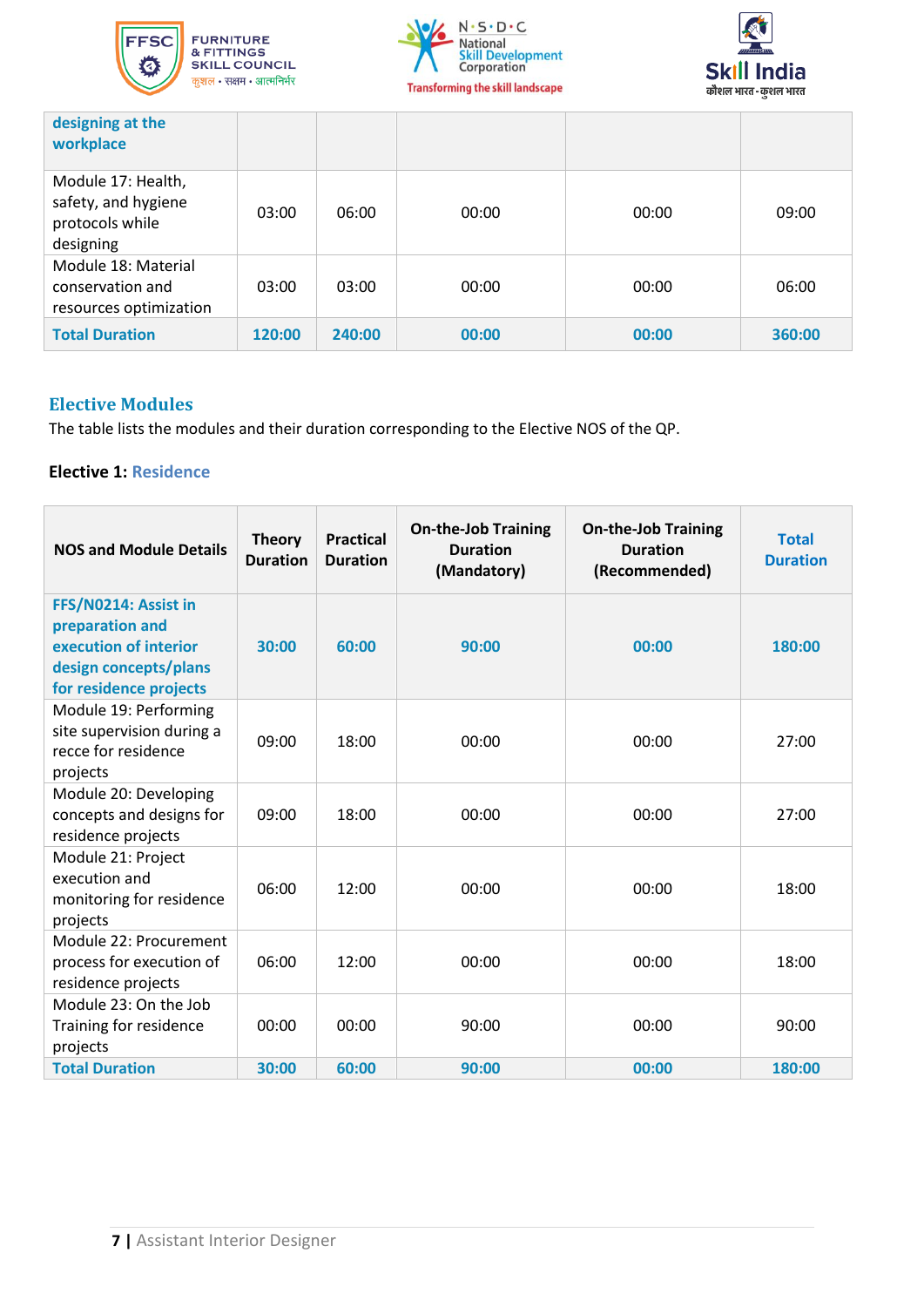





### **Elective 2: Kitchen**

| <b>NOS and Module Details</b>                                                                                     | <b>Theory</b><br><b>Duration</b> | <b>Practical</b><br><b>Duration</b> | <b>On-the-Job Training</b><br><b>Duration</b><br>(Mandatory) | <b>On-the-Job Training</b><br><b>Duration</b><br>(Recommended) | <b>Total</b><br><b>Duration</b> |
|-------------------------------------------------------------------------------------------------------------------|----------------------------------|-------------------------------------|--------------------------------------------------------------|----------------------------------------------------------------|---------------------------------|
| FFS/N0215: Assist in<br>preparation and<br>execution of interior<br>design concepts/plans<br>for kitchen projects | 30:00                            | 60:00                               | 90:00                                                        | 00:00                                                          | 180:00                          |
| Module 24: Performing<br>site supervision during a<br>recce for kitchen<br>projects                               | 09:00                            | 18:00                               | 00:00                                                        | 00:00                                                          | 27:00                           |
| Module 25: Developing<br>concepts and designs for<br>kitchen projects                                             | 09:00                            | 18:00                               | 00:00                                                        | 00:00                                                          | 27:00                           |
| Module 26: Project<br>execution and<br>monitoring for kitchen<br>projects                                         | 06:00                            | 12:00                               | 00:00                                                        | 00:00                                                          | 18:00                           |
| Module 27: Procurement<br>process for execution of<br>kitchen projects                                            | 06:00                            | 12:00                               | 00:00                                                        | 00:00                                                          | 18:00                           |
| Module 28: On the Job<br>Training for kitchen<br>projects                                                         | 00:00                            | 00:00                               | 90:00                                                        | 00:00                                                          | 90:00                           |
| <b>Total Duration</b>                                                                                             | 30:00                            | 60:00                               | 90:00                                                        | 00:00                                                          | 180:00                          |

### **Elective 3: Commercial**

| <b>NOS and Module Details</b>                                                                                        | <b>Theory</b><br><b>Duration</b> | <b>Practical</b><br><b>Duration</b> | <b>On-the-Job Training</b><br><b>Duration</b><br>(Mandatory) | <b>On-the-Job Training</b><br><b>Duration</b><br>(Recommended) | <b>Total</b><br><b>Duration</b> |
|----------------------------------------------------------------------------------------------------------------------|----------------------------------|-------------------------------------|--------------------------------------------------------------|----------------------------------------------------------------|---------------------------------|
| FFS/N0216: Assist in<br>preparation and<br>execution of interior<br>design concepts/plans<br>for commercial projects | 30:00                            | 60:00                               | 90:00                                                        | 00:00                                                          | 180:00                          |
| Module 29: Performing<br>site supervision during a<br>recce for commercial<br>projects                               | 09:00                            | 18:00                               | 00:00                                                        | 00:00                                                          | 27:00                           |
| Module 30: Developing<br>concepts and designs for<br>commercial projects                                             | 09:00                            | 18:00                               | 00:00                                                        | 00:00                                                          | 27:00                           |
| Module 31: Project<br>execution and                                                                                  | 06:00                            | 12:00                               | 00:00                                                        | 00:00                                                          | 18:00                           |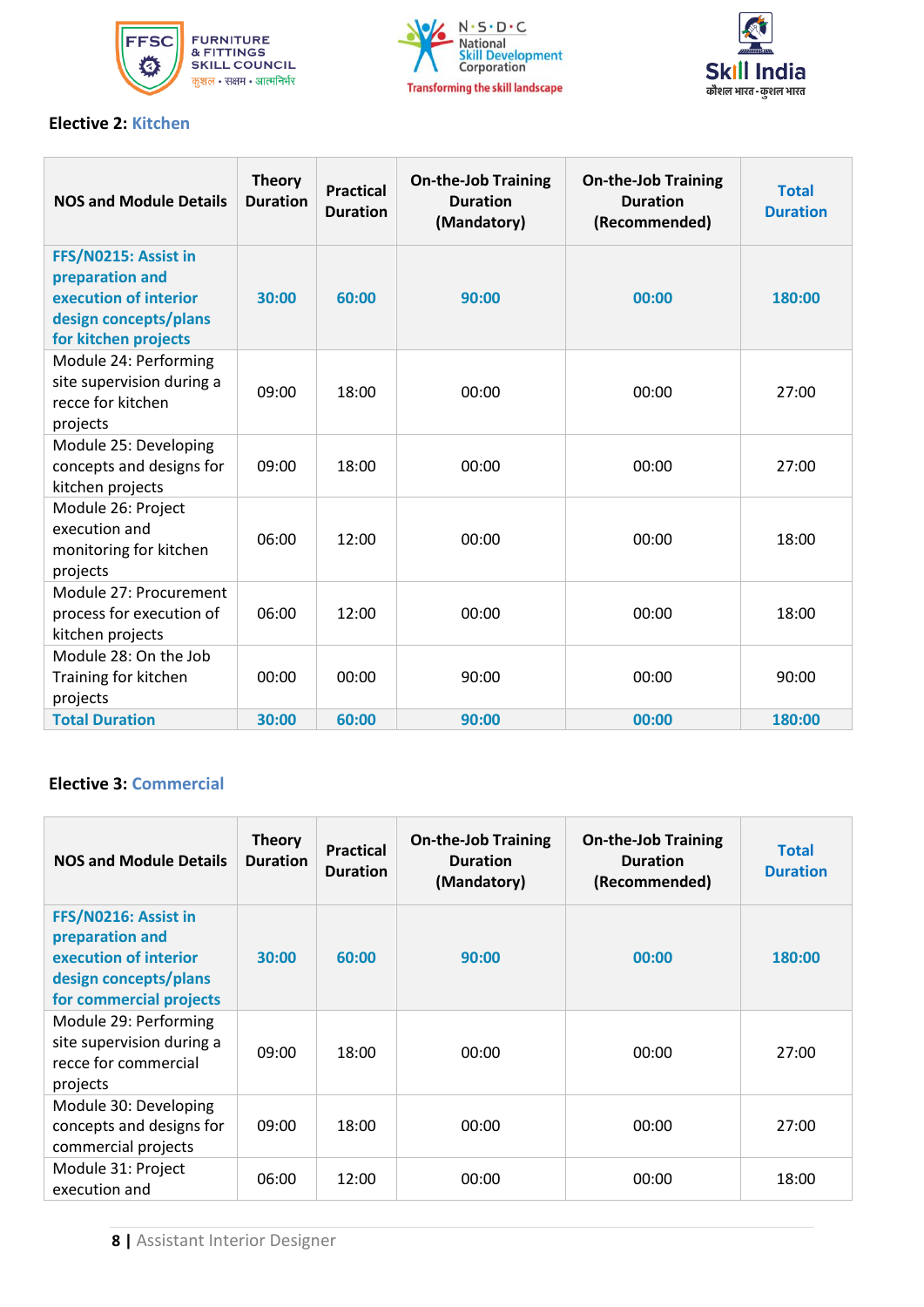





| monitoring for           |       |       |       |       |        |
|--------------------------|-------|-------|-------|-------|--------|
| commercial projects      |       |       |       |       |        |
| Module 32: Procurement   |       |       |       |       |        |
| process for execution of | 06:00 | 12:00 | 00:00 | 00:00 | 18:00  |
| commercial projects      |       |       |       |       |        |
| Module 33: On the Job    |       |       |       |       |        |
| Training for commercial  | 00:00 | 00:00 | 90:00 | 00:00 | 90:00  |
| projects                 |       |       |       |       |        |
| <b>Total Duration</b>    | 30:00 | 60:00 | 90:00 | 00:00 | 180:00 |

### **Elective 4: Hospitality**

| <b>NOS and Module Details</b>                                                                                         | <b>Theory</b><br><b>Duration</b> | <b>Practical</b><br><b>Duration</b> | <b>On-the-Job Training</b><br><b>Duration</b><br>(Mandatory) | <b>On-the-Job Training</b><br><b>Duration</b><br>(Recommended) | <b>Total</b><br><b>Duration</b> |
|-----------------------------------------------------------------------------------------------------------------------|----------------------------------|-------------------------------------|--------------------------------------------------------------|----------------------------------------------------------------|---------------------------------|
| FFS/N0217: Assist in<br>preparation and<br>execution of interior<br>design concepts/plans<br>for hospitality projects | 30:00                            | 60:00                               | 90:00                                                        | 00:00                                                          | 180:00                          |
| Module 34: Performing<br>site supervision during a<br>recce for hospitality<br>projects                               | 09:00                            | 18:00                               | 00:00                                                        | 00:00                                                          | 27:00                           |
| Module 35: Developing<br>concepts and designs for<br>hospitality projects                                             | 09:00                            | 18:00                               | 00:00                                                        | 00:00                                                          | 27:00                           |
| Module 36: Project<br>execution and<br>monitoring for<br>hospitality projects                                         | 06:00                            | 12:00                               | 00:00                                                        | 00:00                                                          | 18:00                           |
| Module 37: Procurement<br>process for execution of<br>hospitality projects                                            | 06:00                            | 12:00                               | 00:00                                                        | 00:00                                                          | 18:00                           |
| Module 38: On the Job<br>Training for hospitality<br>projects                                                         | 00:00                            | 00:00                               | 90:00                                                        | 00:00                                                          | 90:00                           |
| <b>Total Duration</b>                                                                                                 | 30:00                            | 60:00                               | 90:00                                                        | 00:00                                                          | 180:00                          |

### **Elective 5: Academic Institutions**

| <b>NOS and Module Details</b>                                                             | <b>Theory</b><br><b>Duration</b> | <b>Practical</b><br><b>Duration</b> | <b>On-the-Job Training</b><br><b>Duration</b><br>(Mandatory) | <b>On-the-Job Training</b><br><b>Duration</b><br>(Recommended) | <b>Total</b><br><b>Duration</b> |
|-------------------------------------------------------------------------------------------|----------------------------------|-------------------------------------|--------------------------------------------------------------|----------------------------------------------------------------|---------------------------------|
| FFS/N0218: Assist in<br>preparation and<br>execution of interior<br>design concepts/plans | 30:00                            | 60:00                               | 90:00                                                        | 00:00                                                          | 180:00                          |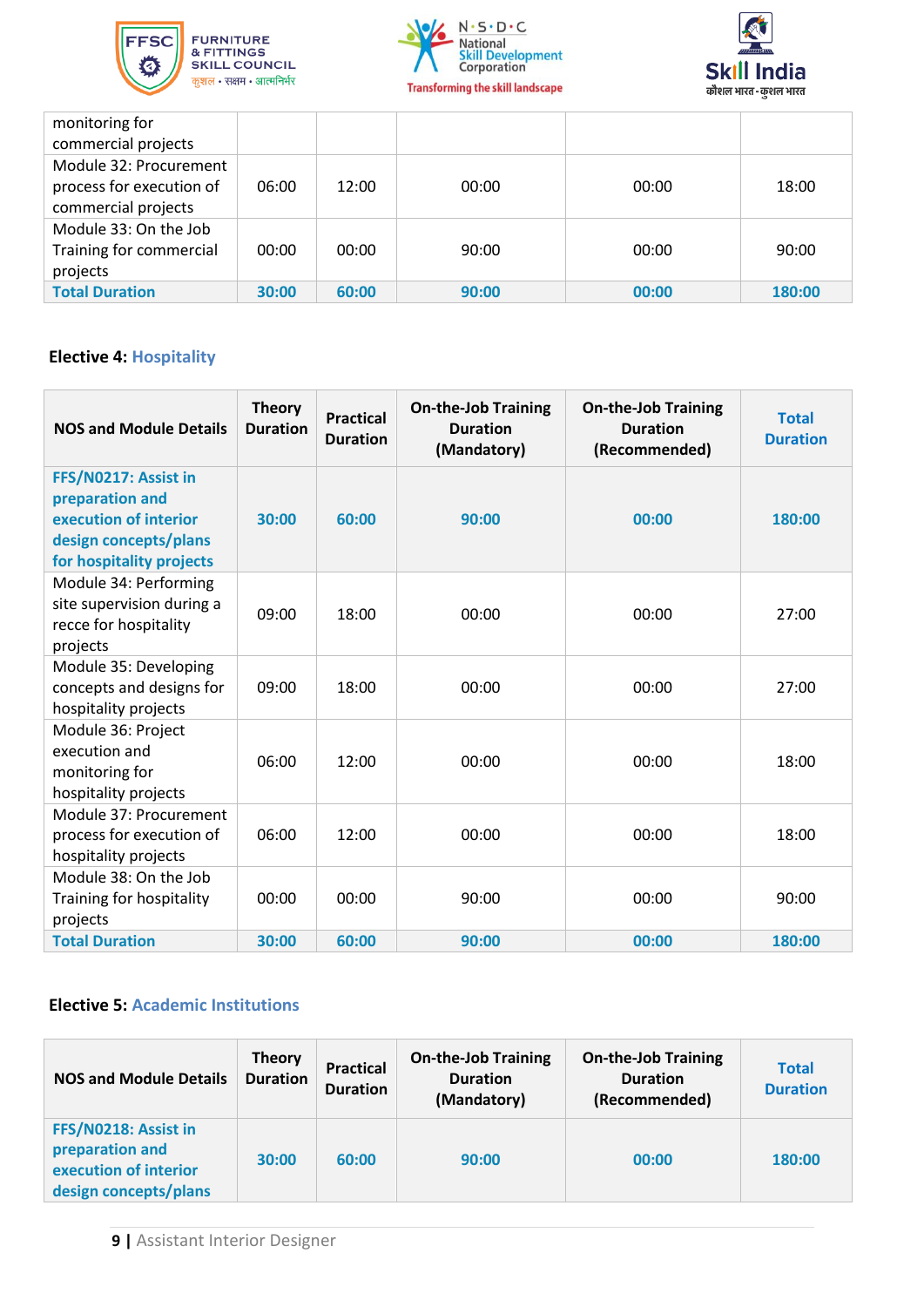





| for academic institutions<br>projects                                                            |       |       |       |       |        |
|--------------------------------------------------------------------------------------------------|-------|-------|-------|-------|--------|
| Module 39: Performing<br>site supervision during a<br>recce for academic<br>institution projects | 09:00 | 18:00 | 00:00 | 00:00 | 27:00  |
| Module 40: Developing<br>concepts and designs for<br>academic institution<br>projects            | 09:00 | 18:00 | 00:00 | 00:00 | 27:00  |
| Module 41: Project<br>execution and<br>monitoring for academic<br>institution projects           | 06:00 | 12:00 | 00:00 | 00:00 | 18:00  |
| Module 42: Procurement<br>process for execution of<br>academic institution<br>projects           | 06:00 | 12:00 | 00:00 | 00:00 | 18:00  |
| Module 43: On the Job<br>Training for academic<br>institution projects                           | 00:00 | 00:00 | 90:00 | 00:00 | 90:00  |
| <b>Total Duration</b>                                                                            | 30:00 | 60:00 | 90:00 | 00:00 | 180:00 |

### **Elective 6: Retail fitout and Exhibition Project**

| <b>NOS and Module Details</b>                                                                                                             | <b>Theory</b><br><b>Duration</b> | <b>Practical</b><br><b>Duration</b> | <b>On-the-Job Training</b><br><b>Duration</b><br>(Mandatory) | <b>On-the-Job Training</b><br><b>Duration</b><br>(Recommended) | <b>Total</b><br><b>Duration</b> |
|-------------------------------------------------------------------------------------------------------------------------------------------|----------------------------------|-------------------------------------|--------------------------------------------------------------|----------------------------------------------------------------|---------------------------------|
| FFS/N0219: Assist in<br>preparation and<br>execution of interior<br>design concepts/plans<br>for retail fitout and<br>exhibition projects | 30:00                            | 60:00                               | 90:00                                                        | 00:00                                                          | 180:00                          |
| Module 44: Performing<br>site supervision during a<br>recce for retail fitout and<br>exhibition projects                                  | 09:00                            | 18:00                               | 00:00                                                        | 00:00                                                          | 27:00                           |
| Module 45: Developing<br>concepts and designs for<br>retail fitout and<br>exhibition projects                                             | 09:00                            | 18:00                               | 00:00                                                        | 00:00                                                          | 27:00                           |
| Module 46: Project<br>execution and<br>monitoring for retail<br>fitout and exhibition<br>projects                                         | 06:00                            | 12:00                               | 00:00                                                        | 00:00                                                          | 18:00                           |
| Module 47: Procurement<br>process for execution of<br>retail fitout and<br>exhibition projects                                            | 06:00                            | 12:00                               | 00:00                                                        | 00:00                                                          | 18:00                           |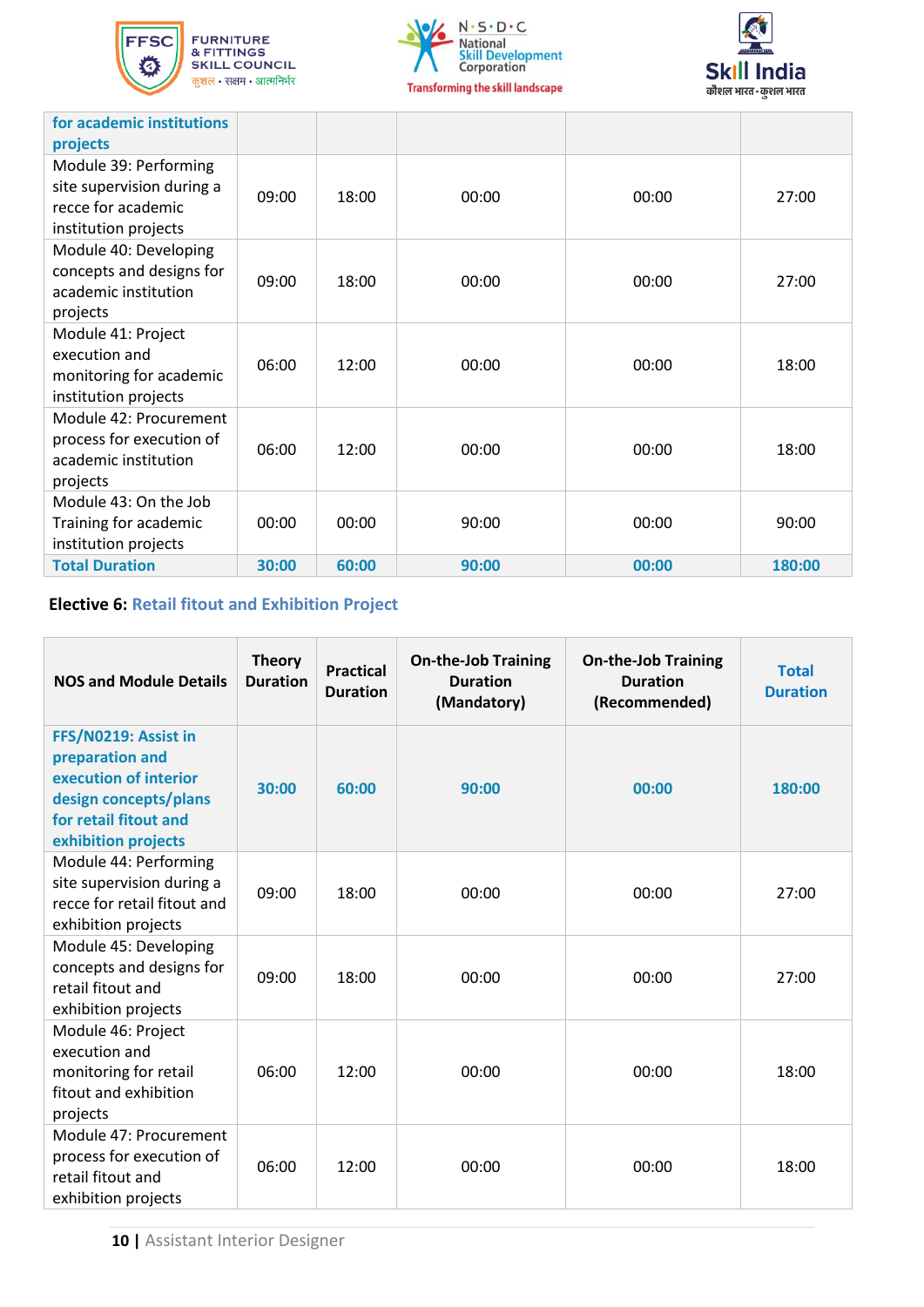





| Module 48: On the Job<br>Training for retail fitout<br>and exhibition projects | 00:00 | 00:00 | 90:00 | 00:00 | 90:00  |
|--------------------------------------------------------------------------------|-------|-------|-------|-------|--------|
| <b>Total Duration</b>                                                          | 30:00 | 60:00 | 90:00 | 00:00 | 180:00 |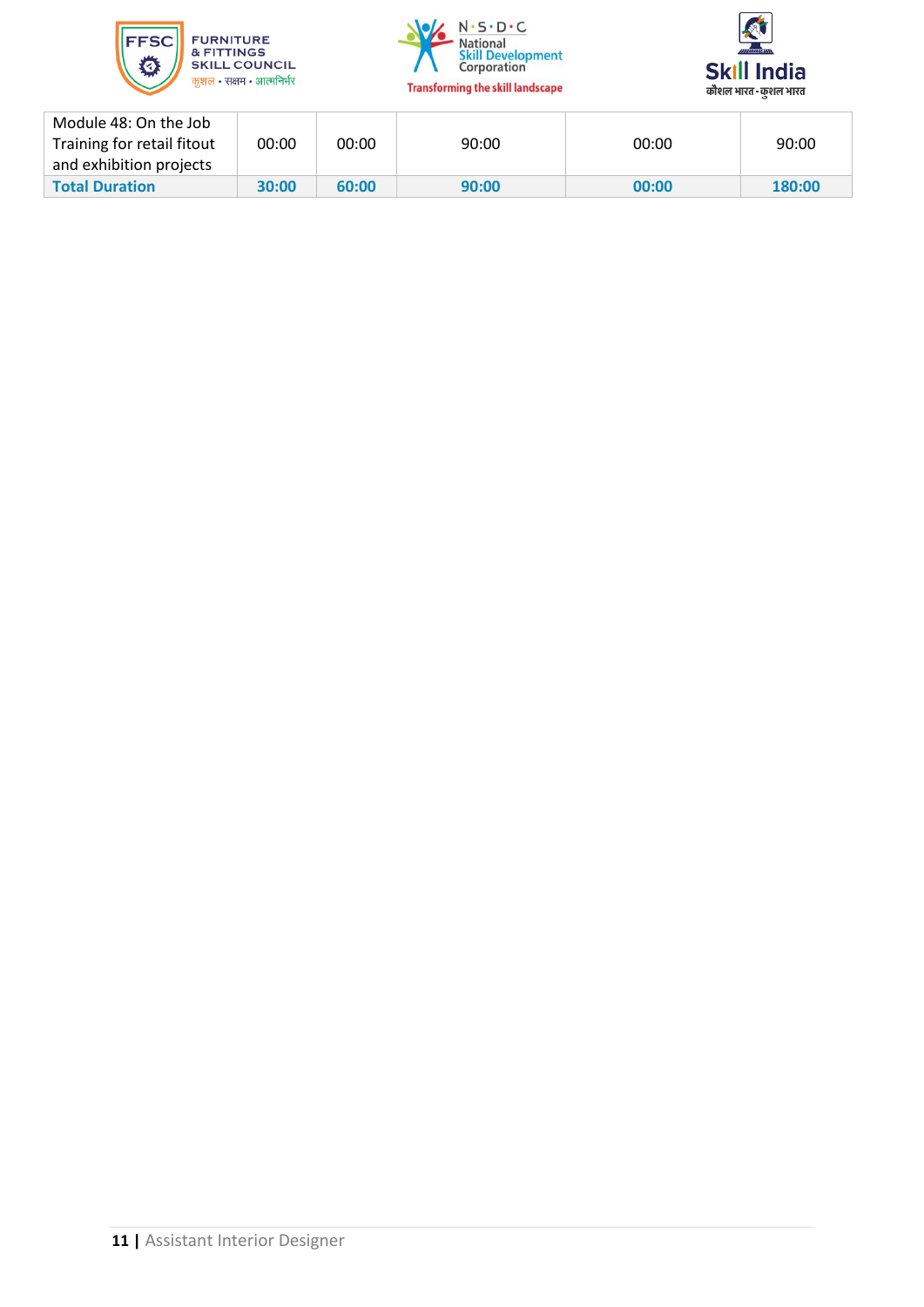





## **Module Details**

### <span id="page-12-0"></span>**Module 1: Introduction to the role of Assistant Interior Designer** *Bridge Module*

- Explain the scope and functioning of the Interiors Industry.
- Explain the role and responsibilities of an Assistant Interior Designer.
- Discuss the scope of work for an Assistant Interior Designer.

| Duration: 06:00                                                                                                                               | Duration: 00:00                          |  |  |
|-----------------------------------------------------------------------------------------------------------------------------------------------|------------------------------------------|--|--|
| Theory - Key Learning Outcomes                                                                                                                | <b>Practical - Key Learning Outcomes</b> |  |  |
| Elaborate on the various organizational<br>$\bullet$<br>structure, processes, code of conduct,<br>reporting matrix, and escalation hierarchy. |                                          |  |  |
| Describe the scope and significance of the<br>٠<br>interiors industry.                                                                        |                                          |  |  |
| Describe the occupational map of the<br>٠<br>Interiors industry-related job roles.                                                            |                                          |  |  |
| Describe the attributes and essential skill<br>$\bullet$<br>sets required for an Assistant Interior<br>Designer.                              |                                          |  |  |
| Explain the role, responsibilities, and key<br>٠<br>result areas of an Assistant Interior Designer.                                           |                                          |  |  |
| List the various operations/activities that<br>$\bullet$<br>take place at the worksite and Assistant<br>interior designer role in the same.   |                                          |  |  |
| Describe the career progression path for an<br>٠<br>Assistant Interior Designer.                                                              |                                          |  |  |
| Discuss the regulatory authorities, laws, and<br>$\bullet$<br>regulations related to an individual while<br>working.                          |                                          |  |  |
| Explain the importance of job cards and<br>$\bullet$<br>timely reporting to supervisors in employee<br>performance evaluation.                |                                          |  |  |
| <b>Classroom Aids</b>                                                                                                                         |                                          |  |  |
| White Board, Board Marker, Duster, Projector, Tablet, Chairs, Tables, Smart Board (Optional)                                                  |                                          |  |  |
| <b>Tools, Equipment, and Other Requirements</b>                                                                                               |                                          |  |  |
| Project/Theme Based Props as required                                                                                                         |                                          |  |  |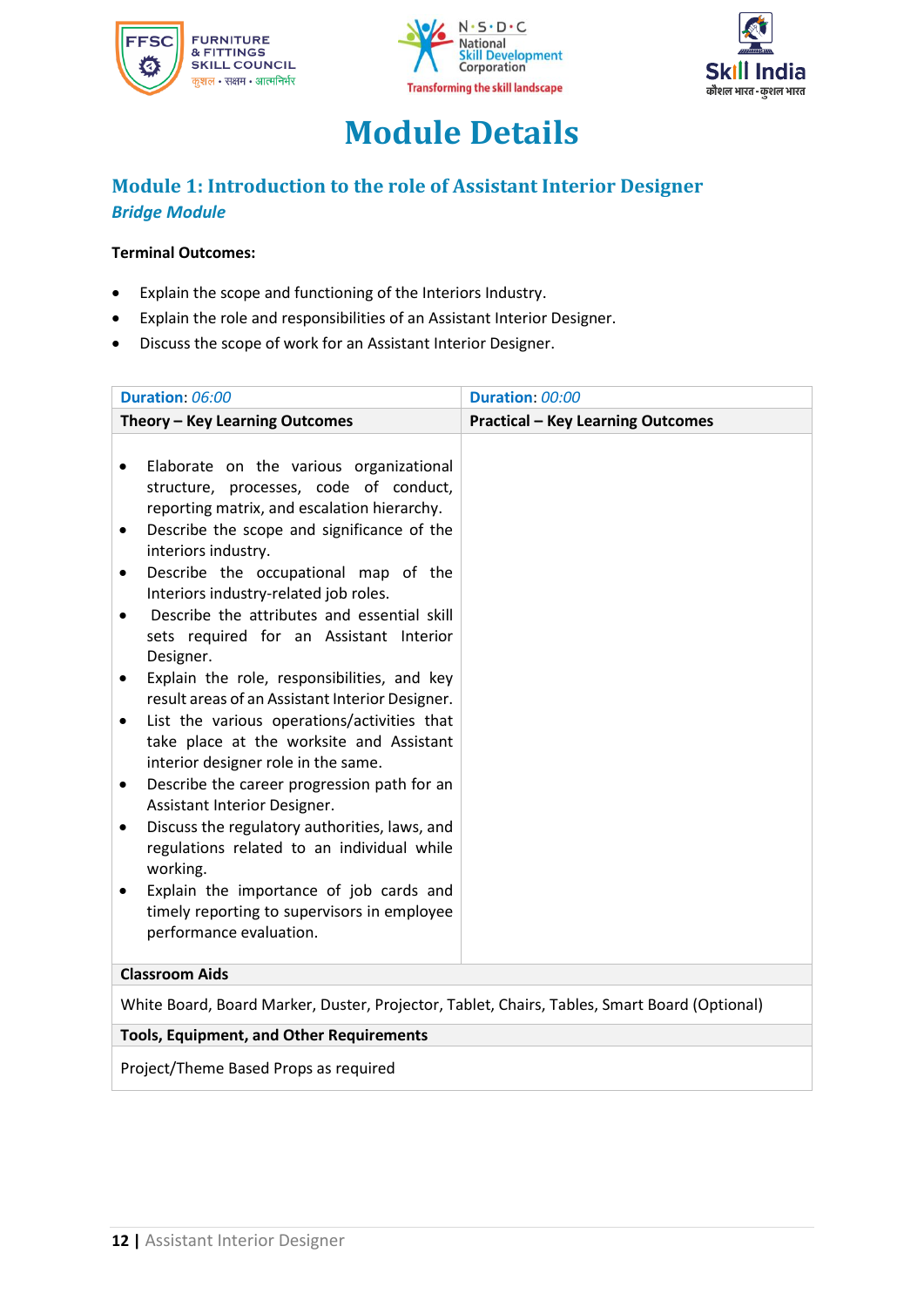





### **Module 2: Introduction to various types of Interior projects, products, materials, and accessories** *Bridge Module*

#### **Terminal Outcomes:**

- Discuss the usage of different raw materials in the Interiors, Furniture, Fittings, and Allied sectors.
- Explain the usage of different types of basic architectural hardware and fittings in interior projects.
- Explain the difference between various interior design projects based on space, style, and themes.
- Demonstrate the steps involved in the interior designing process based on client requirements.

| Duration: 03:00                                                                                                                                                                                                                                                                                                                                                                                                                                                                                                                                                                                                                                                                                                                                                                                                                                             | Duration: 06:00                                                                                                                                                                                                                                                                                                                                                                                                                                                                                                                        |  |  |
|-------------------------------------------------------------------------------------------------------------------------------------------------------------------------------------------------------------------------------------------------------------------------------------------------------------------------------------------------------------------------------------------------------------------------------------------------------------------------------------------------------------------------------------------------------------------------------------------------------------------------------------------------------------------------------------------------------------------------------------------------------------------------------------------------------------------------------------------------------------|----------------------------------------------------------------------------------------------------------------------------------------------------------------------------------------------------------------------------------------------------------------------------------------------------------------------------------------------------------------------------------------------------------------------------------------------------------------------------------------------------------------------------------------|--|--|
| Theory - Key Learning Outcomes                                                                                                                                                                                                                                                                                                                                                                                                                                                                                                                                                                                                                                                                                                                                                                                                                              | <b>Practical - Key Learning Outcomes</b>                                                                                                                                                                                                                                                                                                                                                                                                                                                                                               |  |  |
| Distinguish between interior<br>drafting,<br>$\bullet$<br>interior designing, and interior project<br>management.<br>Illustrate the process flow of an Interior<br>٠<br>Designing project.<br>List the various elements of an Interior<br>$\bullet$<br>Design project and its significance.<br>Classify different types of Interior Design<br>$\bullet$<br>projects in terms of space, theme, and<br>styles.<br>Describe various types of raw materials and<br>$\bullet$<br>accessories used in an Interior Design<br>project.<br>Describe various categories<br>basic<br>of<br>$\bullet$<br>architectural hardware and fittings used<br>designing and their usage.<br>Elaborate different types of furniture and<br>٠<br>their area of applications.<br>Discuss the new trends and advancements<br>$\bullet$<br>related to the interior designing process. | Classify the different types of raw material<br>$\bullet$<br>as per the given checklist.<br>Select the architectural hardware as per the<br>$\bullet$<br>type of application.<br>Analyze different Interior projects for<br>$\bullet$<br>categorization based on space, style, and<br>themes.<br>Examine the Interior projects and define the<br>$\bullet$<br>theme and elements.<br>Demonstrate the steps involved in the<br>$\bullet$<br>interior design project from<br>client<br>deliberations to project handover and<br>signoff. |  |  |
| <b>Classroom Aids</b>                                                                                                                                                                                                                                                                                                                                                                                                                                                                                                                                                                                                                                                                                                                                                                                                                                       |                                                                                                                                                                                                                                                                                                                                                                                                                                                                                                                                        |  |  |
| White Board, Board Marker, Duster, Projector, Tablet, Chairs, Tables, Smart Board (Optional)                                                                                                                                                                                                                                                                                                                                                                                                                                                                                                                                                                                                                                                                                                                                                                |                                                                                                                                                                                                                                                                                                                                                                                                                                                                                                                                        |  |  |

#### **Tools, Equipment, and Other Requirements**

Designing/Drafting Tools and Equipment, Designing software and systems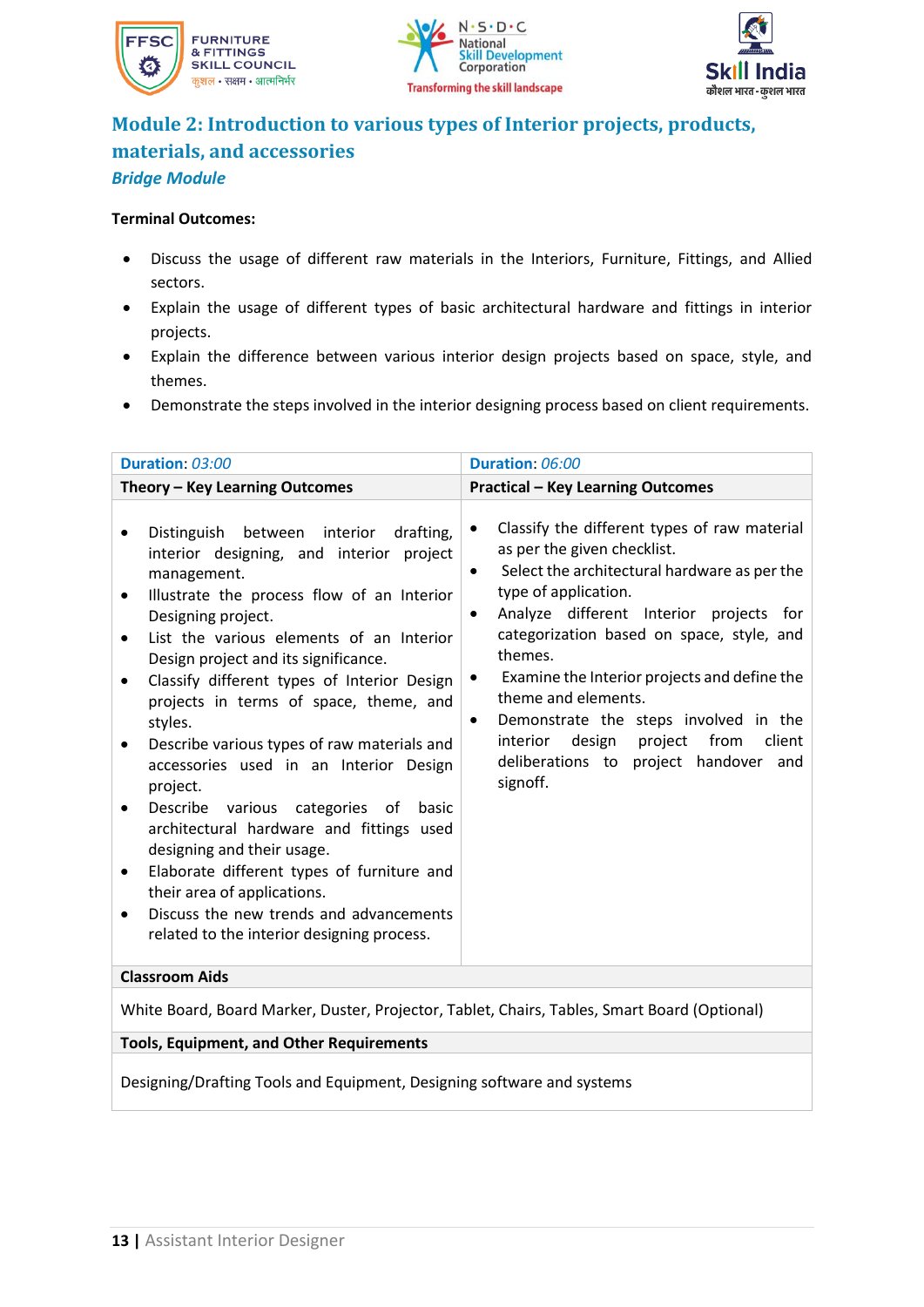





### **Module 3: Interpret and analyze the client info** *Mapped to NOS/N0210 v 1.0*

#### **Terminal Outcomes:**

- List various interior decor elements and their area of usage based on interior design requirements.
- Demonstrate the steps involved in analyzing and interpreting the first-hand info received from the client.
- Explain various themes, styles, layouts associated with interior design projects.

| Duration: 12:00                                                                                                                                                                                                                                                                                                                                                                                                                                                                                                                                                                                                                                                                                              | Duration: 24:00                                                                                                                                                                                                                                                                                                                                                                                                                                   |  |
|--------------------------------------------------------------------------------------------------------------------------------------------------------------------------------------------------------------------------------------------------------------------------------------------------------------------------------------------------------------------------------------------------------------------------------------------------------------------------------------------------------------------------------------------------------------------------------------------------------------------------------------------------------------------------------------------------------------|---------------------------------------------------------------------------------------------------------------------------------------------------------------------------------------------------------------------------------------------------------------------------------------------------------------------------------------------------------------------------------------------------------------------------------------------------|--|
| Theory - Key Learning Outcomes                                                                                                                                                                                                                                                                                                                                                                                                                                                                                                                                                                                                                                                                               | <b>Practical - Key Learning Outcomes</b>                                                                                                                                                                                                                                                                                                                                                                                                          |  |
| List various interior decor elements like<br>ventilation, colour, lighting, Vaastu shastra,<br>symmetry, etc.<br>Explain the various material specifications,<br>design themes, styles, layouts, etc.<br>State the importance of identifying purpose<br>of designing based on future requirements.<br>Explain various types of interior products<br>and furniture based on their usage area.<br>Describe the process of interpreting site<br>layout/drawings<br>based<br>different<br>on<br>architectural elements at the worksite.<br>List all the documentation requirements<br>during initial client deliberations.<br>State the role of effective notes making<br>techniques in maintaining client data. | Interpret the different elements of interior<br>designing like style, theme, services, etc.<br>based on client interactions.<br>Analyze the details of client integration to<br>identify different types of furniture and<br>interior products.<br>Interpret the site layout/drawings based on<br>٠<br>available design specifications.<br>Demonstrate the process of managing client<br>requirements using effective notes making<br>techniques. |  |
| <b>Classroom Aids</b>                                                                                                                                                                                                                                                                                                                                                                                                                                                                                                                                                                                                                                                                                        |                                                                                                                                                                                                                                                                                                                                                                                                                                                   |  |

White Board, Board Marker, Duster, Projector, Tablet, Chairs, Tables, Smart Board (Optional)

#### **Tools, Equipment, and Other Requirements**

Sample of budget and cost estimate forms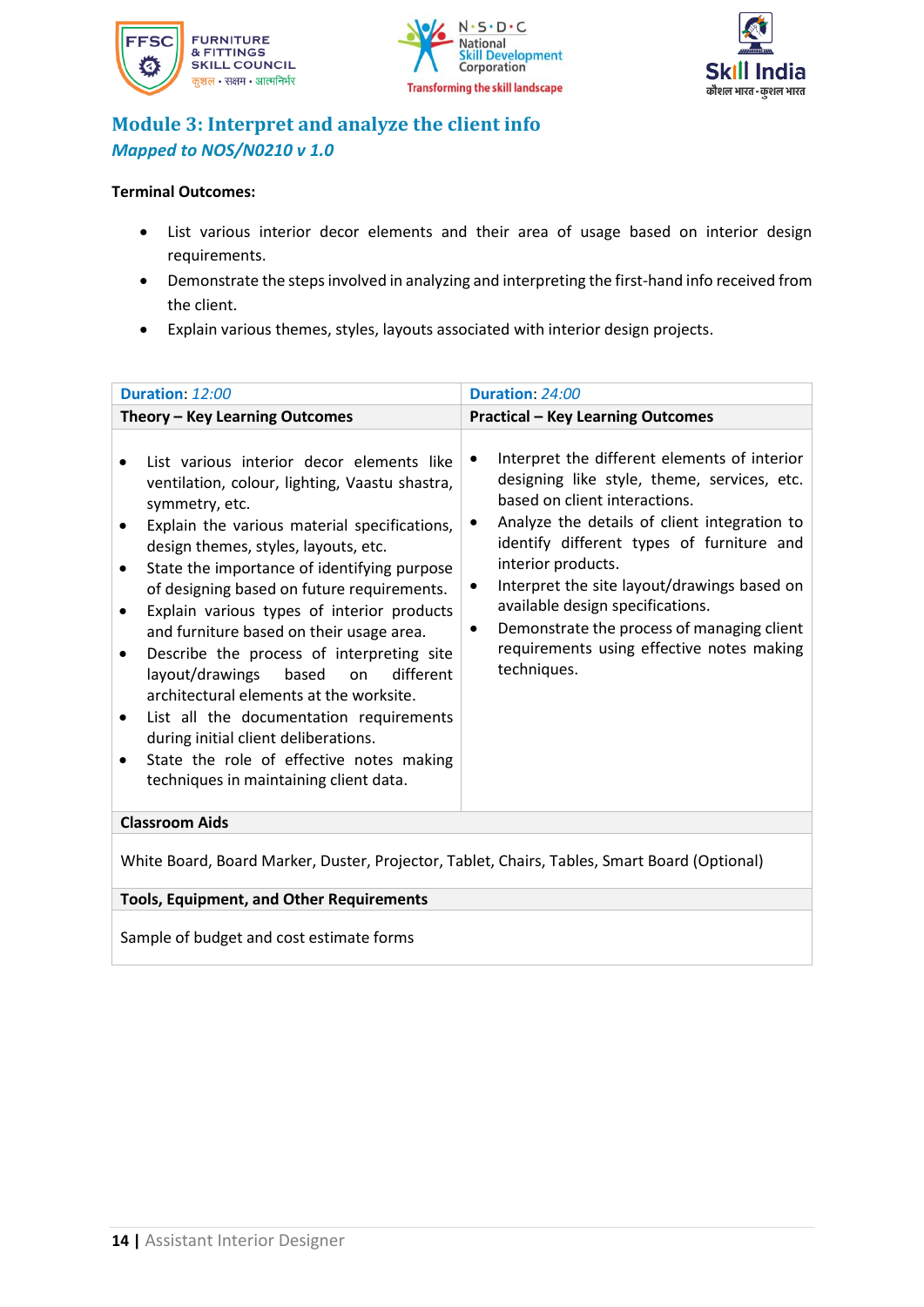





### **Module 4: Site survey/recce for Interior Designing** *Mapped to NOS/N0210 v 1.0*

#### **Terminal Outcomes:**

- Discuss the various health and safety considerations while conducting site survey/recce.
- Explain the pre-requisites involved in conducting site survey/recce operation.
- Demonstrate the process of planning and organizing a site survey for the Interior Designing process.
- Examine the worksite and perform the measurement and marking activities.

| Duration: 12:00                                                                                                                                                                                                                                                                                                                                                                                                                                                                                                                                                                                                                                                                                                                                                                                                                                                                                                                                                                                                                                    | Duration: 27:00                                                                                                                                                                                                                                                                                                                                                                                                                                                                                                                                                                                                                                                                                                                                                                                                                                                                                                                                                                                                                                                                                                                                                                                          |  |  |
|----------------------------------------------------------------------------------------------------------------------------------------------------------------------------------------------------------------------------------------------------------------------------------------------------------------------------------------------------------------------------------------------------------------------------------------------------------------------------------------------------------------------------------------------------------------------------------------------------------------------------------------------------------------------------------------------------------------------------------------------------------------------------------------------------------------------------------------------------------------------------------------------------------------------------------------------------------------------------------------------------------------------------------------------------|----------------------------------------------------------------------------------------------------------------------------------------------------------------------------------------------------------------------------------------------------------------------------------------------------------------------------------------------------------------------------------------------------------------------------------------------------------------------------------------------------------------------------------------------------------------------------------------------------------------------------------------------------------------------------------------------------------------------------------------------------------------------------------------------------------------------------------------------------------------------------------------------------------------------------------------------------------------------------------------------------------------------------------------------------------------------------------------------------------------------------------------------------------------------------------------------------------|--|--|
| Theory - Key Learning Outcomes                                                                                                                                                                                                                                                                                                                                                                                                                                                                                                                                                                                                                                                                                                                                                                                                                                                                                                                                                                                                                     | <b>Practical - Key Learning Outcomes</b>                                                                                                                                                                                                                                                                                                                                                                                                                                                                                                                                                                                                                                                                                                                                                                                                                                                                                                                                                                                                                                                                                                                                                                 |  |  |
| Discuss the SOP for conducting site survey<br>$\bullet$<br>and recce.<br>List all the health and safety hazards<br>applicable<br>and<br>associated<br>safety<br>precautions at the worksite.<br>List different technical infrastructure like ply<br>$\bullet$<br>boxing, drywall, civil wall, etc. at the<br>worksite affecting project designing.<br>List various design elements at worksite like<br>$\bullet$<br>tiles, furniture, light, paints, sanitary fittings,<br>etc. affecting the project scope of work.<br>List all the pre-requisites involved<br>in<br>$\bullet$<br>performing measurement and<br>marking<br>activities.<br>the<br>State<br>importance<br>of workplace<br>during<br>monitoring<br>measurement<br>and<br>marking activities.<br>Describe various elements involved in a<br>recce report and the process of interpreting<br>them.<br>Explain<br>the<br>importance<br>of<br>time<br>٠<br>management during assigned job work.<br>State the importance of preparing and<br>$\bullet$<br>validating a measurement sheet. | Analyze the recce planning for tools,<br>$\bullet$<br>materials, and equipment based on required<br>job work specifications.<br>Employ suitable methods to ensure tasks are<br>٠<br>planned and sequenced in conjunction with<br>others involved in or affected by the work.<br>Interpret the health and safety hazards<br>٠<br>based on worksite conditions.<br>Analyze the health and safety protocols of<br>$\bullet$<br>the worksite based on space plan and<br>layout.<br>Demonstrate the process of interpreting<br>٠<br>MEP and construction details for project<br>designing.<br>Demonstrate the process of interpreting the<br>$\bullet$<br>scope of work details based on different<br>design elements at the worksite.<br>Examine the worksite for the appropriate<br>٠<br>execution of measurement and marking<br>activities.<br>Examine the worksite for the execution of<br>$\bullet$<br>measurement and marking activities based<br>on specified instructions.<br>Employ suitable techniques for adequate<br>٠<br>preparation and timely submission of the<br>recce report.<br>Demonstrate the process of recce report<br>$\bullet$<br>validation based on site layout and space<br>plan. |  |  |
| <b>Classroom Aids</b>                                                                                                                                                                                                                                                                                                                                                                                                                                                                                                                                                                                                                                                                                                                                                                                                                                                                                                                                                                                                                              |                                                                                                                                                                                                                                                                                                                                                                                                                                                                                                                                                                                                                                                                                                                                                                                                                                                                                                                                                                                                                                                                                                                                                                                                          |  |  |

White Board, Board Marker, Duster, Projector, Tablet, Chairs, Tables, Smart Board (Optional)

### **Tools, Equipment, and Other Requirements**

Sample of job cards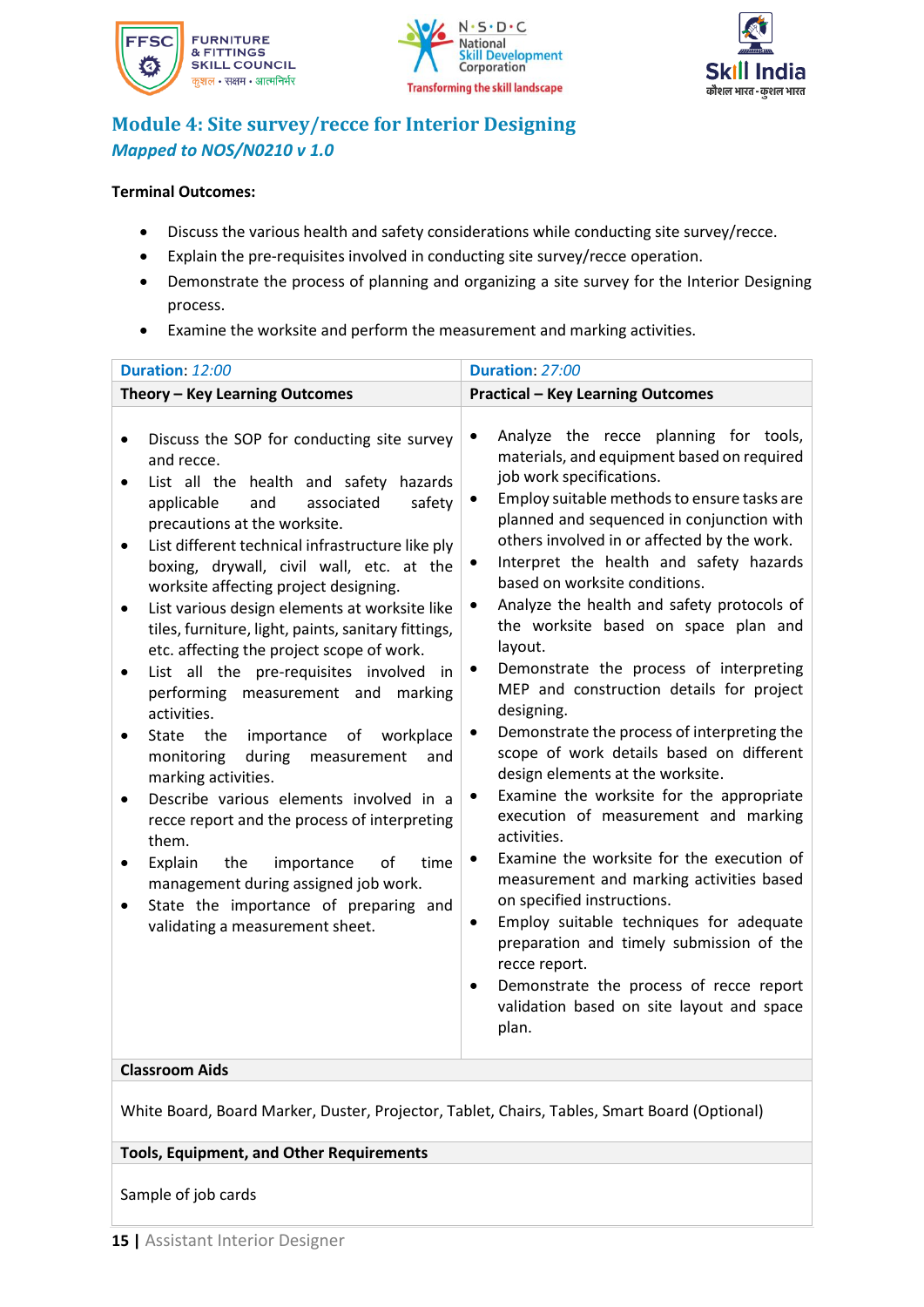





### **Module 5: Client deliberations and market research** *Mapped to NOS/ N0211 v 1.0*

### **Terminal Outcomes:**

- Explain the role of project catalogues in interior designing.
- Demonstrate the process of defining Final Scope of Work (FSOW).
- State the significance of market research in identifying the latest trends and technologies.

| Duration: 06:00                                                                                                                                                                                                                                                                                                                                                                                                                                                                     | Duration: 12:00                                                                                                                                                                                                                                                                                                                                                                                                                                                                                                                                                                                                                                           |  |  |  |  |
|-------------------------------------------------------------------------------------------------------------------------------------------------------------------------------------------------------------------------------------------------------------------------------------------------------------------------------------------------------------------------------------------------------------------------------------------------------------------------------------|-----------------------------------------------------------------------------------------------------------------------------------------------------------------------------------------------------------------------------------------------------------------------------------------------------------------------------------------------------------------------------------------------------------------------------------------------------------------------------------------------------------------------------------------------------------------------------------------------------------------------------------------------------------|--|--|--|--|
| Theory - Key Learning Outcomes                                                                                                                                                                                                                                                                                                                                                                                                                                                      | <b>Practical - Key Learning Outcomes</b>                                                                                                                                                                                                                                                                                                                                                                                                                                                                                                                                                                                                                  |  |  |  |  |
| Define the scope of work and its importance<br>in project execution.<br>List various national and international<br>market trends and technologies in interior<br>designing.<br>State the role of market research during<br>effective client deliberation and design<br>finalization.<br>Illustrate the role of products and material<br>catalogues in project client discussions.<br>List various documentation formalities<br>associated with client deliberation and<br>meetings. | Demonstrate the process of<br>preparing<br>٠<br>tentative scope of work based on client<br>requirements.<br>Conduct market research based on initial<br>$\bullet$<br>client requirements for market trends and<br>new technologies.<br>Employ suitable methods to evaluate the<br>$\bullet$<br>design specifications based on trends, styles,<br>new products, materials, etc.<br>Demonstrate the process of preparing and<br>٠<br>managing products and material catalogues.<br>Demonstrate how to prepare a sample<br>$\bullet$<br>Minutes of Meeting (MOM).<br>Employ suitable documentation methods<br>٠<br>for record-keeping of client discussions. |  |  |  |  |
| <b>Classroom Aids</b>                                                                                                                                                                                                                                                                                                                                                                                                                                                               |                                                                                                                                                                                                                                                                                                                                                                                                                                                                                                                                                                                                                                                           |  |  |  |  |
|                                                                                                                                                                                                                                                                                                                                                                                                                                                                                     |                                                                                                                                                                                                                                                                                                                                                                                                                                                                                                                                                                                                                                                           |  |  |  |  |

White Board, Board Marker, Duster, Projector, Tablet, Chairs, Tables, Smart Board (Optional)

**Tools, Equipment, and Other Requirements** 

Measurement and Marking Tools, Project/Theme based props for simulation as required.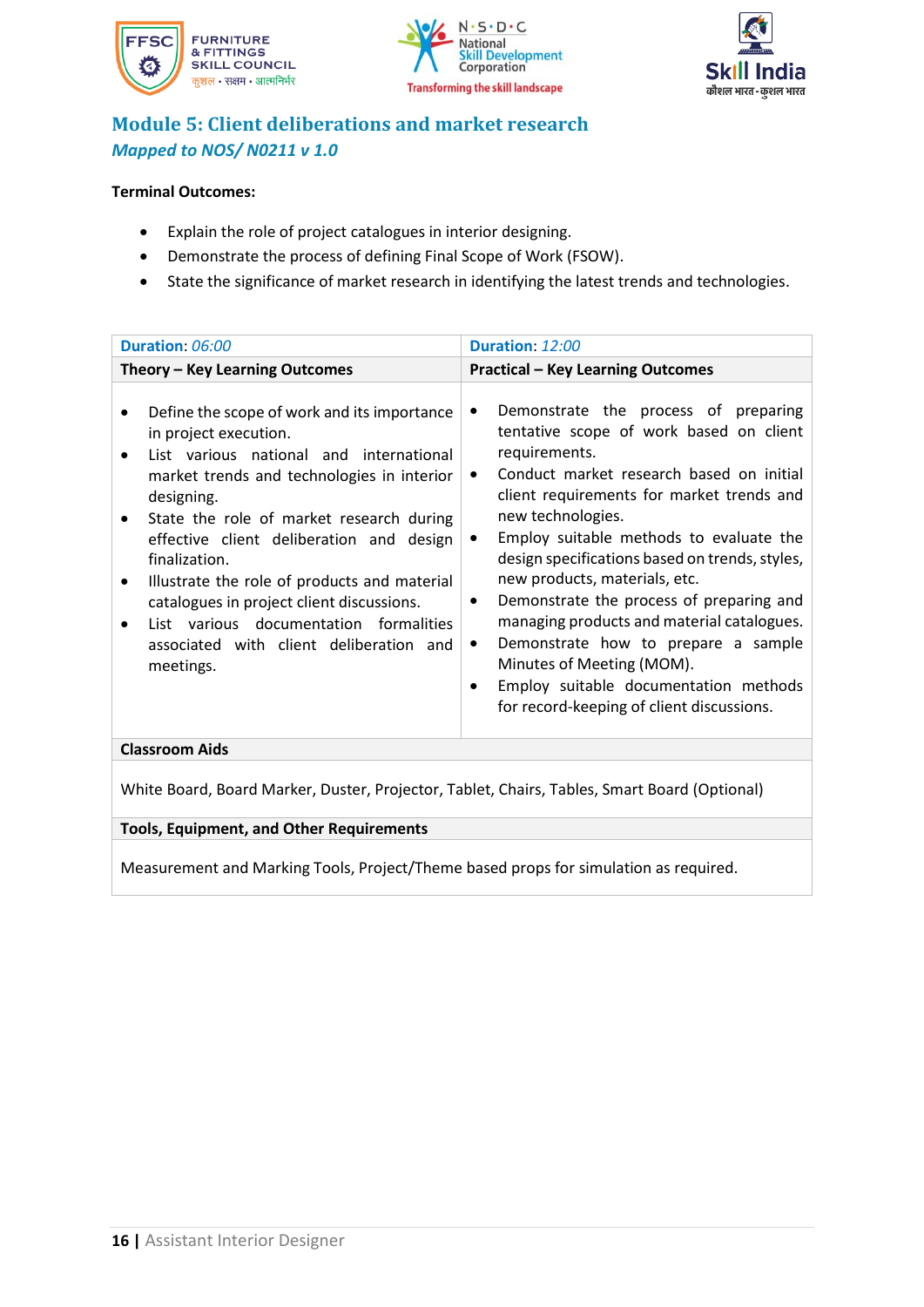





### **Module 6: Project budgeting and execution planning** *Mapped to NOS/N0211 v 1.0*

- Discuss the usage of various software tools in project planning and optimization.
- Discuss the steps involved in defining a project timeline.
- Illustrate the process of calculating and optimizing materials, workforce, and resources requirements.

| Duration: 06:00                                                                                                                                                                                                                                                                                                                                                                                                                                                                 | Duration: 12:00                                                                                                                                                                                                                                                                                  |  |  |  |
|---------------------------------------------------------------------------------------------------------------------------------------------------------------------------------------------------------------------------------------------------------------------------------------------------------------------------------------------------------------------------------------------------------------------------------------------------------------------------------|--------------------------------------------------------------------------------------------------------------------------------------------------------------------------------------------------------------------------------------------------------------------------------------------------|--|--|--|
| Theory - Key Learning Outcomes                                                                                                                                                                                                                                                                                                                                                                                                                                                  | <b>Practical - Key Learning Outcomes</b>                                                                                                                                                                                                                                                         |  |  |  |
| List various tools and software's for project<br>planning.<br>Explain various elements involved in<br>calculating a project timeline.<br>State the importance of need assessment in<br>$\bullet$<br>a project execution.<br>Explain various features of a project budget<br>$\bullet$<br>and how to calculate them.<br>Describe the role of Final Scope of Work<br>$\bullet$<br>(FSOW), Material Sheet, and Detailed<br>Design Instructions in the project approval<br>process. | Demonstrate the preparation of project<br>timeline<br>and work schedules<br>using<br>appropriate tools.<br>Calculate the workforce and<br>material<br>$\bullet$<br>requirements for project execution.<br>Demonstrate the process of preparing<br>٠<br>requisite documents for project approval. |  |  |  |
| <b>Classroom Aids</b>                                                                                                                                                                                                                                                                                                                                                                                                                                                           |                                                                                                                                                                                                                                                                                                  |  |  |  |
| White Board, Board Marker, Duster, Projector, Tablet, Chairs, Tables, Smart Board (Optional)                                                                                                                                                                                                                                                                                                                                                                                    |                                                                                                                                                                                                                                                                                                  |  |  |  |
| <b>Tools, Equipment, and Other Requirements</b>                                                                                                                                                                                                                                                                                                                                                                                                                                 |                                                                                                                                                                                                                                                                                                  |  |  |  |
| Sample of job card                                                                                                                                                                                                                                                                                                                                                                                                                                                              |                                                                                                                                                                                                                                                                                                  |  |  |  |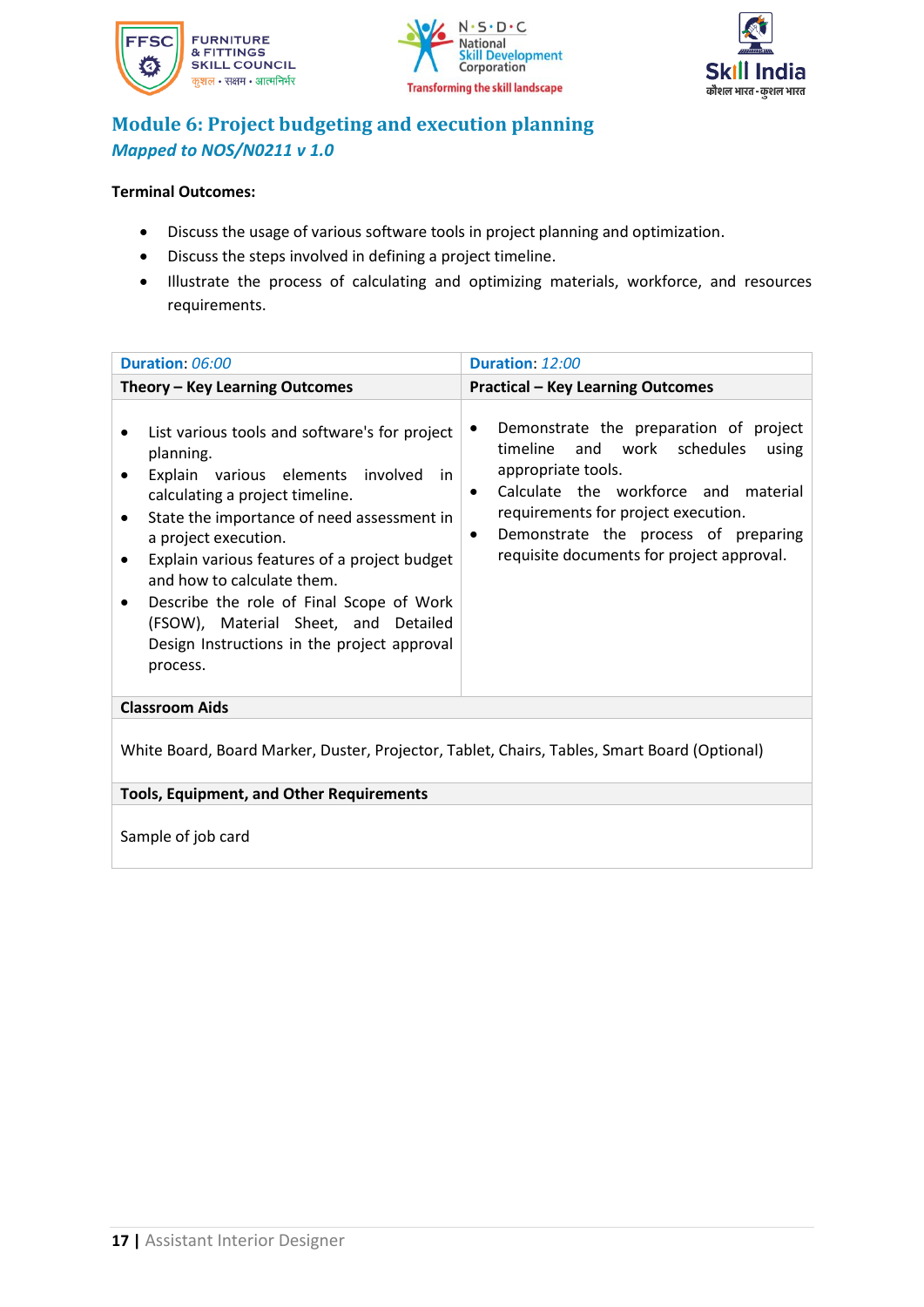





### **Module 7: Design project drafts, mood boards, and models** *Mapped to NOS/N0211 v 1.0*

#### **Terminal Outcomes:**

- Discuss the usage of various software tools in designing design drafts, mood boards, and models.
- Demonstrate the process of preparing design drafts, mood boards, and models using appropriate tools and equipment.
- Explain various techniques associated with design drafting and sketching.
- Demonstrate effective presentation and communication skills during client deliberations.

### **Tools, Equipment, and Other Requirements**

Project/Theme based props for simulation as required.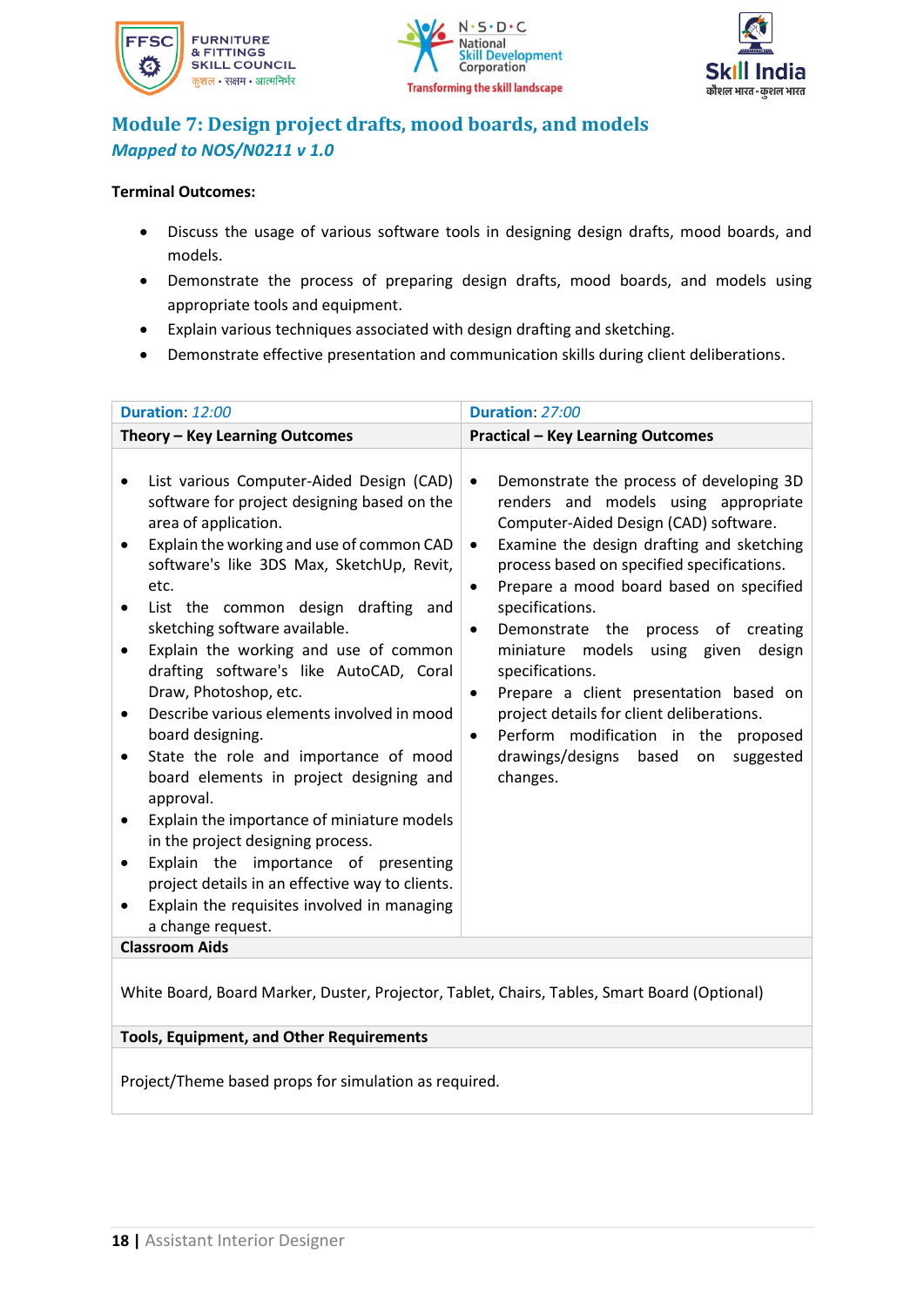





### **Module 8: Team and task management** *Mapped to NOS/N0212 v 1.0*

- Discuss the importance of the effective task and team delegation in project management.
- Demonstrate the steps involved in team and task delegation.

<span id="page-19-0"></span>

| Duration: 09:00                                                                                                                                                                                                                                                                                                                                                                                                                                                                                                                     | Duration: 24:00                                                                                                                                                                                                                                                                                  |  |  |  |
|-------------------------------------------------------------------------------------------------------------------------------------------------------------------------------------------------------------------------------------------------------------------------------------------------------------------------------------------------------------------------------------------------------------------------------------------------------------------------------------------------------------------------------------|--------------------------------------------------------------------------------------------------------------------------------------------------------------------------------------------------------------------------------------------------------------------------------------------------|--|--|--|
| Theory - Key Learning Outcomes                                                                                                                                                                                                                                                                                                                                                                                                                                                                                                      | <b>Practical - Key Learning Outcomes</b>                                                                                                                                                                                                                                                         |  |  |  |
| Explain the rules which guide in selecting the<br>tasks for delegation to the appropriate<br>person.<br>State the importance of delegating tasks.<br>Explain the role of effective knowledge<br>management in the workplace.<br>List all the common knowledge-sharing tools<br>$\bullet$<br>for effective communication with team<br>members.<br>Define the term KPI and its role in the<br>$\bullet$<br>performance management and monitoring.<br>List various performance management<br>software's for effective work monitoring. | Demonstrate the process of delegating tasks<br>and responsibilities effectively.<br>Employ suitable knowledge sharing tools to<br>$\bullet$<br>instruct team members on assigned tasks.<br>Employ suitable performance management<br>٠<br>software's to monitor the job work of team<br>members. |  |  |  |
| <b>Classroom Aids</b>                                                                                                                                                                                                                                                                                                                                                                                                                                                                                                               |                                                                                                                                                                                                                                                                                                  |  |  |  |
| White Board, Board Marker, Duster, Projector, Tablet, Chairs, Tables, Smart Board (Optional)                                                                                                                                                                                                                                                                                                                                                                                                                                        |                                                                                                                                                                                                                                                                                                  |  |  |  |
| <b>Tools, Equipment, and Other Requirements</b>                                                                                                                                                                                                                                                                                                                                                                                                                                                                                     |                                                                                                                                                                                                                                                                                                  |  |  |  |
| Designing/Drafting Tools and Equipment, Designing software and systems                                                                                                                                                                                                                                                                                                                                                                                                                                                              |                                                                                                                                                                                                                                                                                                  |  |  |  |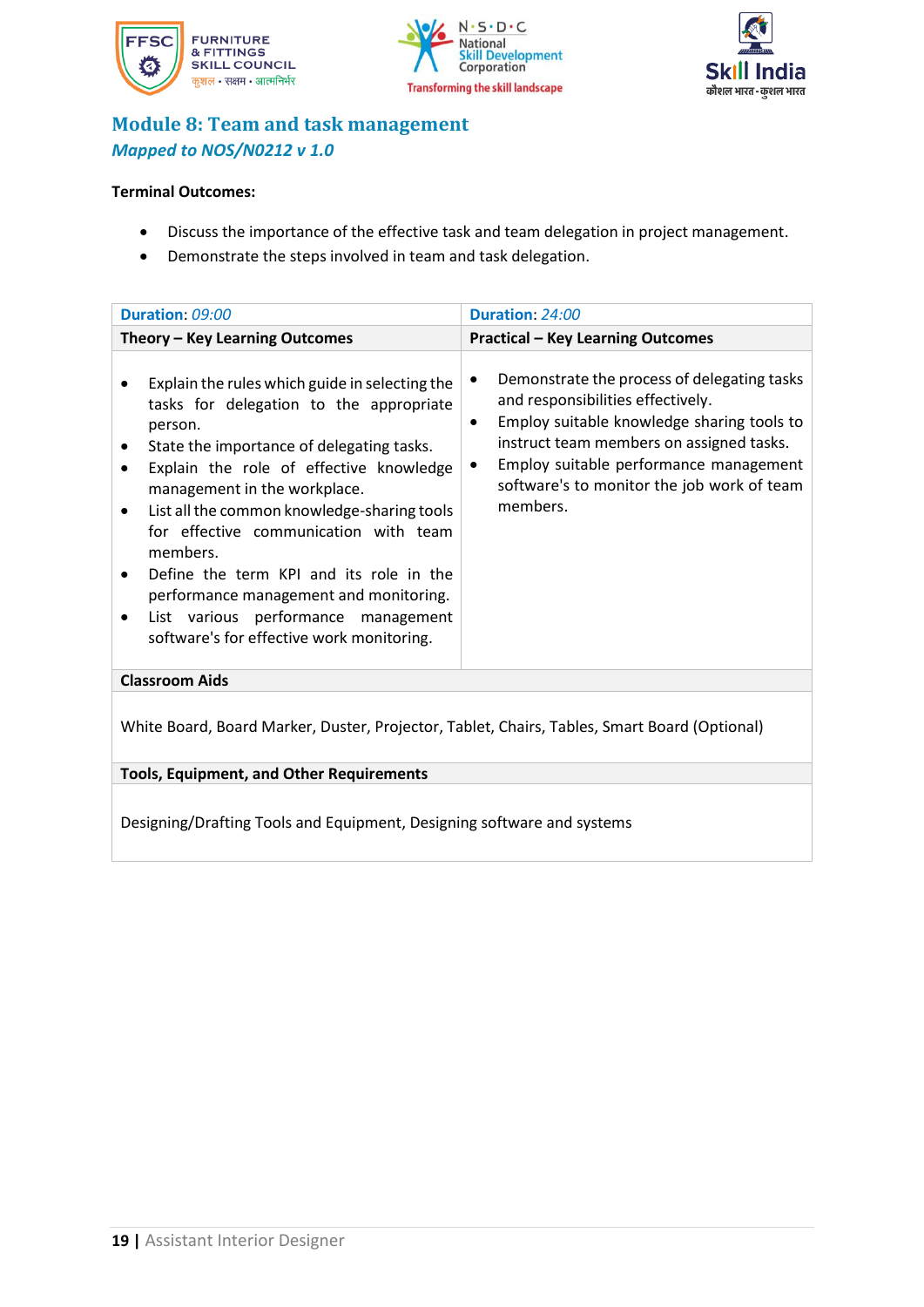





### **Module 9: Prepare and validate the design drafts and drawings** *Mapped to NOS/N0212 v 1.0*

### **Terminal Outcomes:**

- Explain the role and significance of Approved for Construction (AFC) drawings in project execution.
- Examine the design drafts and drawings based on required specifications for final approvals.
- List the steps involved in modification and approval of proposed changes in drawings.

| Duration: 12:00                                                                                                                                                                                                                                                                                                                                                                                                                                                                                                                                                                                                                                               | Duration: 30:00                                                                                                                                                                                                                                                                                                                                                                                                |
|---------------------------------------------------------------------------------------------------------------------------------------------------------------------------------------------------------------------------------------------------------------------------------------------------------------------------------------------------------------------------------------------------------------------------------------------------------------------------------------------------------------------------------------------------------------------------------------------------------------------------------------------------------------|----------------------------------------------------------------------------------------------------------------------------------------------------------------------------------------------------------------------------------------------------------------------------------------------------------------------------------------------------------------------------------------------------------------|
| Theory - Key Learning Outcomes                                                                                                                                                                                                                                                                                                                                                                                                                                                                                                                                                                                                                                | <b>Practical - Key Learning Outcomes</b>                                                                                                                                                                                                                                                                                                                                                                       |
| Explain the roles of different construction<br>elements like electrical, plumbing, Reflected<br>Ceiling Plan (RCP), flooring, etc. in interior<br>designing.<br>Illustrate the process of preparing and<br>$\bullet$<br>maintaining the Approved for Construction<br>(AFC) drawings.<br>Explain the role of MEP details in the<br>Approved for Construction (AFC) drawings.<br>List all the required documentation to<br>perform validation of design drafts.<br>Explain the SOP for modification and<br>approvals of drawing/designs.<br>State the importance of maintaining revised<br>drawings in providing a safe, practical, and<br>efficient workplace. | Perform worksite inspection to interpret<br>various construction elements affecting<br>interior designing.<br>Demonstrate the process of preparing<br>$\bullet$<br>Approved for Construction (AFC) drawings.<br>Perform validation of design drafts based on<br>$\bullet$<br>required design specifications.<br>Examine the approved drawings/designs for<br>the incorporation of proposed changes, if<br>any. |
| <b>Classroom Aids</b>                                                                                                                                                                                                                                                                                                                                                                                                                                                                                                                                                                                                                                         |                                                                                                                                                                                                                                                                                                                                                                                                                |

White Board, Board Marker, Duster, Projector, Tablet, Chairs, Tables, Smart Board (Optional)

### **Tools, Equipment, and Other Requirements**

Designing/Drafting Tools and Equipment, Designing software and systems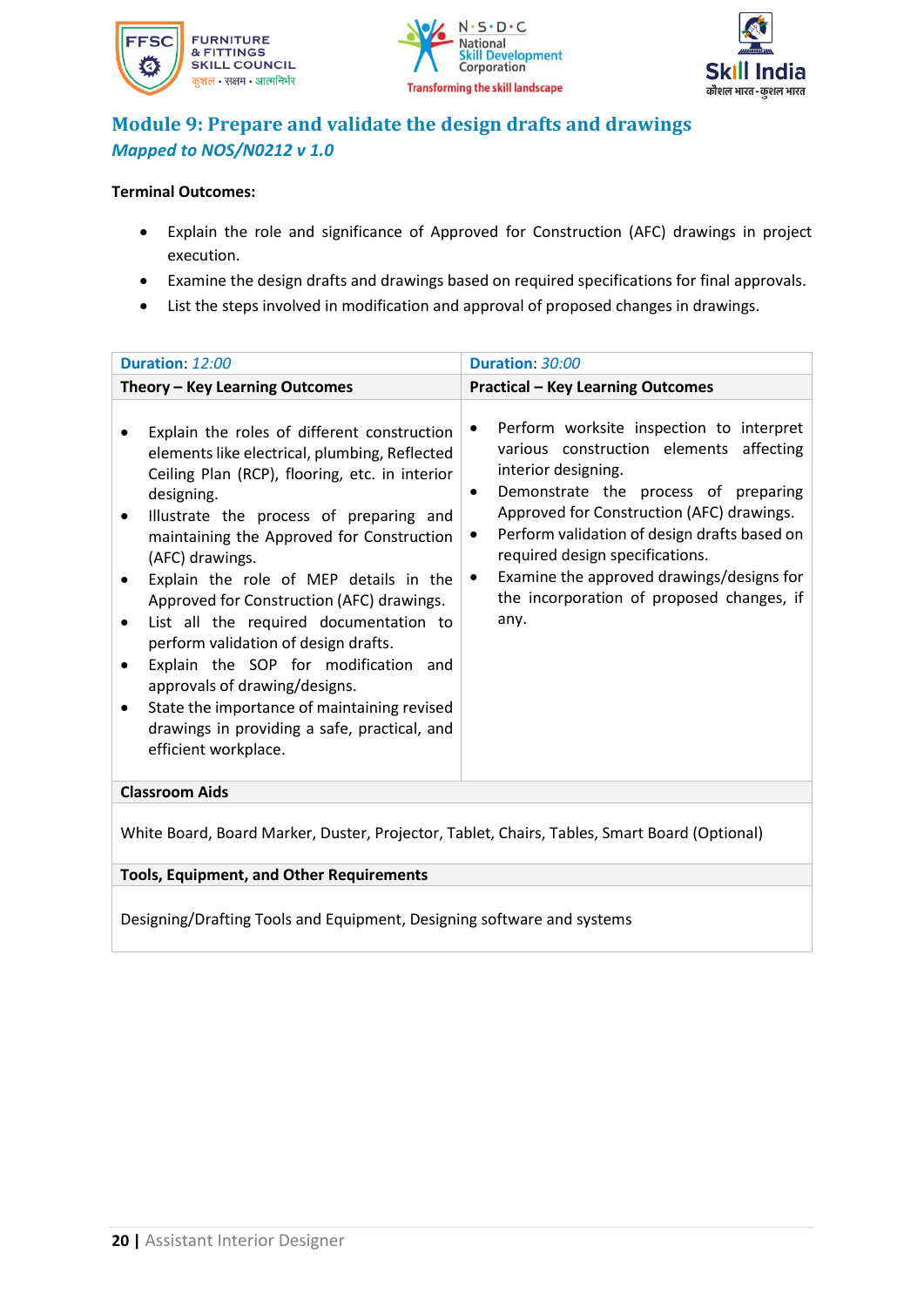





### **Module 10: Material and finishes selection** *Mapped to NOS/N0212 v 1.0*

- Discuss the importance of mouldboards and colour palettes in selecting materials and finishes.
- Differentiate between different types of material and finished based on their specifications.
- Employ suitable documentation formats for client signoff and approvals.

| Duration: 09:00                                                                                                                                                                                                                                                                                                                                                                                                                                                         | Duration: 24:00                                                                                                                                                                                                                                                                                                          |  |
|-------------------------------------------------------------------------------------------------------------------------------------------------------------------------------------------------------------------------------------------------------------------------------------------------------------------------------------------------------------------------------------------------------------------------------------------------------------------------|--------------------------------------------------------------------------------------------------------------------------------------------------------------------------------------------------------------------------------------------------------------------------------------------------------------------------|--|
| Theory - Key Learning Outcomes                                                                                                                                                                                                                                                                                                                                                                                                                                          | <b>Practical - Key Learning Outcomes</b>                                                                                                                                                                                                                                                                                 |  |
| List various types of interior design elements<br>based on design specification requirement.<br>Describe<br>material<br>the<br>properties,<br>applications, costing, finish types for<br>different types of interior design elements.<br>Explain the role of mood boards and colour<br>palettes in the selection of various types of<br>material finishes and specifications.<br>List all the documentation formalities<br>associated with the client signoff activity. | Perform sorting and selection of different<br>materials and finishes based on required<br>specifications.<br>Identify and select the appropriate material<br>finishes<br>based<br>design<br>approved<br>on<br>specifications.<br>Employ suitable documentation methods to<br>perform client signoff on approved details. |  |
| <b>Classroom Aids</b>                                                                                                                                                                                                                                                                                                                                                                                                                                                   |                                                                                                                                                                                                                                                                                                                          |  |
| White Board, Board Marker, Duster, Projector, Tablet, Chairs, Tables, Smart Board (Optional)                                                                                                                                                                                                                                                                                                                                                                            |                                                                                                                                                                                                                                                                                                                          |  |
| <b>Tools, Equipment, and Other Requirements</b>                                                                                                                                                                                                                                                                                                                                                                                                                         |                                                                                                                                                                                                                                                                                                                          |  |
| Designing/Drafting Tools and Equipment, Designing software and systems                                                                                                                                                                                                                                                                                                                                                                                                  |                                                                                                                                                                                                                                                                                                                          |  |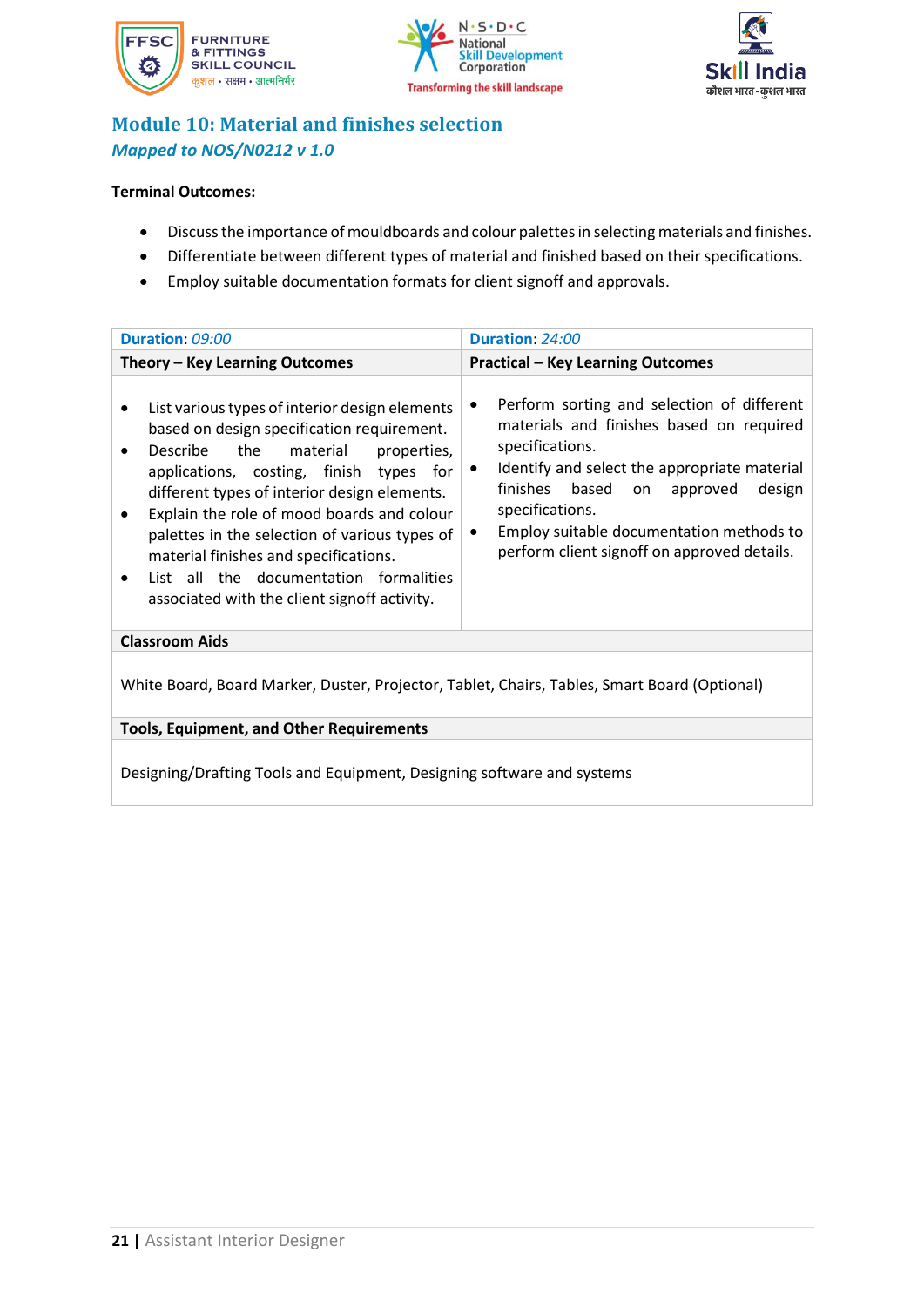





### **Module 11: Procurement management** *Mapped to NOS/N0213 v 1.0*

#### **Terminal Outcomes:**

- Describe the process of vendor management.
- List various documents associated with the procurement process.
- Discuss the review mechanism of quotation, bids received from vendors.
- Demonstrate the steps involved in calculating parameters for procurement planning using appropriate tools and techniques.

|                                                                                              | Duration: 12:00                                                                                                                                                                                                                                                                                                                                                                                                                                                                                                                                                                                                                                                                                                                                                                                                                                            | Duration: 30:00                                                                                                                                                                                                                                                                                                                                                                                                                                                                                                                                                                                             |
|----------------------------------------------------------------------------------------------|------------------------------------------------------------------------------------------------------------------------------------------------------------------------------------------------------------------------------------------------------------------------------------------------------------------------------------------------------------------------------------------------------------------------------------------------------------------------------------------------------------------------------------------------------------------------------------------------------------------------------------------------------------------------------------------------------------------------------------------------------------------------------------------------------------------------------------------------------------|-------------------------------------------------------------------------------------------------------------------------------------------------------------------------------------------------------------------------------------------------------------------------------------------------------------------------------------------------------------------------------------------------------------------------------------------------------------------------------------------------------------------------------------------------------------------------------------------------------------|
|                                                                                              | Theory - Key Learning Outcomes                                                                                                                                                                                                                                                                                                                                                                                                                                                                                                                                                                                                                                                                                                                                                                                                                             | <b>Practical - Key Learning Outcomes</b>                                                                                                                                                                                                                                                                                                                                                                                                                                                                                                                                                                    |
| $\bullet$<br>$\bullet$<br>$\bullet$<br>٠<br>$\bullet$<br>$\bullet$                           | Describe various tools and techniques used<br>for material optimization.<br>Define the term work breakdown structures<br>(WBS) for project estimation.<br>List all the documentation formalities<br>required for material procurement.<br>Explain the role of necessary documents like<br>Bill of Quantity (BOQ), specification sheet,<br>tender documents, etc. in the material<br>procurement process.<br>State the importance of compatibility<br>between vendor quotation and approved<br>product drawings.<br>Discuss the process of interpreting and<br>analyzing a vendor quotation.<br>List all the key quality indicators for Quality<br>Checking (QC) of procured materials.<br>Define the term Knowledge Sharing and its<br>impact on an organization's communication.<br>Differentiate between internal and external<br>communication methods. | Analyze the variables that are driving project<br>٠<br>cost for material optimization.<br>Employ suitable techniques to estimate the<br>$\bullet$<br>material requirements.<br>Demonstrate how to prepare<br>various<br>$\bullet$<br>documentation formalities for the material<br>procurement process.<br>Examine the vendor quotation with the<br>٠<br>approved<br>product<br>drawing<br>for<br>any<br>discrepancy.<br>Perform inspection of procured materials<br>٠<br>for given quality indicators.<br>Employ suitable methods to share relevant<br>$\bullet$<br>information with appropriate agencies. |
| <b>Classroom Aids</b>                                                                        |                                                                                                                                                                                                                                                                                                                                                                                                                                                                                                                                                                                                                                                                                                                                                                                                                                                            |                                                                                                                                                                                                                                                                                                                                                                                                                                                                                                                                                                                                             |
| White Board, Board Marker, Duster, Projector, Tablet, Chairs, Tables, Smart Board (Optional) |                                                                                                                                                                                                                                                                                                                                                                                                                                                                                                                                                                                                                                                                                                                                                                                                                                                            |                                                                                                                                                                                                                                                                                                                                                                                                                                                                                                                                                                                                             |

**Tools, Equipment, and Other Requirements** 

Designing/Drafting Tools and Equipment, Designing software and systems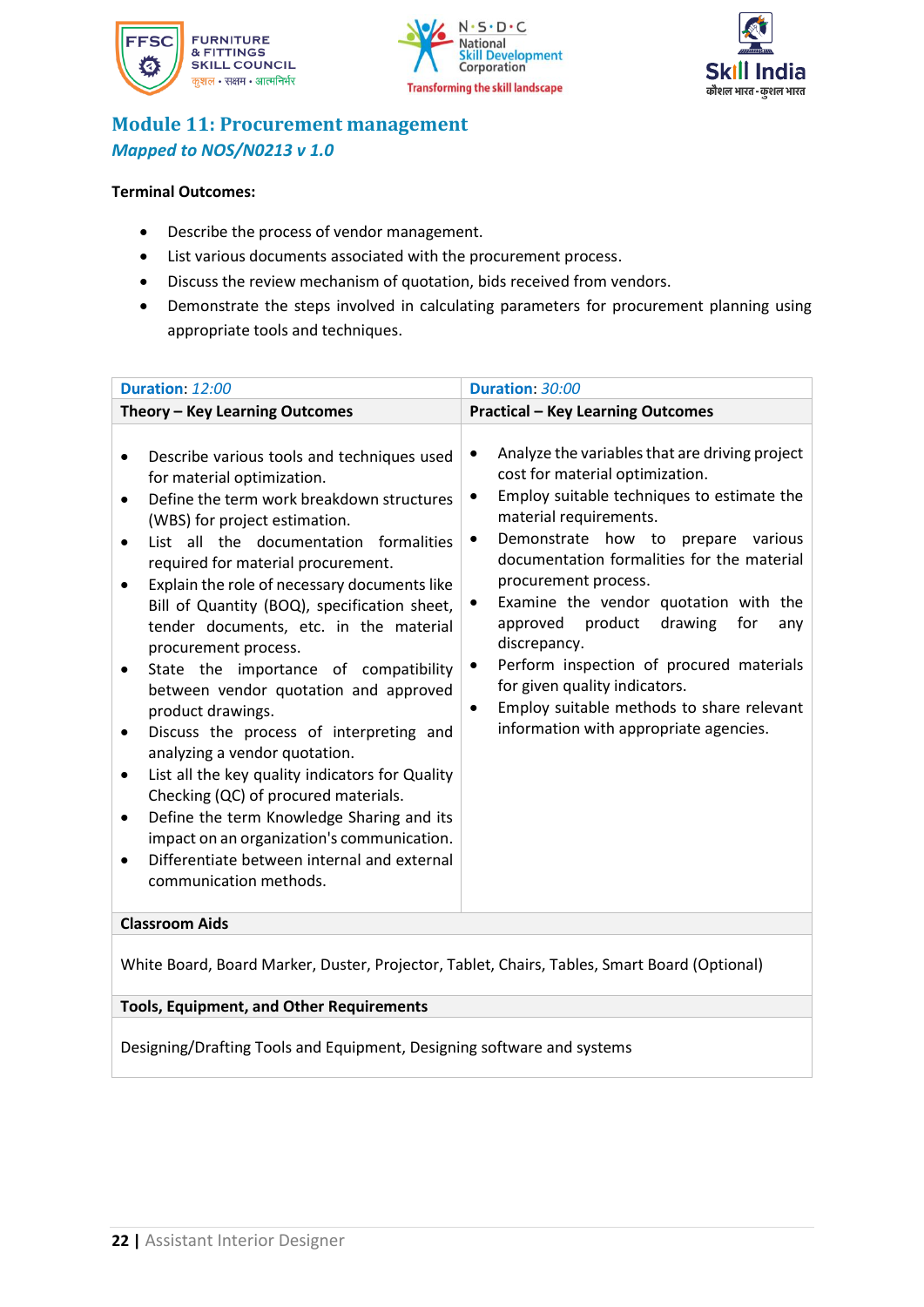





### **Module 12: Monitoring of on-site project work** *Mapped to NOS/N0213 v 1.0*

#### **Terminal Outcomes:**

- Describe the various pre-requisites involved in performing client walk-throughs and quality checking.
- Examine the work site for effective project execution.
- List various preventive and corrective measures for deviation in work at on-site.

| Duration: 12:00                                                                                                                                                                                                                                                                                                                                                                                                                                                                                            | Duration: 21:00                                                                                                                                                                                                                                                                                                                                                                                                                                              |  |
|------------------------------------------------------------------------------------------------------------------------------------------------------------------------------------------------------------------------------------------------------------------------------------------------------------------------------------------------------------------------------------------------------------------------------------------------------------------------------------------------------------|--------------------------------------------------------------------------------------------------------------------------------------------------------------------------------------------------------------------------------------------------------------------------------------------------------------------------------------------------------------------------------------------------------------------------------------------------------------|--|
| Theory - Key Learning Outcomes                                                                                                                                                                                                                                                                                                                                                                                                                                                                             | <b>Practical - Key Learning Outcomes</b>                                                                                                                                                                                                                                                                                                                                                                                                                     |  |
| State the importance of client walk-<br>throughs in the efficiency of the project<br>execution.<br>Discuss the role of intrinsic quality checking<br>for inefficiency in project execution.<br>Explain the process of Corrective Action<br>$\bullet$<br>Preventive Action (CAPA) for approved<br>drawings/concepts.<br>Differentiate between corrective action and<br>preventive action at the workplace.<br>Explain the documentation formalities<br>associated with the project closure and<br>handover. | Demonstrate the<br>steps involved<br>in<br>$\bullet$<br>performing client walk-throughs.<br>Examine the on-site assembly<br>and<br>$\bullet$<br>installation process based on various<br>intrinsic quality parameters.<br>Demonstrate the steps<br>involved<br>in<br>٠<br>modification<br>of<br>and<br>approval<br>drawing/concept based<br>on suggested<br>changes.<br>Prepare project closure and handover report<br>$\bullet$<br>upon project completion. |  |
| <b>Classroom Aids</b>                                                                                                                                                                                                                                                                                                                                                                                                                                                                                      |                                                                                                                                                                                                                                                                                                                                                                                                                                                              |  |
| White Board, Board Marker, Duster, Projector, Tablet, Chairs, Tables, Smart Board (Optional)                                                                                                                                                                                                                                                                                                                                                                                                               |                                                                                                                                                                                                                                                                                                                                                                                                                                                              |  |
| <b>Tools, Equipment, and Other Requirements</b>                                                                                                                                                                                                                                                                                                                                                                                                                                                            |                                                                                                                                                                                                                                                                                                                                                                                                                                                              |  |
|                                                                                                                                                                                                                                                                                                                                                                                                                                                                                                            |                                                                                                                                                                                                                                                                                                                                                                                                                                                              |  |

Designing/Drafting Tools and Equipment, Designing software and systems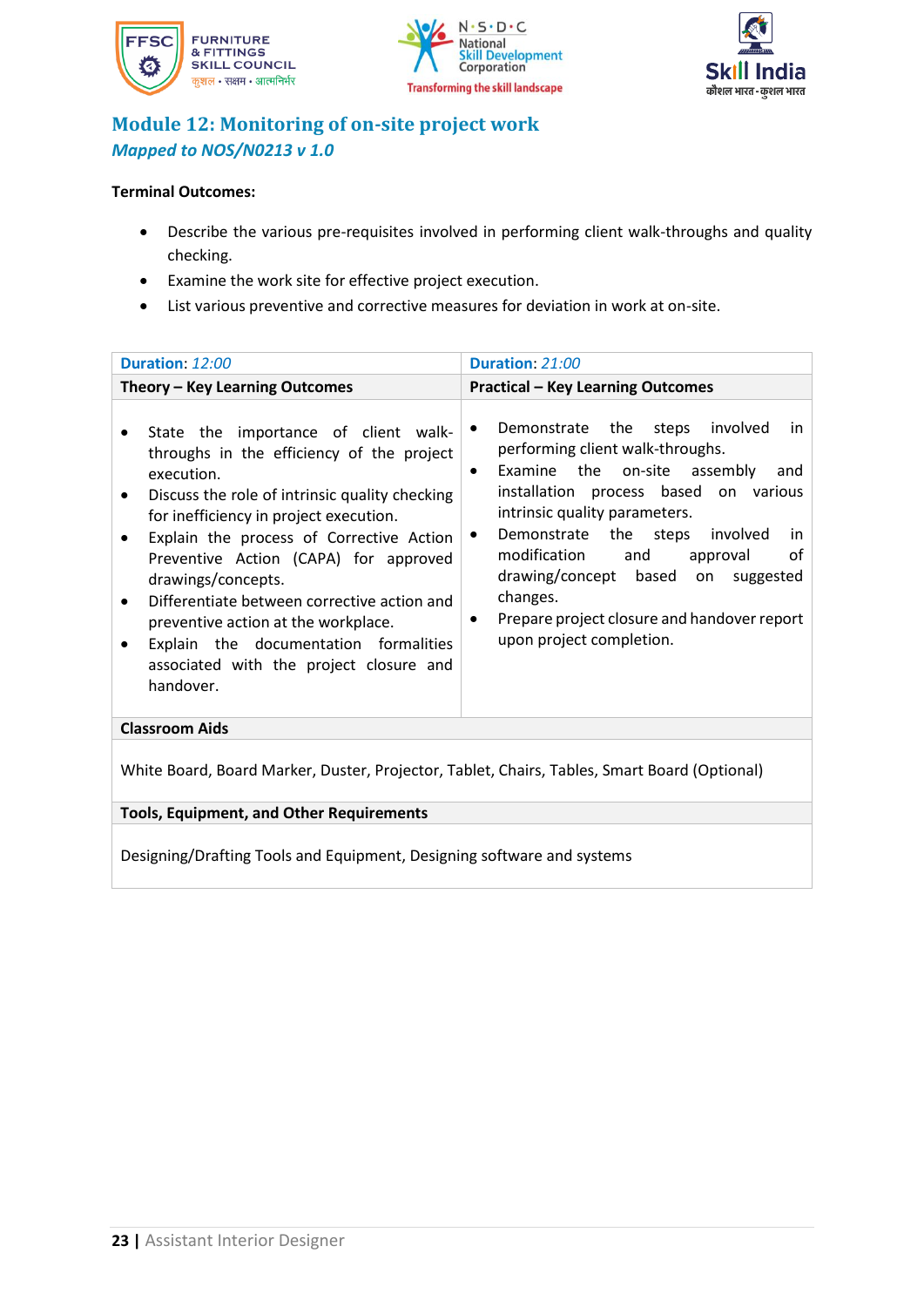





### **Module 13: Work effectively with colleagues and others** *Mapped to NOS/N8204 v 1.0*

#### **Terminal Outcomes:**

- Explain the methods and mechanisms for effective communication.
- Demonstrate the usage of effective communication and interpersonal skills.
- Explain the importance of effective collaboration at workplace.
- Demonstrate how to interact and work effectively with co-workers, supervisors, and others.

|                                                                                                                                                               | Duration: 03:00                                                                                                                                                                                                                                                                                                                                                                                                                                                                                                                                                                                                                                                                                                                                                                                                                                                                                                                                                                                                                                                                                                                                                                        | Duration: 06:00                                                                                                                                                                                                                                                                                                                                                                                                                                                                                                                                                                                                                                                                                                                                      |
|---------------------------------------------------------------------------------------------------------------------------------------------------------------|----------------------------------------------------------------------------------------------------------------------------------------------------------------------------------------------------------------------------------------------------------------------------------------------------------------------------------------------------------------------------------------------------------------------------------------------------------------------------------------------------------------------------------------------------------------------------------------------------------------------------------------------------------------------------------------------------------------------------------------------------------------------------------------------------------------------------------------------------------------------------------------------------------------------------------------------------------------------------------------------------------------------------------------------------------------------------------------------------------------------------------------------------------------------------------------|------------------------------------------------------------------------------------------------------------------------------------------------------------------------------------------------------------------------------------------------------------------------------------------------------------------------------------------------------------------------------------------------------------------------------------------------------------------------------------------------------------------------------------------------------------------------------------------------------------------------------------------------------------------------------------------------------------------------------------------------------|
|                                                                                                                                                               | Theory - Key Learning Outcomes                                                                                                                                                                                                                                                                                                                                                                                                                                                                                                                                                                                                                                                                                                                                                                                                                                                                                                                                                                                                                                                                                                                                                         | <b>Practical - Key Learning Outcomes</b>                                                                                                                                                                                                                                                                                                                                                                                                                                                                                                                                                                                                                                                                                                             |
| ٠<br>$\bullet$<br>$\bullet$<br>$\bullet$<br>$\bullet$<br>$\bullet$<br>$\bullet$<br>$\bullet$<br>$\bullet$<br>$\bullet$<br>$\bullet$<br>$\bullet$<br>$\bullet$ | Discuss the need of seeking help from<br>appropriate authority.<br>Outline the reporting structure to receive<br>work instructions and report issues to the<br>supervisor.<br>Understand<br>effective<br>decision-making<br>process.<br>State the various techniques for achieving<br>productivity and quality of work.<br>Explain the steps involved in grievance<br>redressal using appropriate escalation<br>matrix and process.<br>Discuss the specific ways of documenting<br>the work and how to report it to the<br>supervisor.<br>State the importance of co-ordinating and<br>resolving conflicts with the team members<br>to achieve smooth work flow.<br>Explain the effective communication process<br>and methods.<br>Outline the ways to communicate effectively<br>with the co-workers.<br>State the work ethics, workplace etiquettes<br>as well as standards and guidelines.<br>Discuss the different methods of providing<br>information<br>colleagues<br>to<br>as<br>per<br>organizational requirements.<br>Explain key initiatives to resolve conflicts<br>among the team.<br>Explain the importance of aligning your<br>personal goals with organisational goals. | effective<br>Apply<br>time<br>management<br>$\bullet$<br>principles.<br>Employ the suitable process to report any<br>$\bullet$<br>deviations to appropriate authority.<br>Demonstrate different ways to resolve<br>$\bullet$<br>conflicts at the worksite.<br>Use different modes of communication as<br>$\bullet$<br>per requirement and need.<br>Demonstrate appropriate behaviour when<br>$\bullet$<br>dealing with supervisor or co-workers.<br>Illustrate different ways to resolve issues of<br>$\bullet$<br>colleagues.<br>Employ<br>different<br>resolve<br>ways<br>$\bullet$<br>to<br>interpersonal conflicts.<br>Demonstrate suitable ways of managing and<br>$\bullet$<br>prioritizing<br>work<br>based<br>on<br>project<br>requirements. |
|                                                                                                                                                               | <b>Classroom Aids</b>                                                                                                                                                                                                                                                                                                                                                                                                                                                                                                                                                                                                                                                                                                                                                                                                                                                                                                                                                                                                                                                                                                                                                                  |                                                                                                                                                                                                                                                                                                                                                                                                                                                                                                                                                                                                                                                                                                                                                      |
| White Board, Board Marker, Duster, Projector, Tablet, Chairs, Tables, Smart Board (Optional)                                                                  |                                                                                                                                                                                                                                                                                                                                                                                                                                                                                                                                                                                                                                                                                                                                                                                                                                                                                                                                                                                                                                                                                                                                                                                        |                                                                                                                                                                                                                                                                                                                                                                                                                                                                                                                                                                                                                                                                                                                                                      |

**Tools, Equipment, and Other Requirements** 

N.A.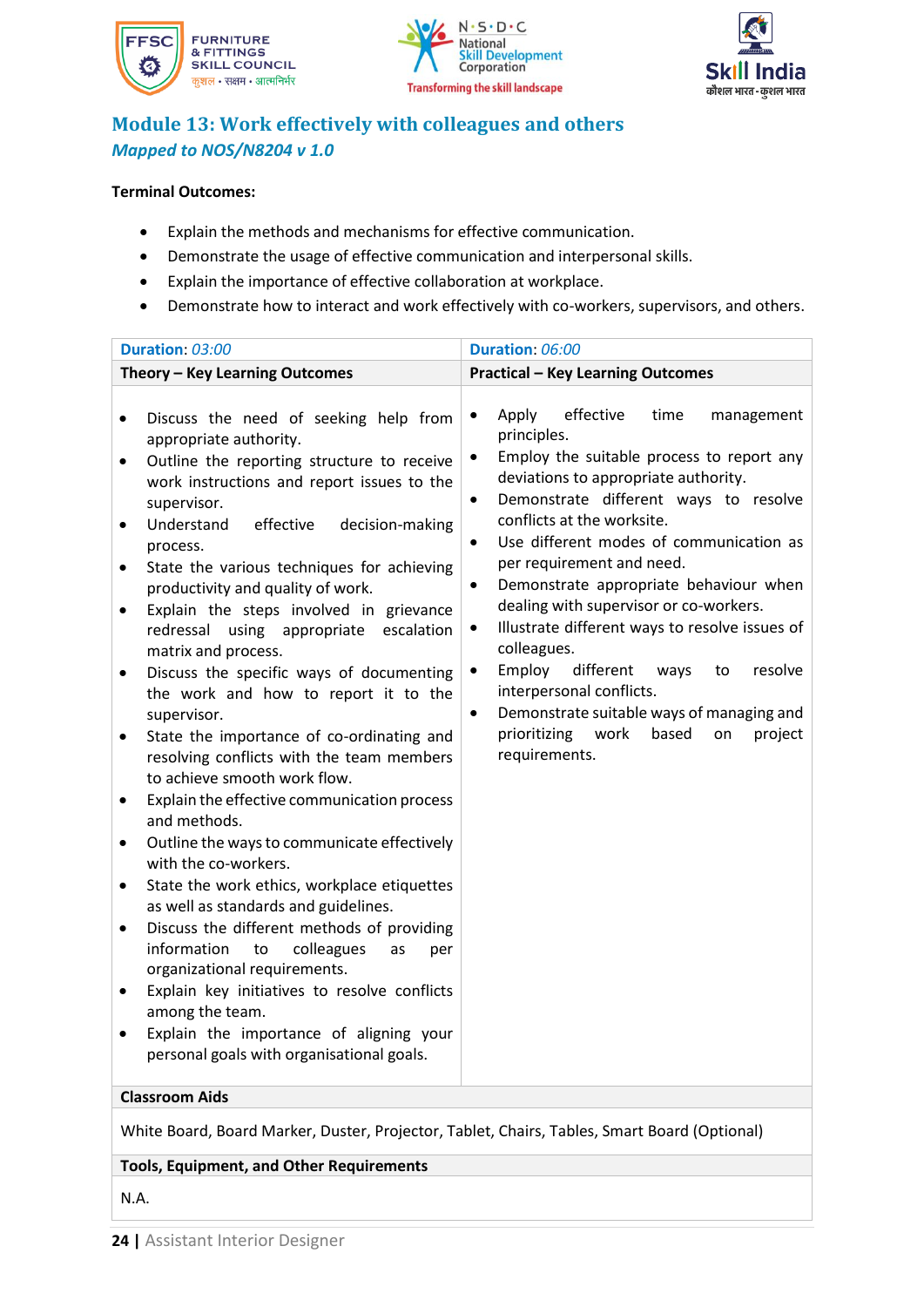





### **Module 14: Sensitivity towards all genders and people with disability** *Mapped to NOS/N8204 v 1.0*

- Apply different approaches to maintain gender equality and increase inclusiveness for PwD.
- Demonstrate how to respect all genders and cultures at the workplace.
- Describe the prevention of sexual harassment (POSH) rules at the workplace.

| Duration: 03:00                                                                                                                                                                                                                                                                                                                                                                                                                                                                                                                                                                                                                                                                                                                                                                                                                                                                                                                                                                                                                                                                                                                                                                                                                                                                                                                             | Duration: 03:00                                                                                                                                                                                                                                                                                                                                                                                                                                                                                                                                                                                                                                                                                                                                                                                                                                                                                                       |
|---------------------------------------------------------------------------------------------------------------------------------------------------------------------------------------------------------------------------------------------------------------------------------------------------------------------------------------------------------------------------------------------------------------------------------------------------------------------------------------------------------------------------------------------------------------------------------------------------------------------------------------------------------------------------------------------------------------------------------------------------------------------------------------------------------------------------------------------------------------------------------------------------------------------------------------------------------------------------------------------------------------------------------------------------------------------------------------------------------------------------------------------------------------------------------------------------------------------------------------------------------------------------------------------------------------------------------------------|-----------------------------------------------------------------------------------------------------------------------------------------------------------------------------------------------------------------------------------------------------------------------------------------------------------------------------------------------------------------------------------------------------------------------------------------------------------------------------------------------------------------------------------------------------------------------------------------------------------------------------------------------------------------------------------------------------------------------------------------------------------------------------------------------------------------------------------------------------------------------------------------------------------------------|
| Theory - Key Learning Outcomes                                                                                                                                                                                                                                                                                                                                                                                                                                                                                                                                                                                                                                                                                                                                                                                                                                                                                                                                                                                                                                                                                                                                                                                                                                                                                                              | <b>Practical - Key Learning Outcomes</b>                                                                                                                                                                                                                                                                                                                                                                                                                                                                                                                                                                                                                                                                                                                                                                                                                                                                              |
| Discuss the importance of promoting,<br>٠<br>sharing and implementing gender equality<br>and PwD sensitivity guidelines at the<br>worksite.<br>Explain the importance of gender sensitive<br>٠<br>behaviour.<br>Explain the importance of equity and<br>respecting other's cultures, religion, and<br>caste.<br>Describe the importance of an equal<br>٠<br>opportunity work culture irrespective of<br>gender.<br>Explain different methods to encourage<br>٠<br>female equality in the workplace.<br>Explain<br>the<br>procedure<br>report<br>to<br>$\bullet$<br>behaviour<br>inappropriate<br>sexual<br>e.g.,<br>harassment.<br>Explain key elements of active listening.<br>Describe the most effective communication<br>$\bullet$<br>styles and behaviour when communicating<br>with people with disabilities.<br>Explain the importance of promoting and<br>٠<br>respecting disability in the worksite.<br>Explain the need for sensitivity towards<br>$\bullet$<br>people with disabilities.<br>Discuss the rules laid by the Sexual<br>٠<br>Harassment of Women at Workplace<br>(Prevention, Prohibition, and Redressal) Act<br>and the provided penalties for violation.<br>Explain the correct ways of communication<br>collaboration<br>with<br>people<br>and<br>with<br>disabilities in compliance with the legal<br>framework. | Demonstrate the ideal behaviour in line with<br>$\bullet$<br>and guidelines<br>gender<br>standards<br>on<br>inclusivity, PwD, POSH in an organization<br>with a PwD.<br>Use inclusive language irrespective of the<br>٠<br>gender/ disability of the person.<br>Use gender neutral practice at the worksite.<br>$\bullet$<br>Employ the suitable process to report any<br>٠<br>harassment or discrimination to appropriate<br>authority.<br>Demonstrate appropriate verbal and non-<br>٠<br>verbal communication that is respectful of<br>gender, religion, disability, etc.<br>Practice the<br>legal requirements<br>and<br>$\bullet$<br>standards for accessibility norms<br>and<br>processes to support PwD at the worksite.<br>Demonstrate how to behave with people<br>٠<br>with disabilities.<br>essential<br>communication<br>Demonstrate<br>methods in line with gender inclusiveness<br>and PwD sensitivity. |
| <b>Classroom Aids</b>                                                                                                                                                                                                                                                                                                                                                                                                                                                                                                                                                                                                                                                                                                                                                                                                                                                                                                                                                                                                                                                                                                                                                                                                                                                                                                                       |                                                                                                                                                                                                                                                                                                                                                                                                                                                                                                                                                                                                                                                                                                                                                                                                                                                                                                                       |
| White Board, Board Marker, Duster, Projector, Tablet, Chairs, Tables, Smart Board (Optional)                                                                                                                                                                                                                                                                                                                                                                                                                                                                                                                                                                                                                                                                                                                                                                                                                                                                                                                                                                                                                                                                                                                                                                                                                                                |                                                                                                                                                                                                                                                                                                                                                                                                                                                                                                                                                                                                                                                                                                                                                                                                                                                                                                                       |
| <b>Tools, Equipment, and Other Requirements</b>                                                                                                                                                                                                                                                                                                                                                                                                                                                                                                                                                                                                                                                                                                                                                                                                                                                                                                                                                                                                                                                                                                                                                                                                                                                                                             |                                                                                                                                                                                                                                                                                                                                                                                                                                                                                                                                                                                                                                                                                                                                                                                                                                                                                                                       |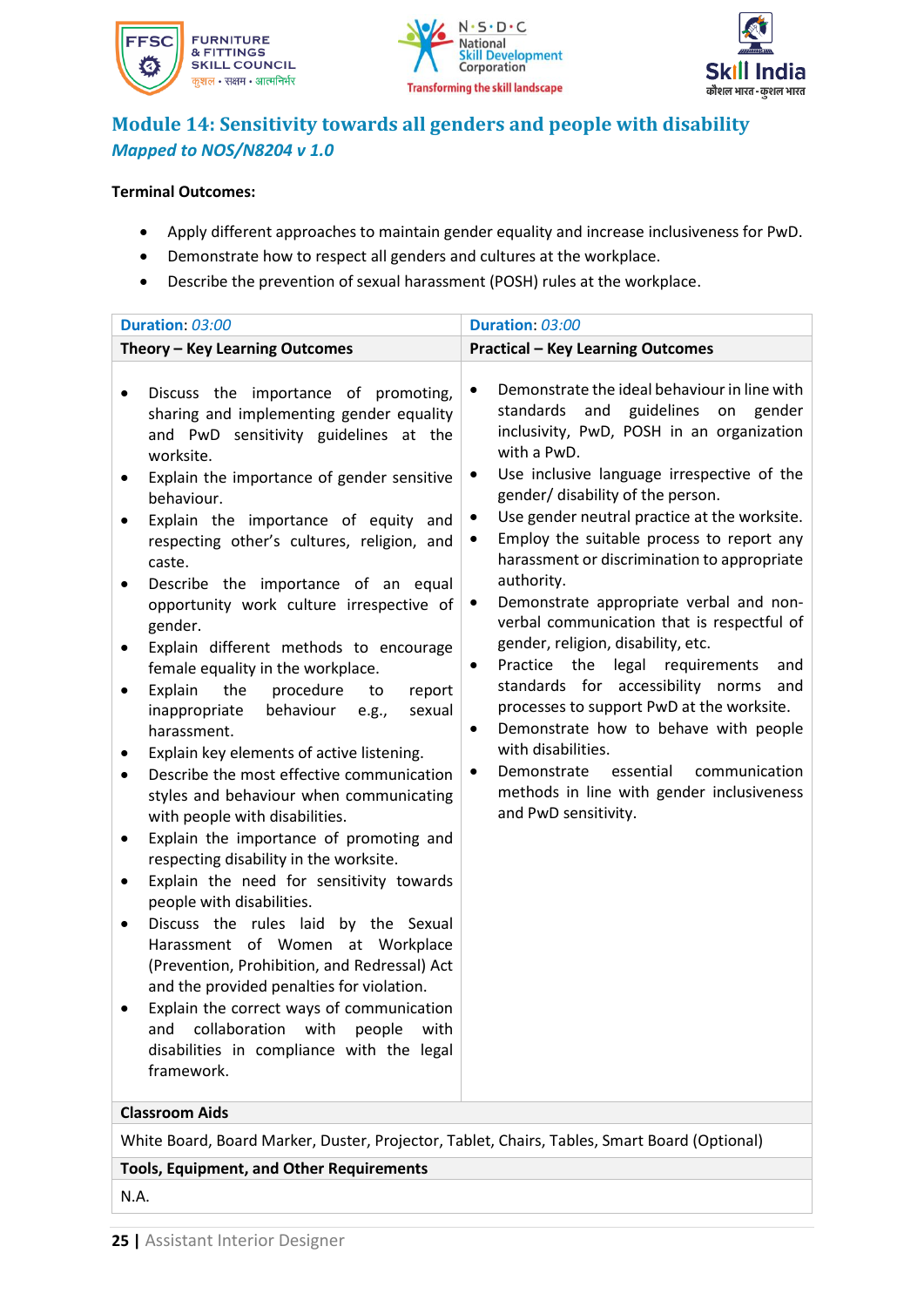





### **Module 15: Identify and assess entrepreneurial activities** *Mapped to NOS/N8206 v 1.0*

### **Terminal Outcomes:**

- Explain ways to conduct market research and analysis.
- Explain the principles of competition analysis.
- Demonstrate the process of preparing a business and resource plan.
- Identify the skill sets and knowledge required for carryout out the entrepreneurial activity.

| Duration: 03:00                                                                                                                                                                                                                                                                                                                                                                                                                                                                                                                                                                                                                                                                                                                                                                                                                                                                                                                                                                                                                                                                                                                                           | Duration: 06:00                                                                                                                                                                                                                                                                                                                                                                                                                                                                                                                                                                                                                                                                                                                                                                                                                                    |
|-----------------------------------------------------------------------------------------------------------------------------------------------------------------------------------------------------------------------------------------------------------------------------------------------------------------------------------------------------------------------------------------------------------------------------------------------------------------------------------------------------------------------------------------------------------------------------------------------------------------------------------------------------------------------------------------------------------------------------------------------------------------------------------------------------------------------------------------------------------------------------------------------------------------------------------------------------------------------------------------------------------------------------------------------------------------------------------------------------------------------------------------------------------|----------------------------------------------------------------------------------------------------------------------------------------------------------------------------------------------------------------------------------------------------------------------------------------------------------------------------------------------------------------------------------------------------------------------------------------------------------------------------------------------------------------------------------------------------------------------------------------------------------------------------------------------------------------------------------------------------------------------------------------------------------------------------------------------------------------------------------------------------|
| Theory - Key Learning Outcomes                                                                                                                                                                                                                                                                                                                                                                                                                                                                                                                                                                                                                                                                                                                                                                                                                                                                                                                                                                                                                                                                                                                            | <b>Practical - Key Learning Outcomes</b>                                                                                                                                                                                                                                                                                                                                                                                                                                                                                                                                                                                                                                                                                                                                                                                                           |
| Explain the process of conducting research<br>gather<br>information<br>on<br>market<br>to<br>determinants such as volume of sales,<br>projected growth rate, etc.<br>State how to conduct market surveys to<br>understand market trend, market needs,<br>opportunities.<br>List steps for identifying and analysing<br>opportunities for entrepreneurship.<br>Explain<br>various<br>organization<br>and<br>$\bullet$<br>government schemes and policies related to<br>the entrepreneurship in the sector.<br>State the importance of compliance with the<br>$\bullet$<br>structural<br>reforms<br>government<br>and<br>framework.<br>Explain the concept of competition analysis.<br>Elaborate the steps needed to mitigate<br>$\bullet$<br>business risks.<br>Explain the concept and terminologies<br>associated with a resource plan.<br>the<br>requirements of<br>skilled<br><b>State</b><br>$\bullet$<br>entrepreneur e.g., capability to start<br>business, develop business, manage an<br>organization, manage time, etc.<br>the<br>importance<br>of<br>effective<br><b>State</b><br>collaboration with team members<br>of<br>required skill sets. | Demonstrate the procedure to review<br>$\bullet$<br>market demands based on competitors,<br>customers, market requirements, current<br>market status etc.<br>Apply the principles of competition analysis<br>$\bullet$<br>for assessing opportunities for potential<br>business.<br>Employ<br>suitable<br>organizational<br>and<br>$\bullet$<br>government policies while carrying out an<br>entrepreneurial activity.<br>Analyze<br>the<br>market<br>condition<br>using<br>$\bullet$<br>appropriate principles of competition<br>analysis.<br>Demonstrate the process of risk assessment<br>$\bullet$<br>for a business opportunity.<br>Demonstrate the use of appropriate tools to<br>٠<br>prepare resource plan and budget.<br>Analyze the job work to identify and<br>$\bullet$<br>collaborate with the personnel's of required<br>skill sets. |
| <b>Classroom Aids</b>                                                                                                                                                                                                                                                                                                                                                                                                                                                                                                                                                                                                                                                                                                                                                                                                                                                                                                                                                                                                                                                                                                                                     |                                                                                                                                                                                                                                                                                                                                                                                                                                                                                                                                                                                                                                                                                                                                                                                                                                                    |

White Board, Board Marker, Duster, Projector, Tablet, Chairs, Tables, Smart Board (Optional)

#### **Tools, Equipment, and Other Requirements**

Sample case studies of 5 successful and 5 failed start-ups, Sample business and resource plan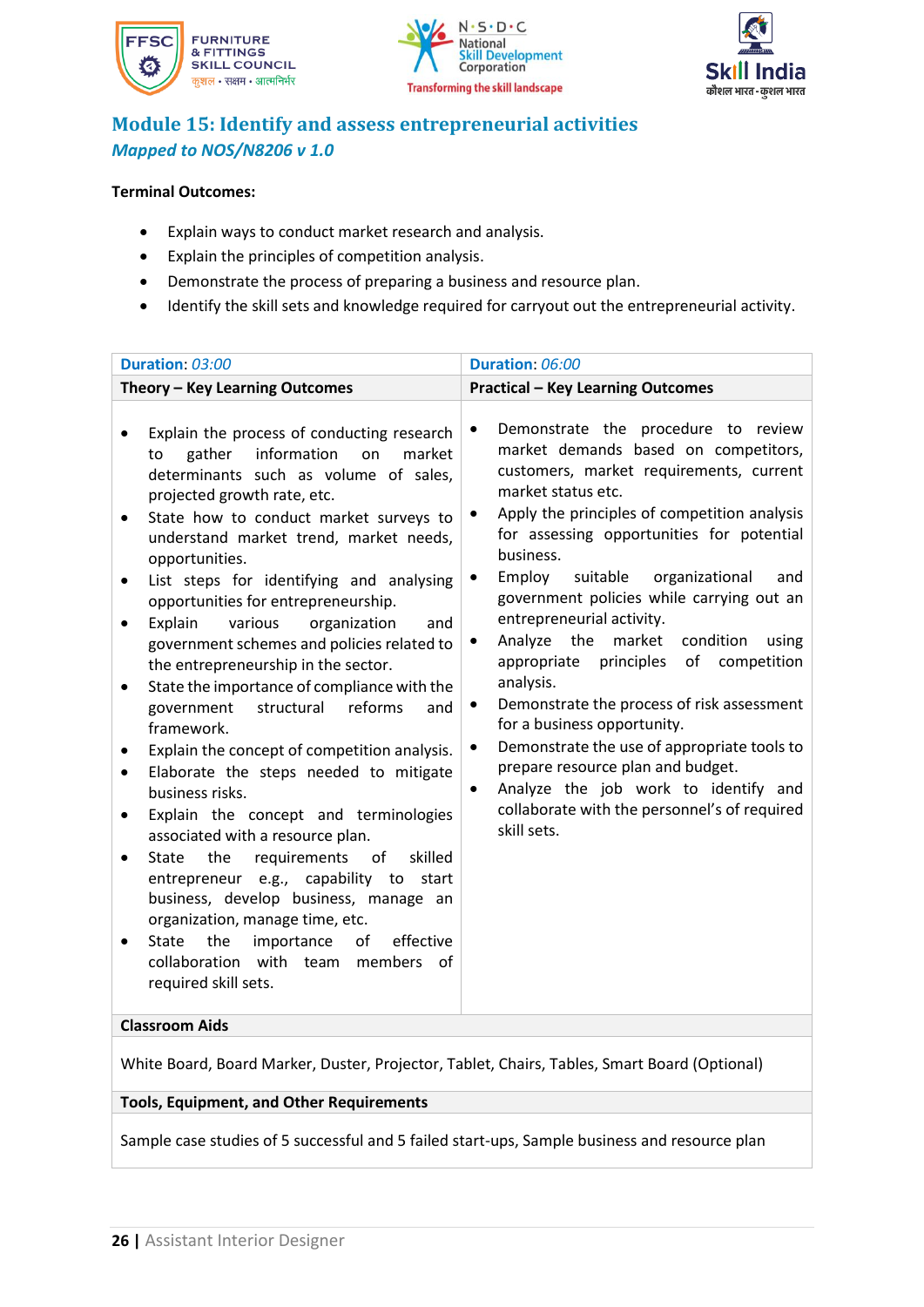





### **Module 16: Digital and financial aspects of a business** *Mapped to NOS/N8206 v 1.0*

### **Terminal Outcomes:**

- Demonstrate the use of different social media platforms in e-marketing of a business.
- Describe the role of market condition and business competition in fixing the pricing strategy.
- Explain various financial aspects related to entrepreneurship activity.

| Duration: 03:00                                                                                                                                                                                                                                                                                                                                                                                                                                                                                                                                                                                                                        | Duration: 03:00                                                                                                                                                                                                                                                                                                                                                                                                                                                                                                                                                                                                                                                                                          |
|----------------------------------------------------------------------------------------------------------------------------------------------------------------------------------------------------------------------------------------------------------------------------------------------------------------------------------------------------------------------------------------------------------------------------------------------------------------------------------------------------------------------------------------------------------------------------------------------------------------------------------------|----------------------------------------------------------------------------------------------------------------------------------------------------------------------------------------------------------------------------------------------------------------------------------------------------------------------------------------------------------------------------------------------------------------------------------------------------------------------------------------------------------------------------------------------------------------------------------------------------------------------------------------------------------------------------------------------------------|
| Theory - Key Learning Outcomes                                                                                                                                                                                                                                                                                                                                                                                                                                                                                                                                                                                                         | <b>Practical - Key Learning Outcomes</b>                                                                                                                                                                                                                                                                                                                                                                                                                                                                                                                                                                                                                                                                 |
| Discuss various terminologies related to<br>cloud computing, artificial intelligence,<br>AR/VR, etc.<br>Describe the concept of e-marketing and its<br>impact in a business growth.<br>Distinguish between different social media<br>$\bullet$<br>platforms.<br>List all the factors affecting project costing<br>and planning.<br>State how to choose the right product<br>pricing strategy based on strengths,<br>potential, capability, market demand,<br>profitability, personal preferences.<br>Describe the elements of a business plan.<br>State the method to secure funds from<br>family, friends and financial institutions. | Employ suitable technologies for project<br>٠<br>implementation and promotions.<br>Analyze various e-commerce platforms for<br>$\bullet$<br>business growth based on the nature of<br>product/service.<br>Demonstrate the effective use of different<br>$\bullet$<br>social media platforms.<br>Employ suitable measures for minimizing<br>costs and maximizing profits in a project.<br>Demonstrate the process of fixing the<br>٠<br>pricing strategy based on market condition<br>and business competition.<br>Demonstrate how to prepare an effective<br>$\bullet$<br>business plan.<br>Employ suitable methods for financial<br>٠<br>assistance from the financial institutions to<br>start a unit. |
| <b>Classroom Aids</b>                                                                                                                                                                                                                                                                                                                                                                                                                                                                                                                                                                                                                  |                                                                                                                                                                                                                                                                                                                                                                                                                                                                                                                                                                                                                                                                                                          |

White Board, Board Marker, Duster, Projector, Tablet, Chairs, Tables, Smart Board (Optional)

### **Tools, Equipment, and Other Requirements**

N.A.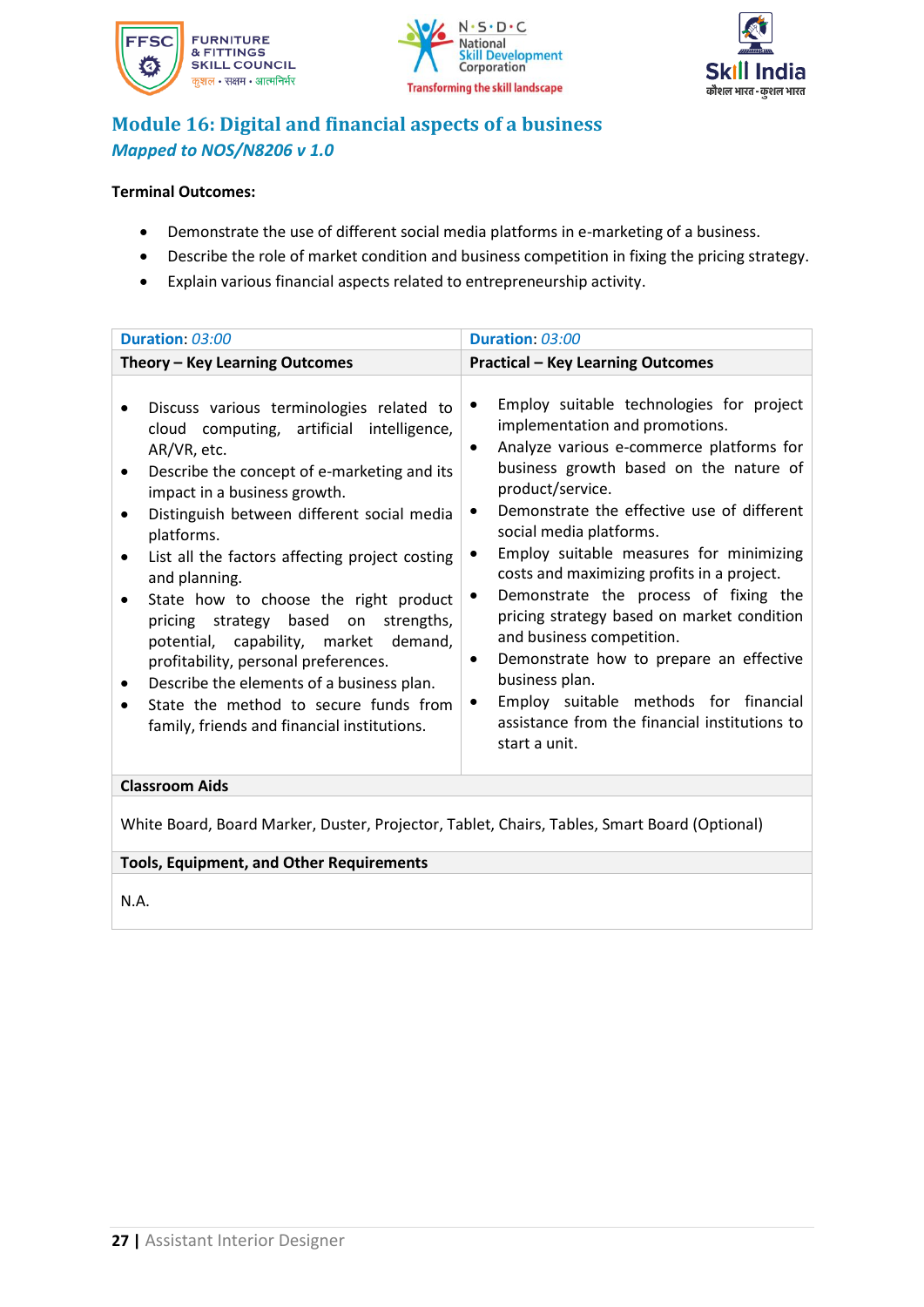





### **Module 17: Health, safety, and hygiene protocols while designing** *Mapped to NOS/N8207 v 1.0*

### **Terminal Outcomes:**

- Describe how to maintain a healthy, safe, and secure environment at the workplace.
- Demonstrate health and safety procedures in interior designing and planning.
- Discuss various preventive measures for dealing with emergencies at the worksite.

| Duration: 03:00                                                                                                                                                                                                                                                                                                                                                                                                                                                                                                                                                                                                                                                                                                                                                                                                                                                                                                                                                                                                                                                                                                                                                                                                                                                                                                                | Duration: 06:00                                                                                                                                                                                                                                                                                                                                                                                                                                                                                                                                                                                                                                                                                                                                                                                                                                                                                                                                                                                                                                                                                                                                                                                                                                                                                                                                                         |
|--------------------------------------------------------------------------------------------------------------------------------------------------------------------------------------------------------------------------------------------------------------------------------------------------------------------------------------------------------------------------------------------------------------------------------------------------------------------------------------------------------------------------------------------------------------------------------------------------------------------------------------------------------------------------------------------------------------------------------------------------------------------------------------------------------------------------------------------------------------------------------------------------------------------------------------------------------------------------------------------------------------------------------------------------------------------------------------------------------------------------------------------------------------------------------------------------------------------------------------------------------------------------------------------------------------------------------|-------------------------------------------------------------------------------------------------------------------------------------------------------------------------------------------------------------------------------------------------------------------------------------------------------------------------------------------------------------------------------------------------------------------------------------------------------------------------------------------------------------------------------------------------------------------------------------------------------------------------------------------------------------------------------------------------------------------------------------------------------------------------------------------------------------------------------------------------------------------------------------------------------------------------------------------------------------------------------------------------------------------------------------------------------------------------------------------------------------------------------------------------------------------------------------------------------------------------------------------------------------------------------------------------------------------------------------------------------------------------|
| Theory - Key Learning Outcomes                                                                                                                                                                                                                                                                                                                                                                                                                                                                                                                                                                                                                                                                                                                                                                                                                                                                                                                                                                                                                                                                                                                                                                                                                                                                                                 | <b>Practical - Key Learning Outcomes</b>                                                                                                                                                                                                                                                                                                                                                                                                                                                                                                                                                                                                                                                                                                                                                                                                                                                                                                                                                                                                                                                                                                                                                                                                                                                                                                                                |
| List all the health and safety protocols<br>$\bullet$<br>associated with working at the worksite.<br>Discuss various health and safety hazards<br>$\bullet$<br>associated with the project execution during<br>construction and subsequent maintenance.<br>Explain the importance of an effective<br>$\bullet$<br>health and safety plan during project<br>execution.<br>List the poor organizational<br>practices<br>$\bullet$<br>handling,<br>hygiene,<br>food<br>concerning<br>cleaning.<br>State the importance of using Personal<br>$\bullet$<br>Protective Equipment (PPE) based on the<br>manufacturer's instructions.<br>Discuss the health and safety measures<br>٠<br>associated with the project designs.<br>Discuss the significance of maintaining work<br>$\bullet$<br>ethics, dress code, and personal hygiene.<br>the<br>importance<br>of<br>workplace<br>State<br>٠<br>sanitization.<br>Explain the operational guidelines for the<br>٠<br>usage of emergency tools and equipment.<br>Explain the steps involved in responding to<br>$\bullet$<br>an emergency.<br>Describe the first aid procedures in case of<br>$\bullet$<br>emergency.<br>List all the concerned control measures<br>٠<br>while working at the worksite.<br>Describe the types of hand signals and<br>٠<br>signage and their application. | Employ suitable health<br>and<br>hygiene<br>$\bullet$<br>protocols while working at the worksite.<br>Analyze and identify worksite site hazards<br>$\bullet$<br>construction<br>during<br>and<br>subsequent<br>maintenance.<br>Demonstrate how to design and implement<br>$\bullet$<br>a health and safety plan for the worksite<br>Examine<br>the<br>worksite<br>for<br>poor<br>$\bullet$<br>organizational practices.<br>Demonstrate the usage of various personal<br>$\bullet$<br>protective equipment while working at the<br>worksite.<br>Examine the project design for proper<br>implementation of health and<br>safety<br>measures.<br>Demonstrate the correct way of sanitizing<br>٠<br>and washing hands.<br>Demonstrate the use of emergency tools<br>and equipment.<br>the<br>evacuation<br><b>Illustrate</b><br>emergency<br>$\bullet$<br>line<br>with<br>organizational<br>process<br>in<br>protocols.<br>Design a contingency plan for emergencies<br>a fire, short circuit,<br>like<br>accidents,<br>earthquake, etc.<br>Demonstrate First Aid and CPR as part of<br>$\bullet$<br>training in routine operations.<br>Employ suitable methods to communicate<br>$\bullet$<br>necessary control measures to concerned<br>team members.<br>Identity and interpret the given pictorial<br>$\bullet$<br>representations of safety signs and hand<br>signals. |

#### **Classroom Aids**

White Board, Board Marker, Duster, Projector, Tablet, Chairs, Tables, Smart Board (Optional)

#### **Tools, Equipment, and Other Requirements**

Personal Protective Equipment, Measurement and Marking Tools, Materials, Tools and Equipment, Theme based props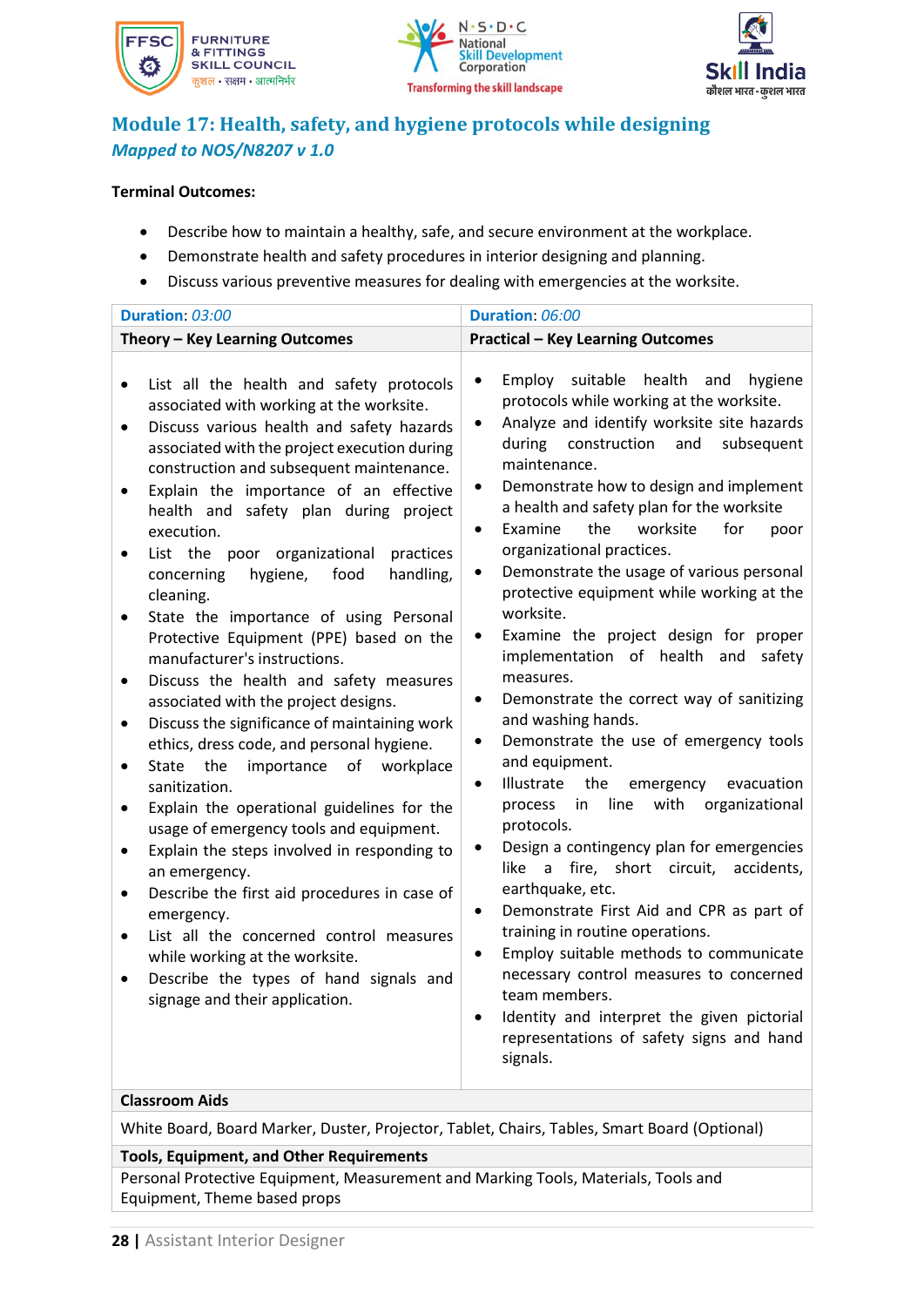





### **Module 18: Material conservation and resources optimization** *Mapped to NOS/N8207 v 1.0*

### **Terminal Outcomes:**

- Implement safety practices and optimize the use of resources during interior designing and planning.
- Apply conservation practices at the worksite through effective designing.
- Illustrate sustainable practices at the workplace for energy efficiency and waste management.

| Duration: 03:00                                                                                                                                                                                                                                                                       | Duration: 03:00                                                                                                                                                                |  |
|---------------------------------------------------------------------------------------------------------------------------------------------------------------------------------------------------------------------------------------------------------------------------------------|--------------------------------------------------------------------------------------------------------------------------------------------------------------------------------|--|
| Theory – Key Learning Outcomes                                                                                                                                                                                                                                                        | <b>Practical - Key Learning Outcomes</b>                                                                                                                                       |  |
| Explain the importance of efficient utilization<br>and conservation of material.<br>Explain the various elements involved in<br>electricity and fuel consumption data for<br>analyzing the process.<br>State the difference between renewable and<br>non-renewable sources of energy. | Demonstrate various techniques of effective<br>utilization of resources.<br>Illustrate the process of collecting<br>and<br>$\bullet$<br>analyzing the energy utilization data. |  |
| <b>Classroom Aids</b>                                                                                                                                                                                                                                                                 |                                                                                                                                                                                |  |
| White Board, Board Marker, Duster, Projector, Tablet, Chairs, Tables, Smart Board (Optional)                                                                                                                                                                                          |                                                                                                                                                                                |  |

**Tools, Equipment, and Other Requirements** 

Personal Protective Equipment, Measurement and Marking Tools, Materials, Tools and Equipment, Theme based props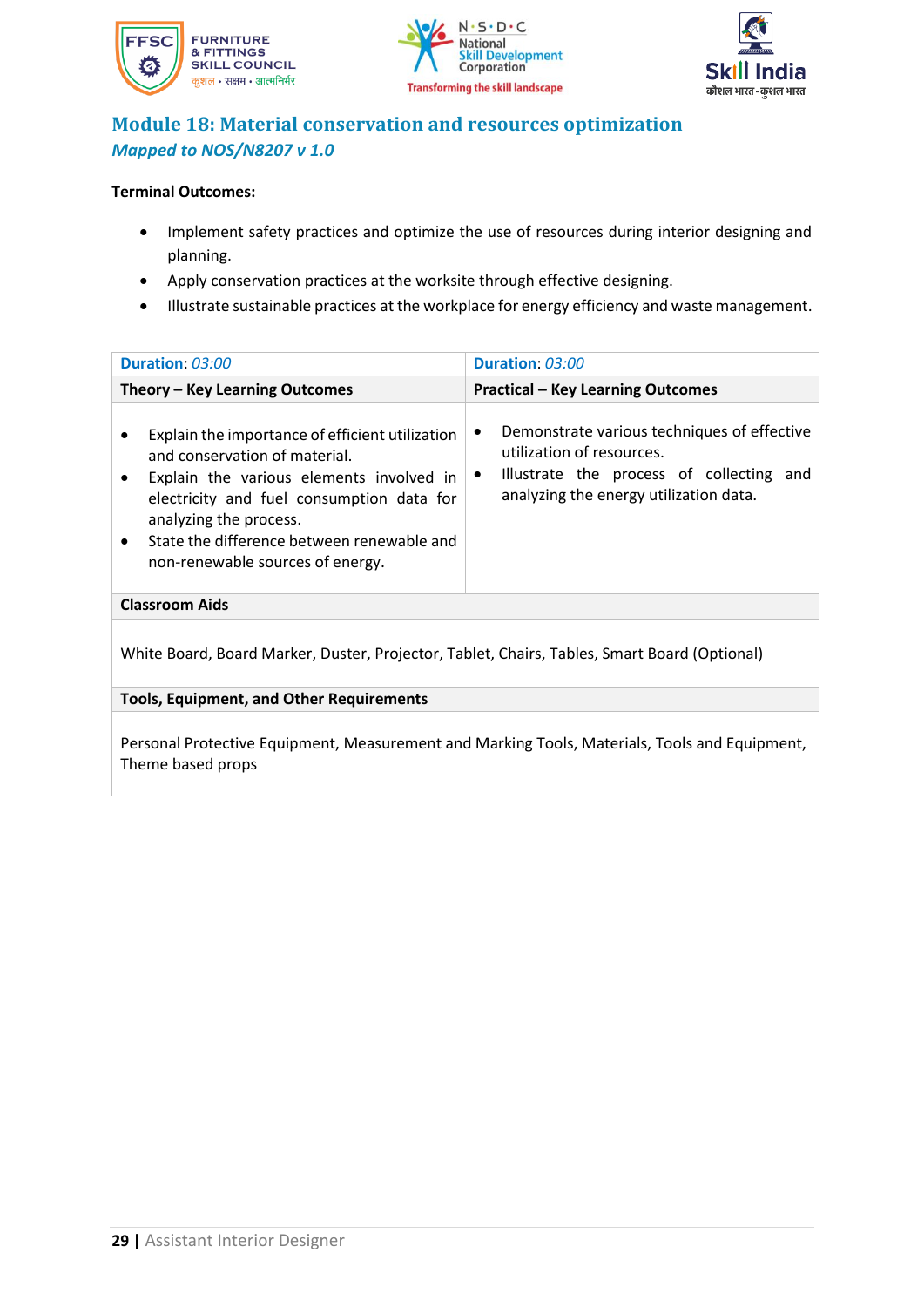





### **Module 19: Performing site supervision during a recce for residence projects** *Mapped to NOS/N0214 v 1.0*

- Explain various interior decor elements associated with the deigning of residence projects.
- Deploy suitable methods to plan and monitor the site survey and recce at the worksite for residence projects.

| Duration: 09:00                                                                                                                                                                                                                                                                                                                    | Duration: 18:00                                                                                                                                                                                                                                                                                                                                                                                                                             |  |
|------------------------------------------------------------------------------------------------------------------------------------------------------------------------------------------------------------------------------------------------------------------------------------------------------------------------------------|---------------------------------------------------------------------------------------------------------------------------------------------------------------------------------------------------------------------------------------------------------------------------------------------------------------------------------------------------------------------------------------------------------------------------------------------|--|
| Theory - Key Learning Outcomes                                                                                                                                                                                                                                                                                                     | <b>Practical - Key Learning Outcomes</b>                                                                                                                                                                                                                                                                                                                                                                                                    |  |
| List various elements of interior decor like<br>ventilation, colour, lighting, Vaastu shastra,<br>symmetry, etc. for the residence project.<br>Discuss the SOP for conducting site survey<br>and recce for the residence project.<br>State the importance of preparing and<br>validating a measurement sheet and recce<br>reports. | Interpret the different elements of interior<br>designing like style, theme, services, etc.<br>based on client interactions for a residence<br>project.<br>Employ suitable methods to ensure tasks are<br>٠<br>planned and sequenced in conjunction with<br>others involved in or affected by the work.<br>Examine the worksite for the execution of<br>$\bullet$<br>measurement and marking activities based<br>on specified instructions. |  |
| <b>Classroom Aids</b>                                                                                                                                                                                                                                                                                                              |                                                                                                                                                                                                                                                                                                                                                                                                                                             |  |
| White Board, Board Marker, Duster, Projector, Tablet, Chairs, Tables, Smart Board (Optional)                                                                                                                                                                                                                                       |                                                                                                                                                                                                                                                                                                                                                                                                                                             |  |
| <b>Tools, Equipment, and Other Requirements</b>                                                                                                                                                                                                                                                                                    |                                                                                                                                                                                                                                                                                                                                                                                                                                             |  |
| Designing/Drafting Tools and Equipment, Designing software and systems                                                                                                                                                                                                                                                             |                                                                                                                                                                                                                                                                                                                                                                                                                                             |  |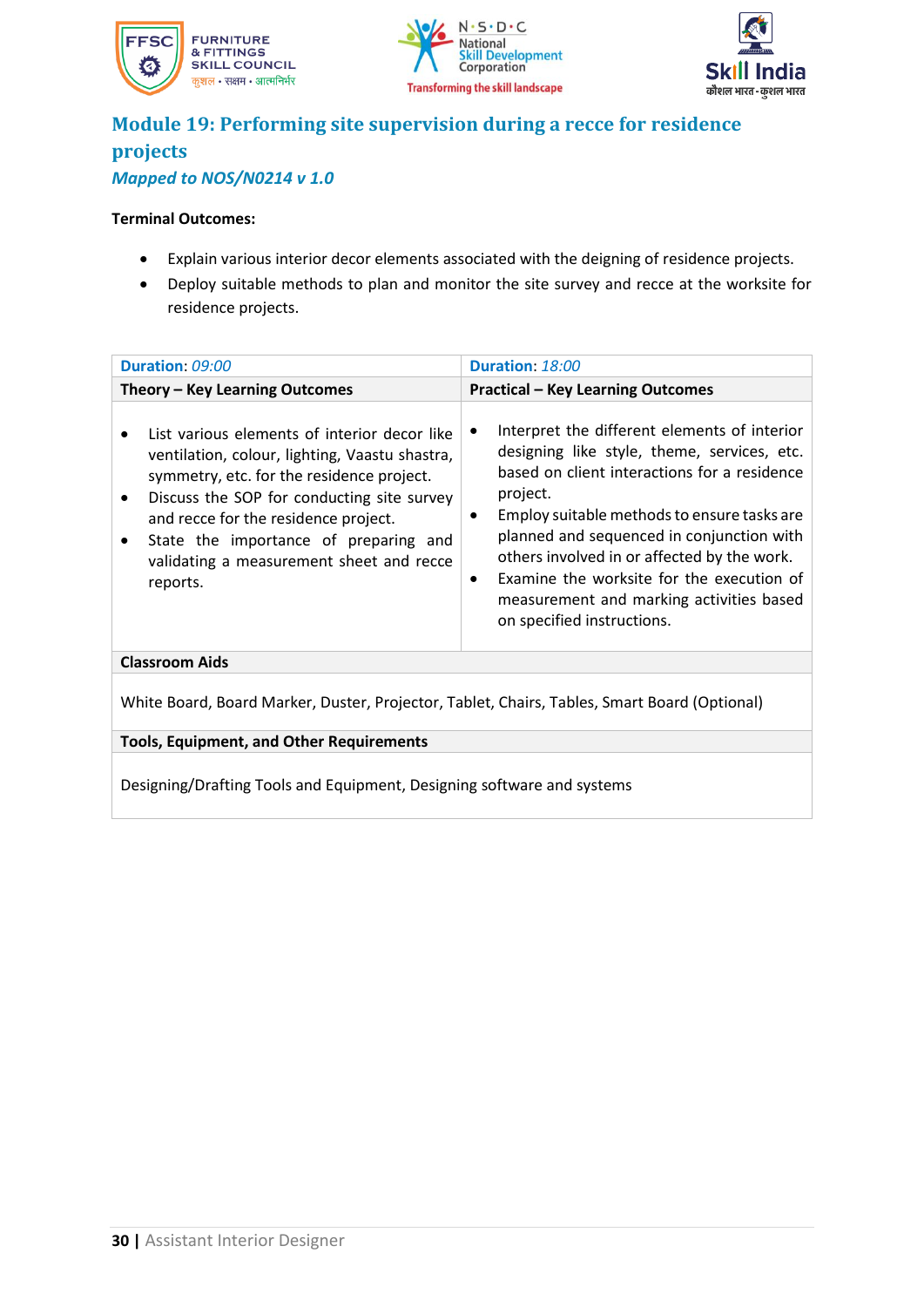





### **Module 20: Developing concepts and designs for residence projects** *Mapped to NOS/N0214 v 1.0*

### **Terminal Outcomes:**

- Prepare, modify and review the design drafts, mood boards, and models for the residence projects.
- State the significance of effective market research and product catalogues in interior design.

| Duration: 09:00                                                                                                                                                                                                                                                                                                                                                                                   | Duration: 18:00                                                                                                                                                                                                                                                                                                                                                                                    |  |
|---------------------------------------------------------------------------------------------------------------------------------------------------------------------------------------------------------------------------------------------------------------------------------------------------------------------------------------------------------------------------------------------------|----------------------------------------------------------------------------------------------------------------------------------------------------------------------------------------------------------------------------------------------------------------------------------------------------------------------------------------------------------------------------------------------------|--|
| Theory – Key Learning Outcomes                                                                                                                                                                                                                                                                                                                                                                    | <b>Practical - Key Learning Outcomes</b>                                                                                                                                                                                                                                                                                                                                                           |  |
| State the role of market research during<br>$\bullet$<br>effective client deliberation and design<br>finalization in residence projects.<br>Explain various features of a project budget<br>$\bullet$<br>and timelines and how to calculate them.<br>State the role and significance of concepts.<br>$\bullet$<br>Renders and mood board elements in<br>residence project designing and approval. | Employ suitable methods to evaluate the<br>design specifications based on trends, styles,<br>new products, materials, etc.<br>Demonstrate the steps involved in budget<br>$\bullet$<br>planning and project execution based on<br>Final Scope of Work (FSOW).<br>Prepare design drafts, mood boards, and<br>٠<br>specified<br>design<br>models<br>based on<br>requirements in a residence project. |  |
| <b>Classroom Aids</b>                                                                                                                                                                                                                                                                                                                                                                             |                                                                                                                                                                                                                                                                                                                                                                                                    |  |
| White Board, Board Marker, Duster, Projector, Tablet, Chairs, Tables, Smart Board (Optional)                                                                                                                                                                                                                                                                                                      |                                                                                                                                                                                                                                                                                                                                                                                                    |  |
| <b>Tools, Equipment, and Other Requirements</b>                                                                                                                                                                                                                                                                                                                                                   |                                                                                                                                                                                                                                                                                                                                                                                                    |  |
|                                                                                                                                                                                                                                                                                                                                                                                                   |                                                                                                                                                                                                                                                                                                                                                                                                    |  |

Designing/Drafting Tools and Equipment, Designing software and systems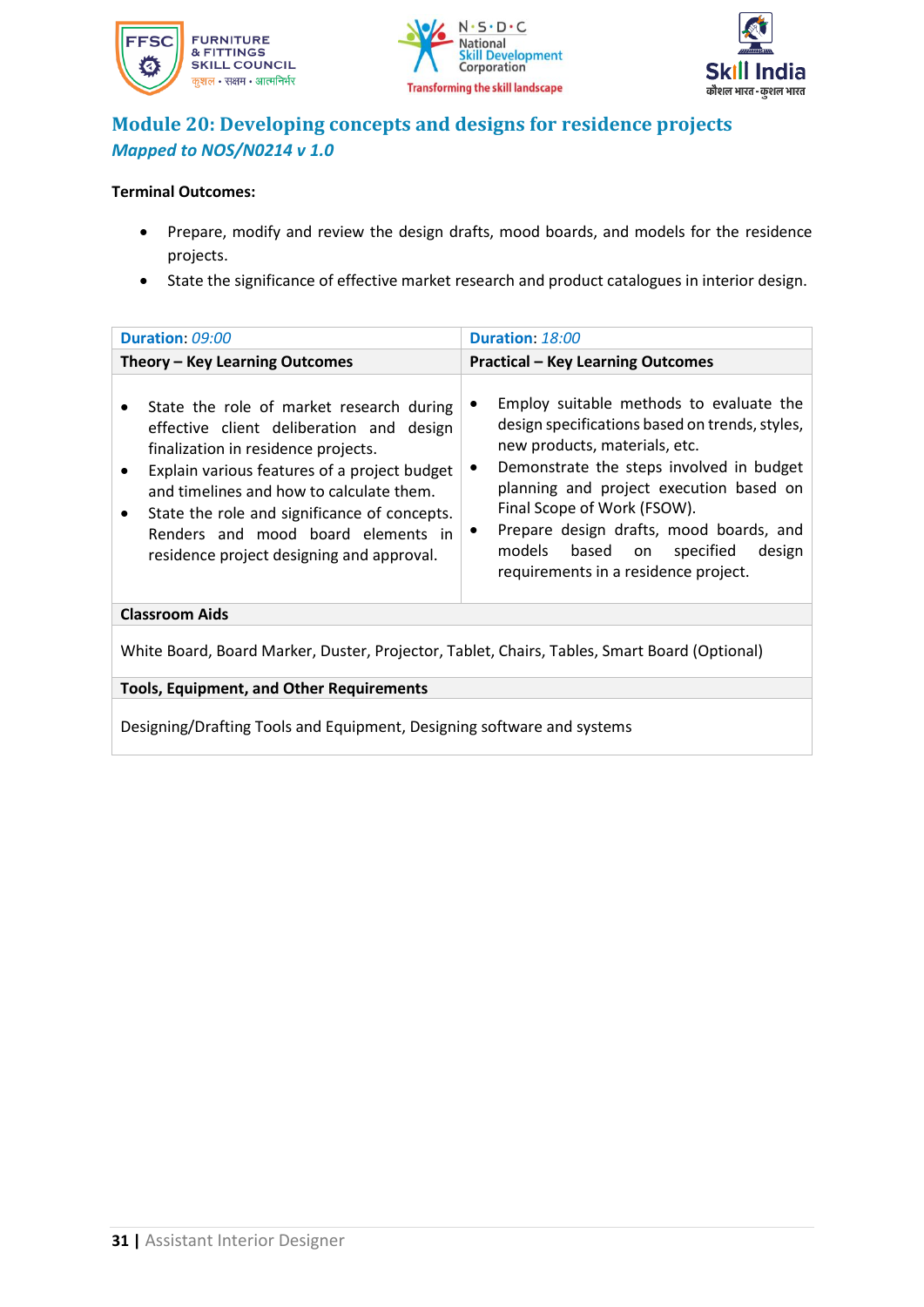





### **Module 21: Project execution and monitoring for residence projects** *Mapped to NOS/N0214 v 1.0*

- Demonstrate effective reporting techniques while managing work on-site for a residence project.
- Discuss the selection, sorting, and approval process for design drafts and relevant material finishes.

| Duration: 06:00                                                                                                                                                                                                                                                                                                                                                                                        | Duration: 12:00                                                                                                                                                                                                                                                                                                                                                               |  |
|--------------------------------------------------------------------------------------------------------------------------------------------------------------------------------------------------------------------------------------------------------------------------------------------------------------------------------------------------------------------------------------------------------|-------------------------------------------------------------------------------------------------------------------------------------------------------------------------------------------------------------------------------------------------------------------------------------------------------------------------------------------------------------------------------|--|
| Theory - Key Learning Outcomes                                                                                                                                                                                                                                                                                                                                                                         | <b>Practical - Key Learning Outcomes</b>                                                                                                                                                                                                                                                                                                                                      |  |
| List all the common knowledge sharing tools<br>for effective communication with team<br>members.<br>Differentiate between direct and indirect<br>reporting.<br>List all the required documentation to<br>perform validation of design drafts in a<br>residence project.<br>List various types of interior design elements<br>٠<br>based on design specification requirements<br>of residence projects. | Employ suitable knowledge sharing tools to<br>$\bullet$<br>instruct team members on assigned tasks.<br>Perform validation of design drafts based on<br>$\bullet$<br>required design specifications in a residence<br>project.<br>Perform sorting and selection of different<br>$\bullet$<br>materials and finishes based on required<br>specifications of residence projects. |  |
| <b>Classroom Aids</b>                                                                                                                                                                                                                                                                                                                                                                                  |                                                                                                                                                                                                                                                                                                                                                                               |  |
| White Board, Board Marker, Duster, Projector, Tablet, Chairs, Tables, Smart Board (Optional)                                                                                                                                                                                                                                                                                                           |                                                                                                                                                                                                                                                                                                                                                                               |  |
| <b>Tools, Equipment, and Other Requirements</b>                                                                                                                                                                                                                                                                                                                                                        |                                                                                                                                                                                                                                                                                                                                                                               |  |
| Designing/Drafting Tools and Equipment, Designing software and systems                                                                                                                                                                                                                                                                                                                                 |                                                                                                                                                                                                                                                                                                                                                                               |  |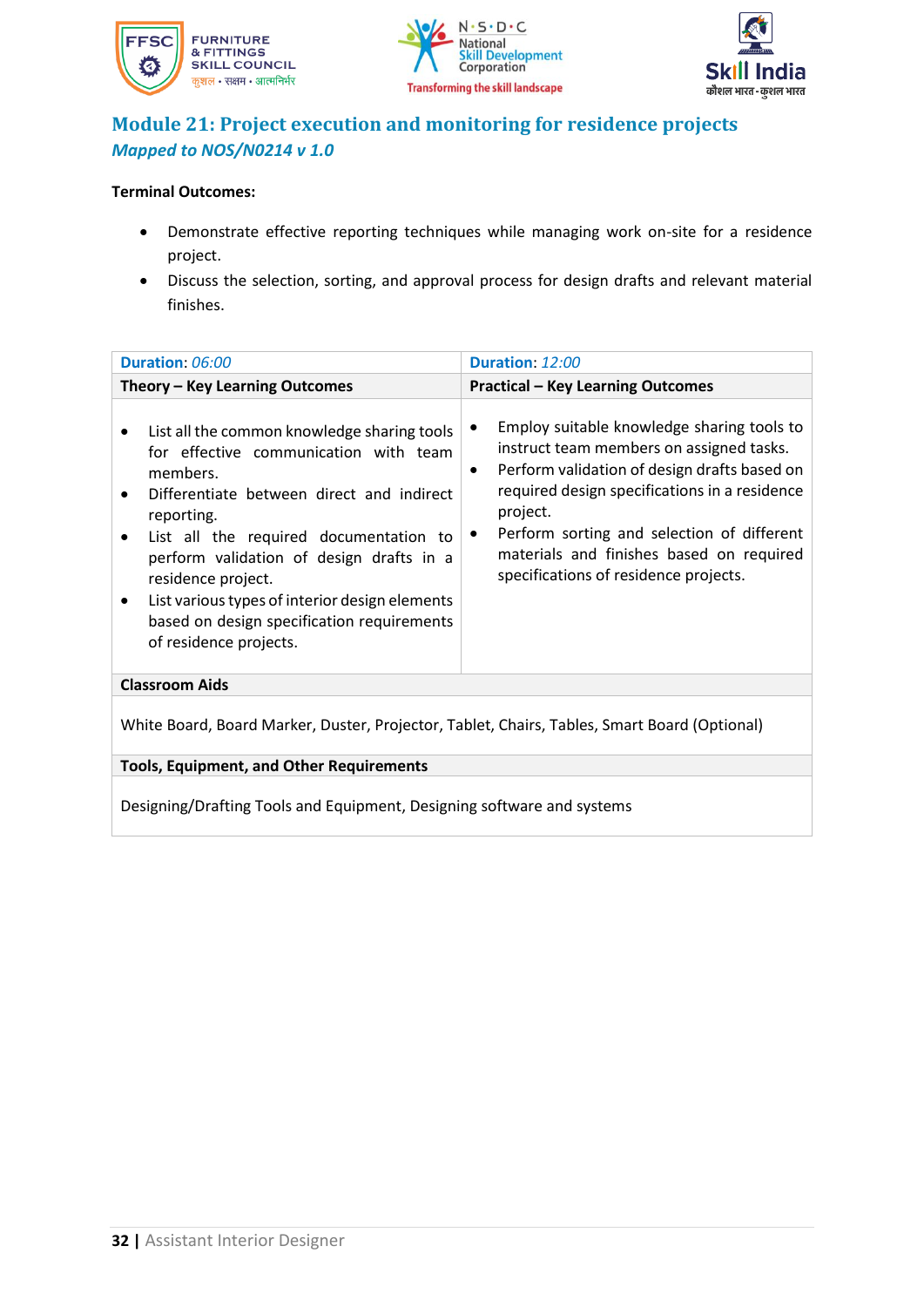





### **Module 22: Procurement process for execution of residence projects** *Mapped to NOS/N0214 v 1.0*

- Discuss the process of preparing and approving various documents in a procurement docket of a residence project.
- Deploy efficient work monitoring plan for a residence project execution.

| Duration: 06:00                                                                                                                                                                                                                                                                                                                                                                                                                   | Duration: 12:00                                                                                                                                                                                                                                |  |
|-----------------------------------------------------------------------------------------------------------------------------------------------------------------------------------------------------------------------------------------------------------------------------------------------------------------------------------------------------------------------------------------------------------------------------------|------------------------------------------------------------------------------------------------------------------------------------------------------------------------------------------------------------------------------------------------|--|
| Theory – Key Learning Outcomes                                                                                                                                                                                                                                                                                                                                                                                                    | <b>Practical - Key Learning Outcomes</b>                                                                                                                                                                                                       |  |
| List all the documentation formalities<br>required for material procurement of a<br>residence project.<br>Explain the process of designing and<br>validating necessary documents like Bill of<br>Quantity (BOQ), specification sheet, tender<br>documents, etc. in the<br>material<br>procurement process.<br>State the importance of regular monitoring<br>$\bullet$<br>for on-site installation work in a residence<br>project. | Demonstrate how to prepare various<br>٠<br>documentation formalities for the material<br>procurement process of a residence project.<br>Demonstrate the<br>steps<br>involved in<br>performing effective monitoring of on-site<br>installation. |  |
| <b>Classroom Aids</b>                                                                                                                                                                                                                                                                                                                                                                                                             |                                                                                                                                                                                                                                                |  |
| White Board, Board Marker, Duster, Projector, Tablet, Chairs, Tables, Smart Board (Optional)                                                                                                                                                                                                                                                                                                                                      |                                                                                                                                                                                                                                                |  |
| <b>Tools, Equipment, and Other Requirements</b>                                                                                                                                                                                                                                                                                                                                                                                   |                                                                                                                                                                                                                                                |  |
| Designing/Drafting Tools and Equipment, Designing software and systems                                                                                                                                                                                                                                                                                                                                                            |                                                                                                                                                                                                                                                |  |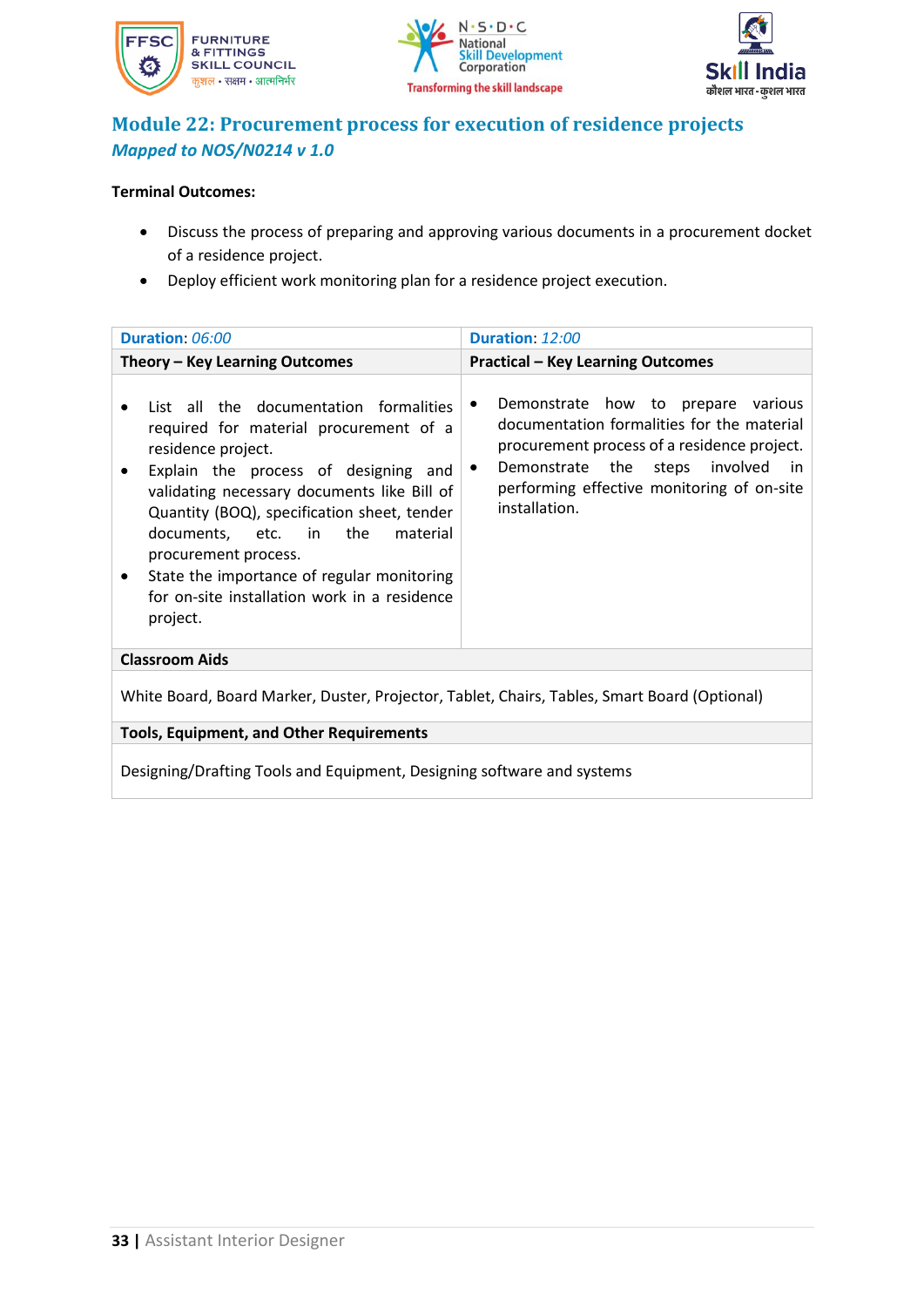





### **Module 23: On the Job Training for residence projects** *Mapped to NOS/N0214 v 1.0*

| <b>Mandatory Duration: 90:00</b>                                                                                                                                                                                                                                                                                                                                                                                                                                                                                                                                                                             | <b>Recommended Duration: 00.00</b>                                                                                                                                                                                                                                                |
|--------------------------------------------------------------------------------------------------------------------------------------------------------------------------------------------------------------------------------------------------------------------------------------------------------------------------------------------------------------------------------------------------------------------------------------------------------------------------------------------------------------------------------------------------------------------------------------------------------------|-----------------------------------------------------------------------------------------------------------------------------------------------------------------------------------------------------------------------------------------------------------------------------------|
| <b>Module Name: On the Job Training</b><br><b>Location: On Site</b>                                                                                                                                                                                                                                                                                                                                                                                                                                                                                                                                          |                                                                                                                                                                                                                                                                                   |
| <b>Terminal Outcomes</b>                                                                                                                                                                                                                                                                                                                                                                                                                                                                                                                                                                                     |                                                                                                                                                                                                                                                                                   |
| Demonstrate effective communication skills during client deliberations<br>$\bullet$<br>Demonstrate how to use different designing and drafting tools.<br>$\bullet$<br>Demonstrate how to use various designing software's.<br>$\bullet$<br>$\bullet$<br>Create the visual presentation to show to clients<br>$\bullet$<br>$\bullet$<br>to obtain important information<br>Analyze, search, sort, and select the required material specifications and finishes<br>$\bullet$<br>Select the appropriate theme, style and layout based on design requirements.<br>$\bullet$<br>$\bullet$<br>and other documents. | Demonstrate the creativity that is central to any type of decorating and design project<br>Demonstrate the process of running errands, answering phones, or even contacting clients<br>Demonstrate variety of tasks, from sourcing furniture and fixtures to creating floor plans |
| Employ suitable skills to manage client relationships and oversee projects from start to<br>٠<br>finish                                                                                                                                                                                                                                                                                                                                                                                                                                                                                                      |                                                                                                                                                                                                                                                                                   |
| Creating design drafts using computer design software or hand drafting tools such as pencils<br>$\bullet$<br>or charcoal                                                                                                                                                                                                                                                                                                                                                                                                                                                                                     |                                                                                                                                                                                                                                                                                   |
| Conducting research related to interior design trends and market conditions to identify                                                                                                                                                                                                                                                                                                                                                                                                                                                                                                                      |                                                                                                                                                                                                                                                                                   |

- opportunities for new products or services
- Communicating with contractors, architects, and other subcontractors to ensure that projects are completed on time and within budget
- Incorporate various safety related practices during designing of residence projects.
- Maintain a safe and secure environment at the manufacturing plant.
- Maintain compliance with the organizational, environmental- related guidelines.
- Coordinate with supervisors and colleges for job work information.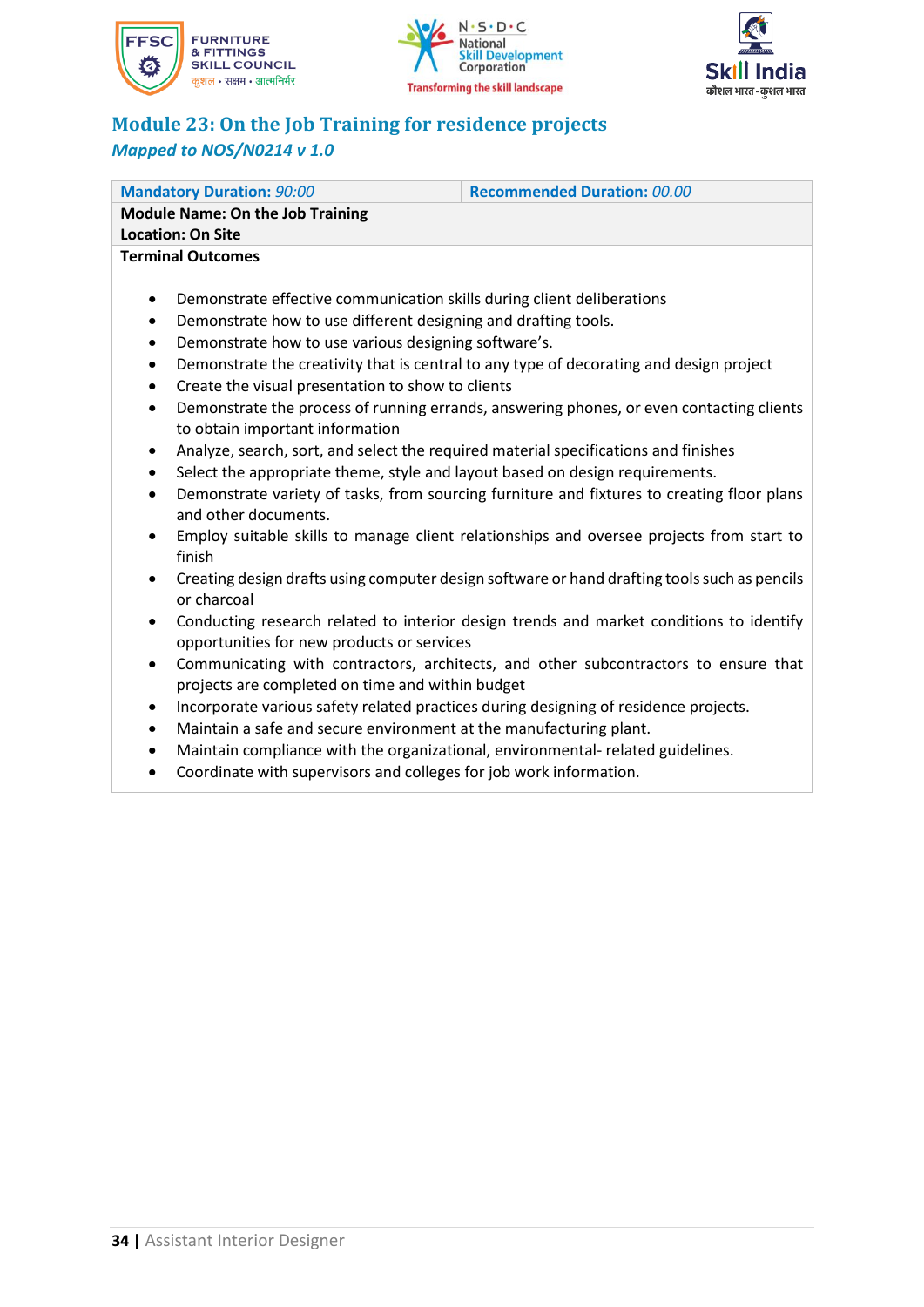





### **Module 24: Performing site supervision during a recce for kitchen projects** *Mapped to NOS/N0215 v 1.0*

- Explain various interior decor elements associated with the deigning of kitchen projects.
- Deploy suitable methods to plan and monitor the site survey and recce at the worksite for kitchen projects.

| Duration: 09:00                                                                                                                                                                                                                                                                                                                             | Duration: 18:00                                                                                                                                                                                                                                                                                                                                                                                                                        |
|---------------------------------------------------------------------------------------------------------------------------------------------------------------------------------------------------------------------------------------------------------------------------------------------------------------------------------------------|----------------------------------------------------------------------------------------------------------------------------------------------------------------------------------------------------------------------------------------------------------------------------------------------------------------------------------------------------------------------------------------------------------------------------------------|
| Theory - Key Learning Outcomes                                                                                                                                                                                                                                                                                                              | <b>Practical - Key Learning Outcomes</b>                                                                                                                                                                                                                                                                                                                                                                                               |
| List various elements of interior decor like<br>ventilation, colour, lighting, Vaastu shastra,<br>symmetry, etc. for the kitchen project.<br>Discuss the SOP for conducting site survey<br>$\bullet$<br>and recce for the kitchen project.<br>State the importance of preparing and<br>validating a measurement sheet and recce<br>reports. | Interpret the different elements of interior<br>٠<br>designing like style, theme, services, etc.<br>based on client interactions for a kitchen<br>project.<br>Employ suitable methods to ensure tasks are<br>٠<br>planned and sequenced in conjunction with<br>others involved in or affected by the work.<br>Examine the worksite for the execution of<br>٠<br>measurement and marking activities based<br>on specified instructions. |
| <b>Classroom Aids</b>                                                                                                                                                                                                                                                                                                                       |                                                                                                                                                                                                                                                                                                                                                                                                                                        |
| White Board, Board Marker, Duster, Projector, Tablet, Chairs, Tables, Smart Board (Optional)                                                                                                                                                                                                                                                |                                                                                                                                                                                                                                                                                                                                                                                                                                        |
| <b>Tools, Equipment, and Other Requirements</b>                                                                                                                                                                                                                                                                                             |                                                                                                                                                                                                                                                                                                                                                                                                                                        |
| Designing/Drafting Tools and Equipment, Designing software and systems                                                                                                                                                                                                                                                                      |                                                                                                                                                                                                                                                                                                                                                                                                                                        |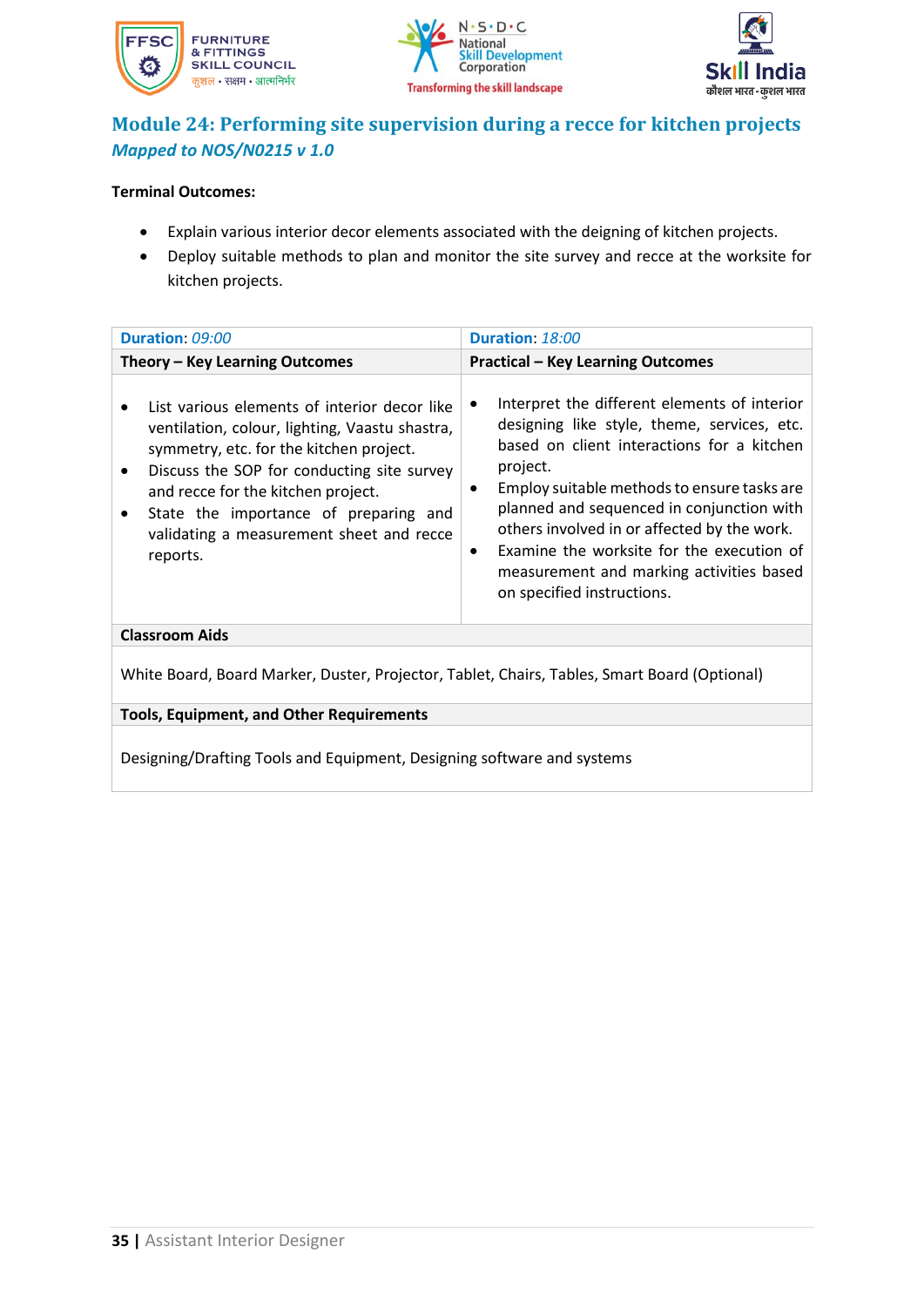





### **Module 25: Developing concepts and designs for kitchen projects** *Mapped to NOS/N0215 v 1.0*

- Prepare, modify and review the design drafts, mood boards, and models for the kitchen projects.
- State the significance of effective market research and product catalogues in interior design.

| Duration: 09:00                                                                                                                                                                                                                                                                                                                                                                               | <b>Duration: 18:00</b>                                                                                                                                                                                                                                                                                                                                                         |  |
|-----------------------------------------------------------------------------------------------------------------------------------------------------------------------------------------------------------------------------------------------------------------------------------------------------------------------------------------------------------------------------------------------|--------------------------------------------------------------------------------------------------------------------------------------------------------------------------------------------------------------------------------------------------------------------------------------------------------------------------------------------------------------------------------|--|
| Theory - Key Learning Outcomes                                                                                                                                                                                                                                                                                                                                                                | <b>Practical - Key Learning Outcomes</b>                                                                                                                                                                                                                                                                                                                                       |  |
| State the role of market research during<br>$\bullet$<br>effective client deliberation and design<br>finalization in kitchen projects.<br>Explain various features of a project budget<br>$\bullet$<br>and timelines and how to calculate them.<br>State the role and significance of concepts.<br>$\bullet$<br>Renders and mood board elements in<br>kitchen project designing and approval. | Employ suitable methods to evaluate the<br>design specifications based on trends, styles,<br>new products, materials, etc.<br>Demonstrate the steps involved in budget<br>planning and project execution based on<br>Final Scope of Work (FSOW).<br>Prepare design drafts, mood boards, and<br>models<br>based on<br>design<br>specified<br>requirements in a kitchen project. |  |
| <b>Classroom Aids</b>                                                                                                                                                                                                                                                                                                                                                                         |                                                                                                                                                                                                                                                                                                                                                                                |  |
| White Board, Board Marker, Duster, Projector, Tablet, Chairs, Tables, Smart Board (Optional)                                                                                                                                                                                                                                                                                                  |                                                                                                                                                                                                                                                                                                                                                                                |  |
| <b>Tools, Equipment, and Other Requirements</b>                                                                                                                                                                                                                                                                                                                                               |                                                                                                                                                                                                                                                                                                                                                                                |  |
| Designing/Drafting Tools and Equipment, Designing software and systems                                                                                                                                                                                                                                                                                                                        |                                                                                                                                                                                                                                                                                                                                                                                |  |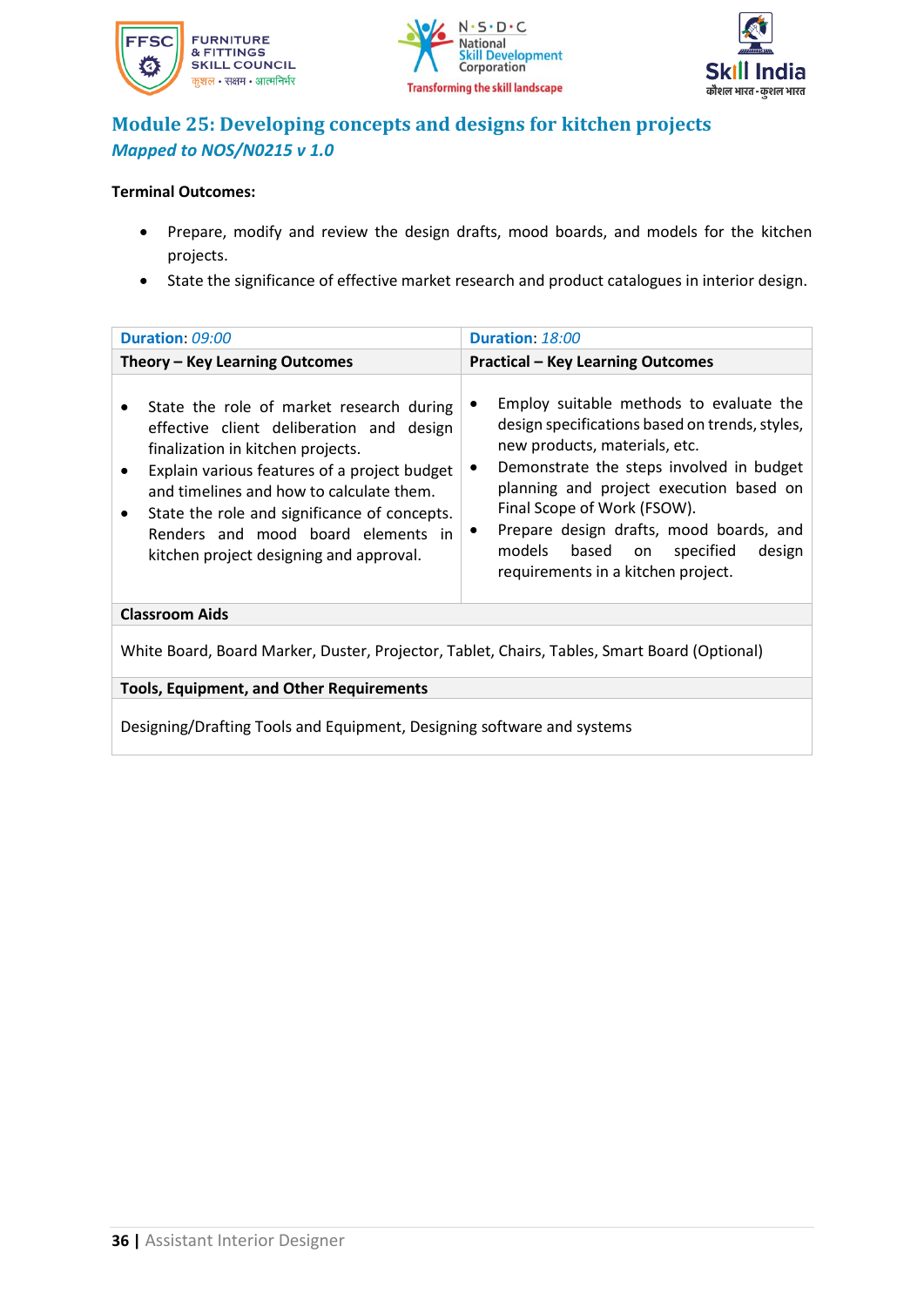





### **Module 26: Project execution and monitoring for kitchen projects** *Mapped to NOS/N0215 v 1.0*

- Demonstrate effective reporting techniques while managing work on-site for a kitchen project.
- Discuss the selection, sorting, and approval process for design drafts and relevant material finishes.

| Duration: 06:00                                                                                                                                                                                                                                                                                                                                                                               | Duration: 12:00                                                                                                                                                                                                                                                                                                                                                   |  |
|-----------------------------------------------------------------------------------------------------------------------------------------------------------------------------------------------------------------------------------------------------------------------------------------------------------------------------------------------------------------------------------------------|-------------------------------------------------------------------------------------------------------------------------------------------------------------------------------------------------------------------------------------------------------------------------------------------------------------------------------------------------------------------|--|
| Theory - Key Learning Outcomes                                                                                                                                                                                                                                                                                                                                                                | <b>Practical - Key Learning Outcomes</b>                                                                                                                                                                                                                                                                                                                          |  |
| List all the common knowledge sharing tools<br>for effective communication with team<br>members.<br>Differentiate between direct and indirect<br>reporting.<br>List all the required documentation to<br>perform validation of design drafts in a<br>kitchen project.<br>List various types of interior design elements<br>based on design specification requirements<br>of kitchen projects. | Employ suitable knowledge sharing tools to<br>$\bullet$<br>instruct team members on assigned tasks.<br>Perform validation of design drafts based on<br>$\bullet$<br>required design specifications in a kitchen<br>project.<br>Perform sorting and selection of different<br>٠<br>materials and finishes based on required<br>specifications of kitchen projects. |  |
| <b>Classroom Aids</b>                                                                                                                                                                                                                                                                                                                                                                         |                                                                                                                                                                                                                                                                                                                                                                   |  |
| White Board, Board Marker, Duster, Projector, Tablet, Chairs, Tables, Smart Board (Optional)                                                                                                                                                                                                                                                                                                  |                                                                                                                                                                                                                                                                                                                                                                   |  |
| <b>Tools, Equipment, and Other Requirements</b>                                                                                                                                                                                                                                                                                                                                               |                                                                                                                                                                                                                                                                                                                                                                   |  |
| Designing/Drafting Tools and Equipment, Designing software and systems                                                                                                                                                                                                                                                                                                                        |                                                                                                                                                                                                                                                                                                                                                                   |  |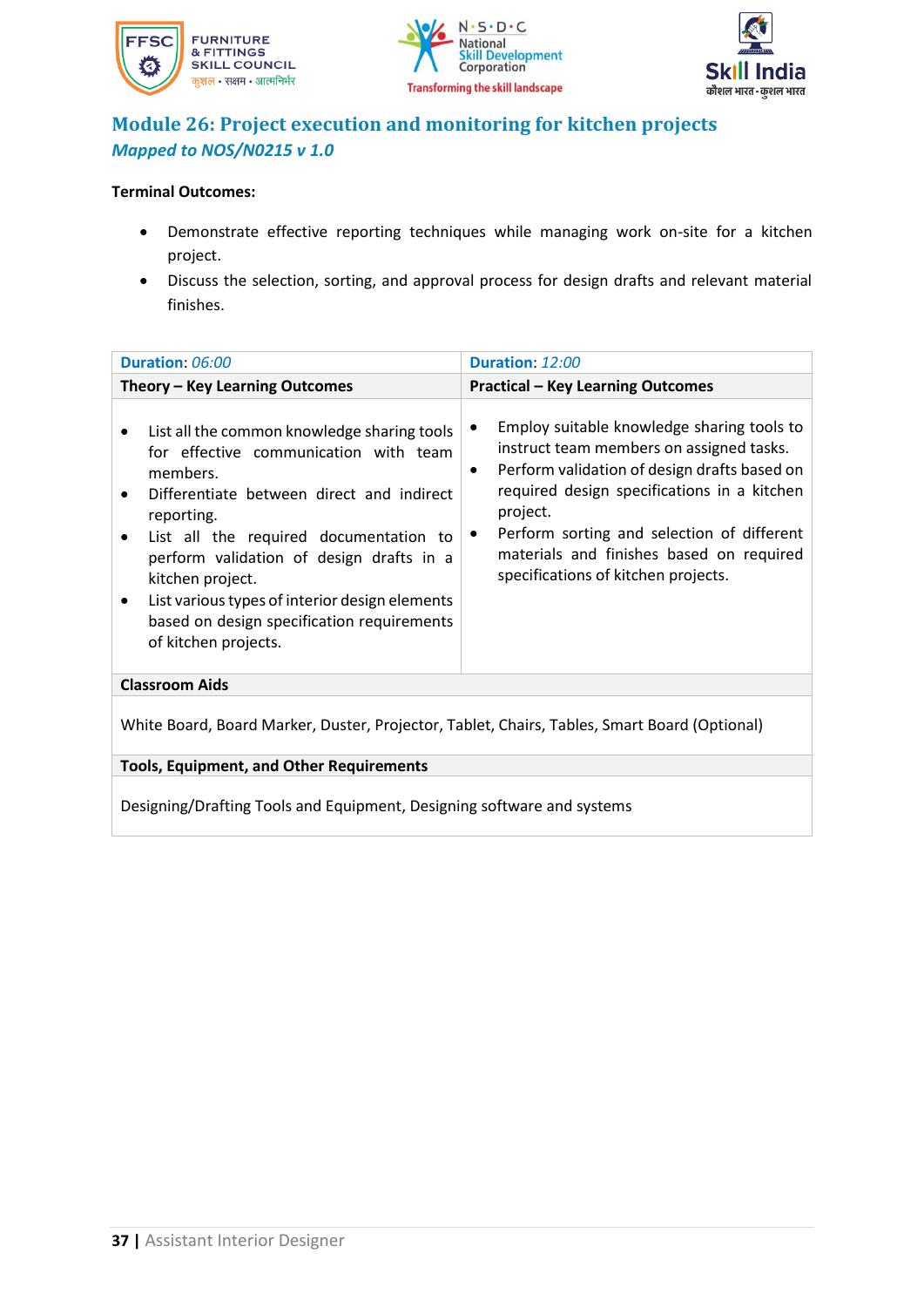





### **Module 27: Procurement process for execution of kitchen projects** *Mapped to NOS/N0215 v 1.0*

- Discuss the process of preparing and approving various documents in a procurement docket of a kitchen project.
- Deploy efficient work monitoring plan for a kitchen project execution.

| Duration: 06:00                                                                                                                                                                                                                                                                                                                                                                                                               | Duration: 12:00                                                                                                                                                                                                                                   |  |
|-------------------------------------------------------------------------------------------------------------------------------------------------------------------------------------------------------------------------------------------------------------------------------------------------------------------------------------------------------------------------------------------------------------------------------|---------------------------------------------------------------------------------------------------------------------------------------------------------------------------------------------------------------------------------------------------|--|
| Theory - Key Learning Outcomes                                                                                                                                                                                                                                                                                                                                                                                                | <b>Practical - Key Learning Outcomes</b>                                                                                                                                                                                                          |  |
| List all the documentation formalities<br>required for material procurement of a<br>kitchen project.<br>Explain the process of designing and<br>validating necessary documents like Bill of<br>Quantity (BOQ), specification sheet, tender<br>documents, etc. in the<br>material<br>procurement process.<br>State the importance of regular monitoring<br>$\bullet$<br>for on-site installation work in a kitchen<br>project. | Demonstrate how to prepare various<br>٠<br>documentation formalities for the material<br>procurement process of a kitchen project.<br>Demonstrate the<br>steps<br>involved in<br>٠<br>performing effective monitoring of on-site<br>installation. |  |
| <b>Classroom Aids</b>                                                                                                                                                                                                                                                                                                                                                                                                         |                                                                                                                                                                                                                                                   |  |
| White Board, Board Marker, Duster, Projector, Tablet, Chairs, Tables, Smart Board (Optional)                                                                                                                                                                                                                                                                                                                                  |                                                                                                                                                                                                                                                   |  |
| <b>Tools, Equipment, and Other Requirements</b>                                                                                                                                                                                                                                                                                                                                                                               |                                                                                                                                                                                                                                                   |  |
| Designing/Drafting Tools and Equipment, Designing software and systems                                                                                                                                                                                                                                                                                                                                                        |                                                                                                                                                                                                                                                   |  |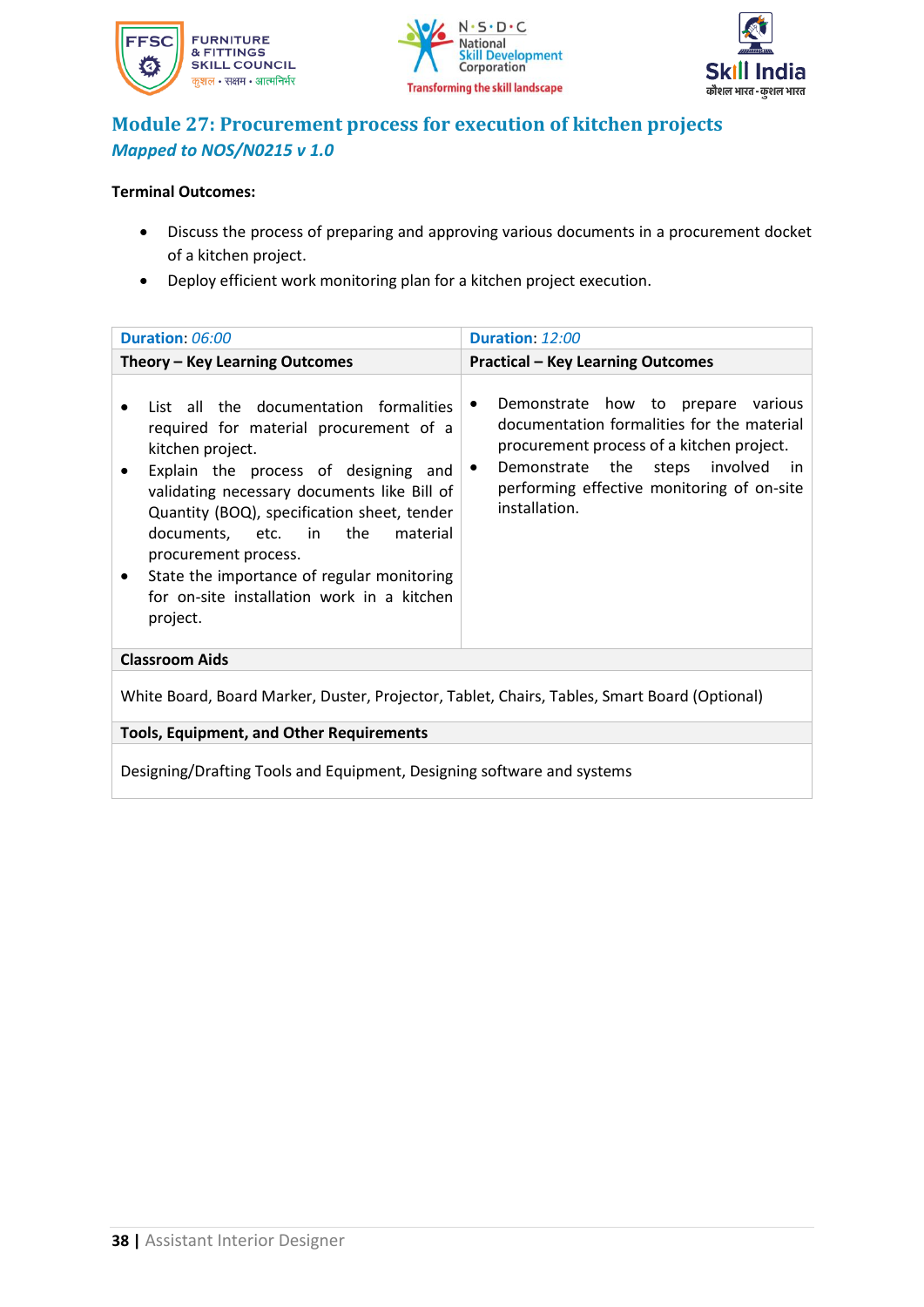





### **Module 28: On the Job Training for kitchen projects** *Mapped to NOS/N0215 v 1.0*

| <b>Mandatory Duration: 90:00</b>                                                                        | <b>Recommended Duration: 00.00</b>                                                      |
|---------------------------------------------------------------------------------------------------------|-----------------------------------------------------------------------------------------|
| <b>Module Name: On the Job Training</b><br><b>Location: On Site</b>                                     |                                                                                         |
| <b>Terminal Outcomes</b>                                                                                |                                                                                         |
|                                                                                                         |                                                                                         |
| Demonstrate effective communication skills during client deliberations<br>٠                             |                                                                                         |
| Demonstrate how to use different designing and drafting tools.<br>٠                                     |                                                                                         |
| Demonstrate how to use various designing software's.<br>٠                                               |                                                                                         |
| Demonstrate the creativity that is central to any type of decorating and design project<br>٠            |                                                                                         |
| Create the visual presentation to show to clients<br>٠                                                  |                                                                                         |
| Demonstrate the process of running errands, answering phones, or even contacting clients<br>٠           |                                                                                         |
| to obtain important information                                                                         |                                                                                         |
| Analyze, search, sort, and select the required material specifications and finishes<br>$\bullet$        |                                                                                         |
| Select the appropriate theme, style and layout based on design requirements.<br>٠                       |                                                                                         |
| Demonstrate variety of tasks, from sourcing furniture and fixtures to creating floor plans<br>$\bullet$ |                                                                                         |
| and other documents.                                                                                    |                                                                                         |
| Employ suitable skills to manage client relationships and oversee projects from start to<br>٠           |                                                                                         |
| finish                                                                                                  |                                                                                         |
| Creating design drafts using computer design software or hand drafting tools such as pencils<br>٠       |                                                                                         |
| or charcoal                                                                                             |                                                                                         |
|                                                                                                         | Conducting reconred related to interior decign trends and market conditions to identify |

- Conducting research related to interior design trends and market conditions to identify opportunities for new products or services
- Communicating with contractors, architects, and other subcontractors to ensure that projects are completed on time and within budget
- Incorporate various safety related practices during designing of kitchen projects.
- Maintain a safe and secure environment at the manufacturing plant.
- Maintain compliance with the organizational, environmental- related guidelines.
- Coordinate with supervisors and colleges for job work information.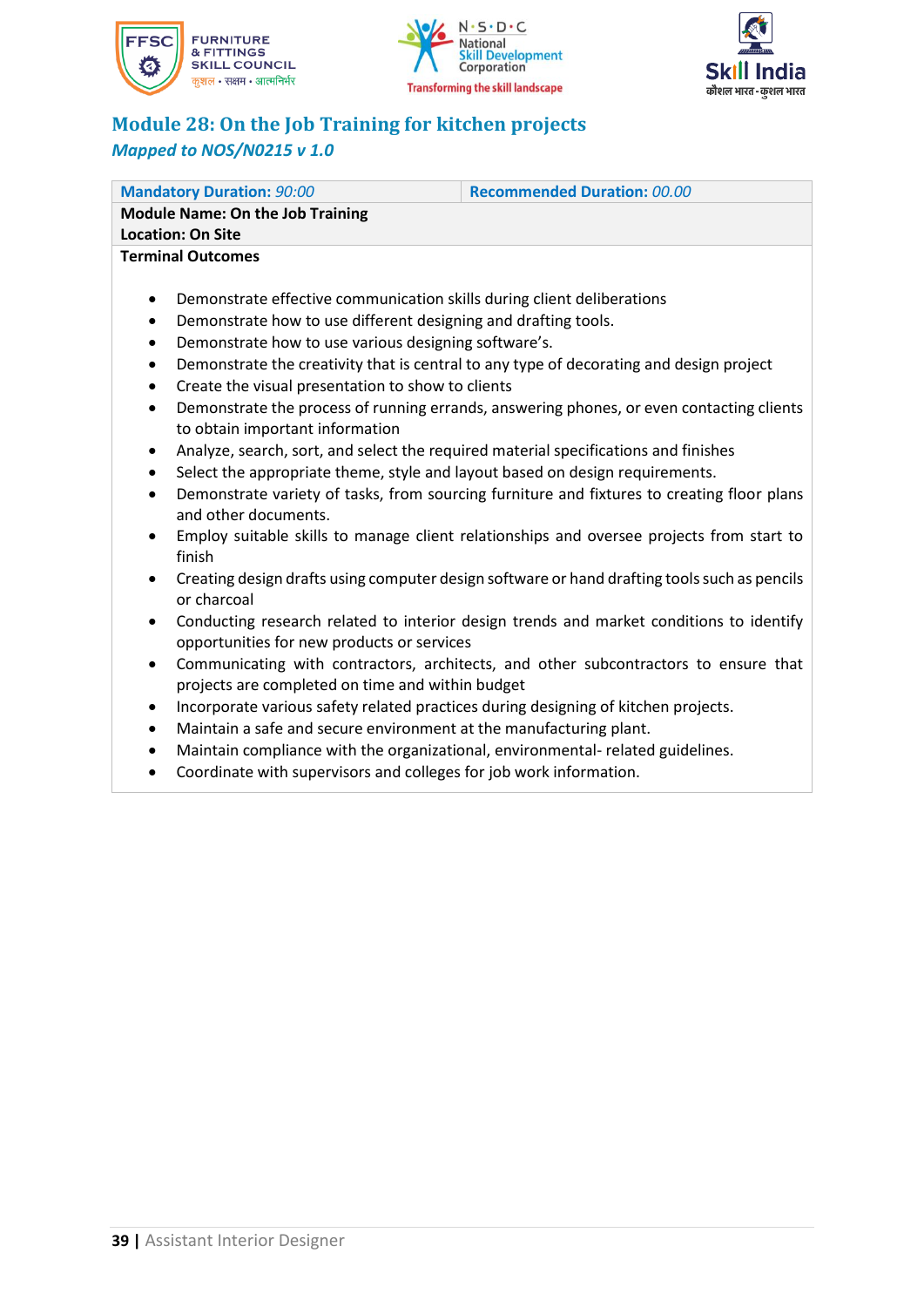





### **Module 29: Performing site supervision during a recce for commercial projects** *Mapped to NOS/N0216 v 1.0*

- Explain various interior decor elements associated with the deigning of commercial projects.
- Deploy suitable methods to plan and monitor the site survey and recce at the worksite for commercial projects.

| Duration: 09:00                                                                                                                                                                                                                                                                                                                      | Duration: 18:00                                                                                                                                                                                                                                                                                                                                                                                                                                              |
|--------------------------------------------------------------------------------------------------------------------------------------------------------------------------------------------------------------------------------------------------------------------------------------------------------------------------------------|--------------------------------------------------------------------------------------------------------------------------------------------------------------------------------------------------------------------------------------------------------------------------------------------------------------------------------------------------------------------------------------------------------------------------------------------------------------|
| Theory - Key Learning Outcomes                                                                                                                                                                                                                                                                                                       | <b>Practical - Key Learning Outcomes</b>                                                                                                                                                                                                                                                                                                                                                                                                                     |
| List various elements of interior decor like<br>ventilation, colour, lighting, Vaastu shastra,<br>symmetry, etc. for the commercial project.<br>Discuss the SOP for conducting site survey<br>and recce for the commercial project.<br>State the importance of preparing and<br>validating a measurement sheet and recce<br>reports. | Interpret the different elements of interior<br>designing like style, theme, services, etc.<br>client<br>interactions<br>based<br>for<br>on.<br>a<br>commercial project.<br>Employ suitable methods to ensure tasks are<br>٠<br>planned and sequenced in conjunction with<br>others involved in or affected by the work.<br>Examine the worksite for the execution of<br>$\bullet$<br>measurement and marking activities based<br>on specified instructions. |
| <b>Classroom Aids</b>                                                                                                                                                                                                                                                                                                                |                                                                                                                                                                                                                                                                                                                                                                                                                                                              |
| White Board, Board Marker, Duster, Projector, Tablet, Chairs, Tables, Smart Board (Optional)                                                                                                                                                                                                                                         |                                                                                                                                                                                                                                                                                                                                                                                                                                                              |
| <b>Tools, Equipment, and Other Requirements</b>                                                                                                                                                                                                                                                                                      |                                                                                                                                                                                                                                                                                                                                                                                                                                                              |
| Designing/Drafting Tools and Equipment, Designing software and systems                                                                                                                                                                                                                                                               |                                                                                                                                                                                                                                                                                                                                                                                                                                                              |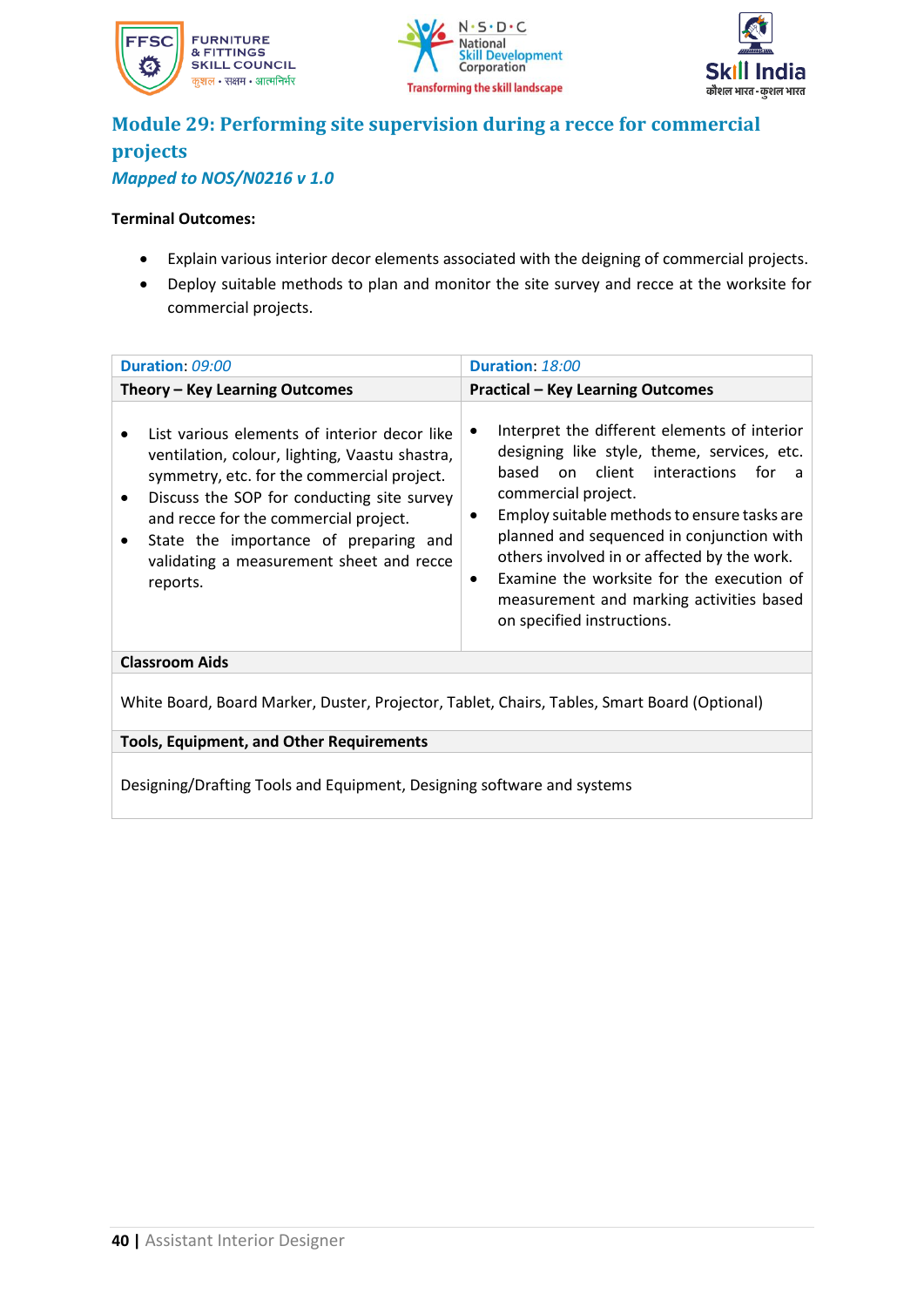





### **Module 30: Developing concepts and designs for commercial projects** *Mapped to NOS/N0216 v 1.0*

### **Terminal Outcomes:**

- Prepare, modify and review the design drafts, mood boards, and models for the commercial projects.
- State the significance of effective market research and product catalogues in interior design.

| Duration: 09:00                                                                                                                                                                                                                                                                                                                                                                                     | Duration: 18:00                                                                                                                                                                                                                                                                                                                                                             |
|-----------------------------------------------------------------------------------------------------------------------------------------------------------------------------------------------------------------------------------------------------------------------------------------------------------------------------------------------------------------------------------------------------|-----------------------------------------------------------------------------------------------------------------------------------------------------------------------------------------------------------------------------------------------------------------------------------------------------------------------------------------------------------------------------|
| Theory - Key Learning Outcomes                                                                                                                                                                                                                                                                                                                                                                      | <b>Practical - Key Learning Outcomes</b>                                                                                                                                                                                                                                                                                                                                    |
| State the role of market research during<br>$\bullet$<br>effective client deliberation and design<br>finalization in commercial projects.<br>Explain various features of a project budget<br>$\bullet$<br>and timelines and how to calculate them.<br>State the role and significance of concepts.<br>$\bullet$<br>Renders and mood board elements in<br>commercial project designing and approval. | Employ suitable methods to evaluate the<br>design specifications based on trends, styles,<br>new products, materials, etc.<br>Demonstrate the steps involved in budget<br>planning and project execution based on<br>Final Scope of Work (FSOW).<br>Prepare design drafts, mood boards, and<br>models based on specified<br>design<br>requirements in a commercial project. |
| <b>Classroom Aids</b>                                                                                                                                                                                                                                                                                                                                                                               |                                                                                                                                                                                                                                                                                                                                                                             |
| White Board, Board Marker, Duster, Projector, Tablet, Chairs, Tables, Smart Board (Optional)                                                                                                                                                                                                                                                                                                        |                                                                                                                                                                                                                                                                                                                                                                             |
| <b>Tools, Equipment, and Other Requirements</b>                                                                                                                                                                                                                                                                                                                                                     |                                                                                                                                                                                                                                                                                                                                                                             |
|                                                                                                                                                                                                                                                                                                                                                                                                     |                                                                                                                                                                                                                                                                                                                                                                             |

Designing/Drafting Tools and Equipment, Designing software and systems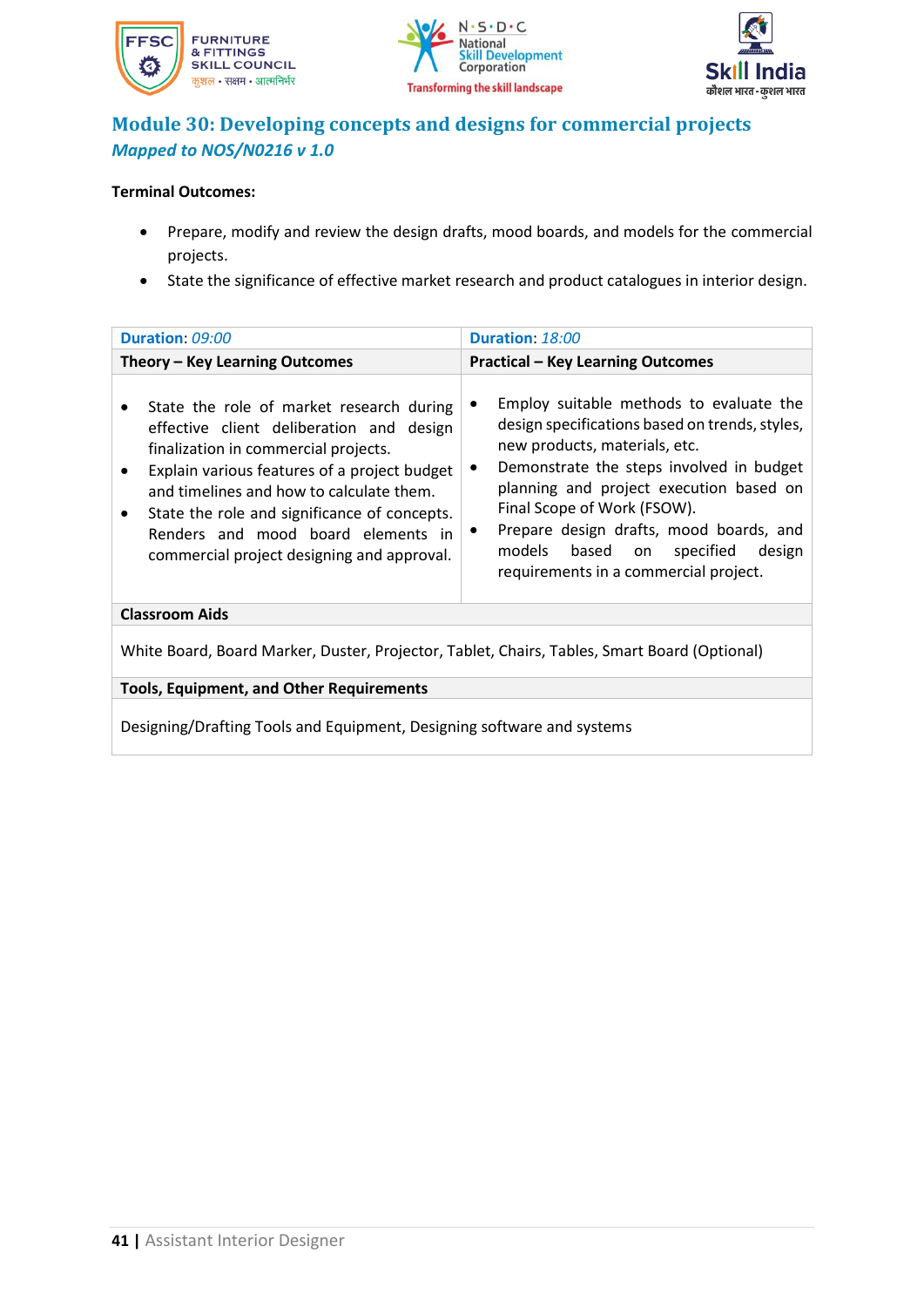





### **Module 31: Project execution and monitoring for commercial projects** *Mapped to NOS/N0216 v 1.0*

- Demonstrate effective reporting techniques while managing work on-site for a commercial project.
- Discuss the selection, sorting, and approval process for design drafts and relevant material finishes.

| Duration: 06:00                                                                                                                                                                                                                                                                                                                                                                                     | Duration: 12:00                                                                                                                                                                                                                                                                                                                                             |  |
|-----------------------------------------------------------------------------------------------------------------------------------------------------------------------------------------------------------------------------------------------------------------------------------------------------------------------------------------------------------------------------------------------------|-------------------------------------------------------------------------------------------------------------------------------------------------------------------------------------------------------------------------------------------------------------------------------------------------------------------------------------------------------------|--|
| Theory - Key Learning Outcomes                                                                                                                                                                                                                                                                                                                                                                      | <b>Practical - Key Learning Outcomes</b>                                                                                                                                                                                                                                                                                                                    |  |
| List all the common knowledge sharing tools<br>for effective communication with team<br>members.<br>Differentiate between direct and indirect<br>reporting.<br>List all the required documentation to<br>perform validation of design drafts in a<br>commercial project.<br>List various types of interior design elements<br>based on design specification requirements<br>of commercial projects. | Employ suitable knowledge sharing tools to<br>instruct team members on assigned tasks.<br>Perform validation of design drafts based on<br>$\bullet$<br>design specifications in<br>required<br>a<br>commercial project.<br>Perform sorting and selection of different<br>materials and finishes based on required<br>specifications of commercial projects. |  |
| <b>Classroom Aids</b>                                                                                                                                                                                                                                                                                                                                                                               |                                                                                                                                                                                                                                                                                                                                                             |  |
| White Board, Board Marker, Duster, Projector, Tablet, Chairs, Tables, Smart Board (Optional)                                                                                                                                                                                                                                                                                                        |                                                                                                                                                                                                                                                                                                                                                             |  |
| <b>Tools, Equipment, and Other Requirements</b>                                                                                                                                                                                                                                                                                                                                                     |                                                                                                                                                                                                                                                                                                                                                             |  |
| Designing/Drafting Tools and Equipment, Designing software and systems                                                                                                                                                                                                                                                                                                                              |                                                                                                                                                                                                                                                                                                                                                             |  |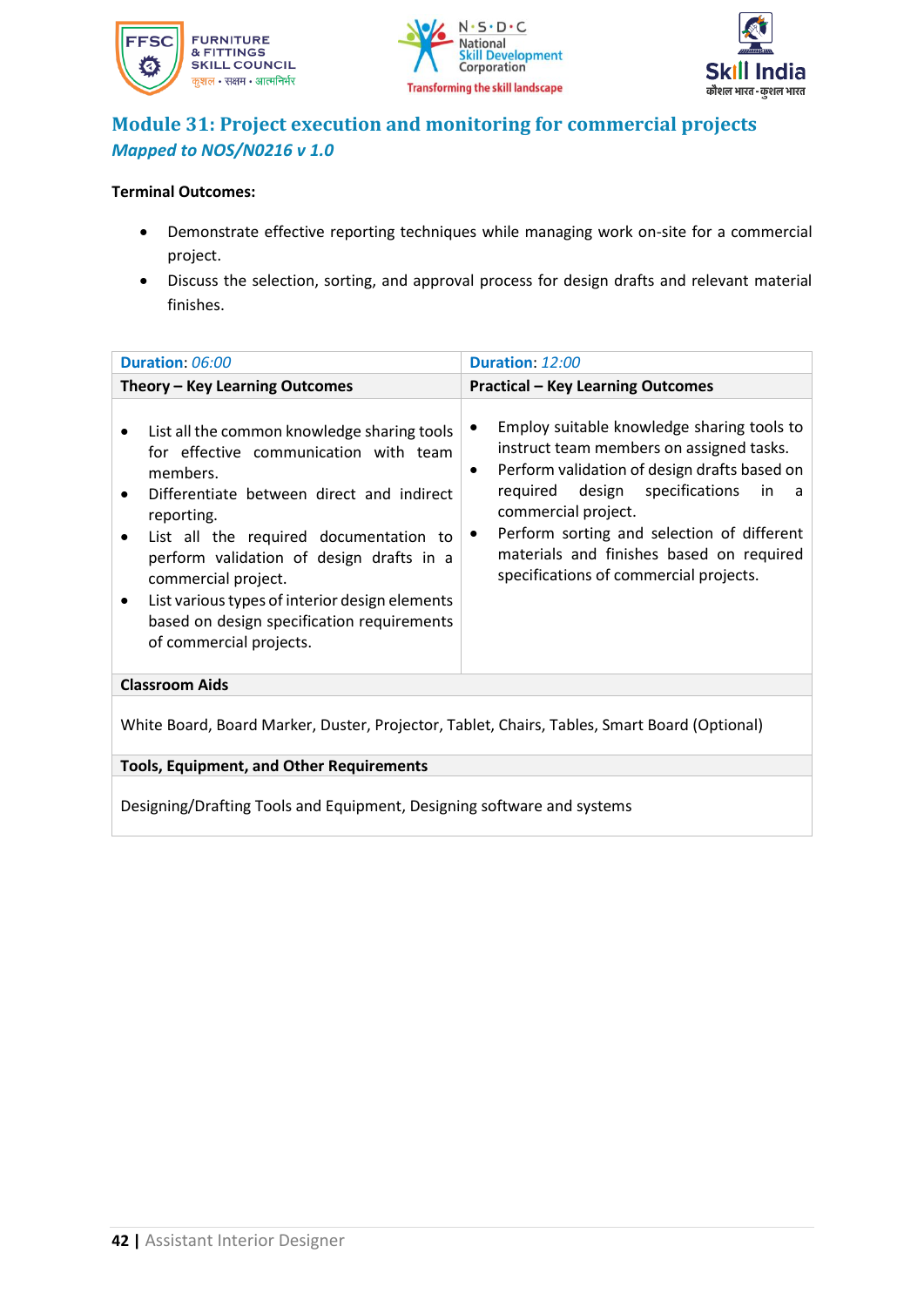





### **Module 32: Procurement process for execution of commercial projects** *Mapped to NOS/N0216 v 1.0*

- Discuss the process of preparing and approving various documents in a procurement docket of a commercial project.
- Deploy efficient work monitoring plan for a commercial project execution.

| Duration: 12:00<br>Duration: 06:00                                                                                                                                                                                                                                                                                                                                                                                                                          |                                                                                                                                                                                                                                                                    |  |
|-------------------------------------------------------------------------------------------------------------------------------------------------------------------------------------------------------------------------------------------------------------------------------------------------------------------------------------------------------------------------------------------------------------------------------------------------------------|--------------------------------------------------------------------------------------------------------------------------------------------------------------------------------------------------------------------------------------------------------------------|--|
|                                                                                                                                                                                                                                                                                                                                                                                                                                                             | <b>Practical - Key Learning Outcomes</b>                                                                                                                                                                                                                           |  |
| Theory - Key Learning Outcomes<br>List all the documentation formalities<br>required for material procurement of a<br>commercial project.<br>Explain the process of designing and<br>validating necessary documents like Bill of<br>Quantity (BOQ), specification sheet, tender<br>the<br>documents, etc. in<br>material<br>procurement process.<br>State the importance of regular monitoring<br>for on-site installation work in a commercial<br>project. | Demonstrate how to prepare various<br>٠<br>documentation formalities for the material<br>procurement process of a commercial<br>project.<br>involved<br>Demonstrate the<br>steps<br>in<br>$\bullet$<br>performing effective monitoring of on-site<br>installation. |  |
| <b>Classroom Aids</b>                                                                                                                                                                                                                                                                                                                                                                                                                                       |                                                                                                                                                                                                                                                                    |  |
| White Board, Board Marker, Duster, Projector, Tablet, Chairs, Tables, Smart Board (Optional)                                                                                                                                                                                                                                                                                                                                                                |                                                                                                                                                                                                                                                                    |  |
| <b>Tools, Equipment, and Other Requirements</b>                                                                                                                                                                                                                                                                                                                                                                                                             |                                                                                                                                                                                                                                                                    |  |
| Designing/Drafting Tools and Equipment, Designing software and systems                                                                                                                                                                                                                                                                                                                                                                                      |                                                                                                                                                                                                                                                                    |  |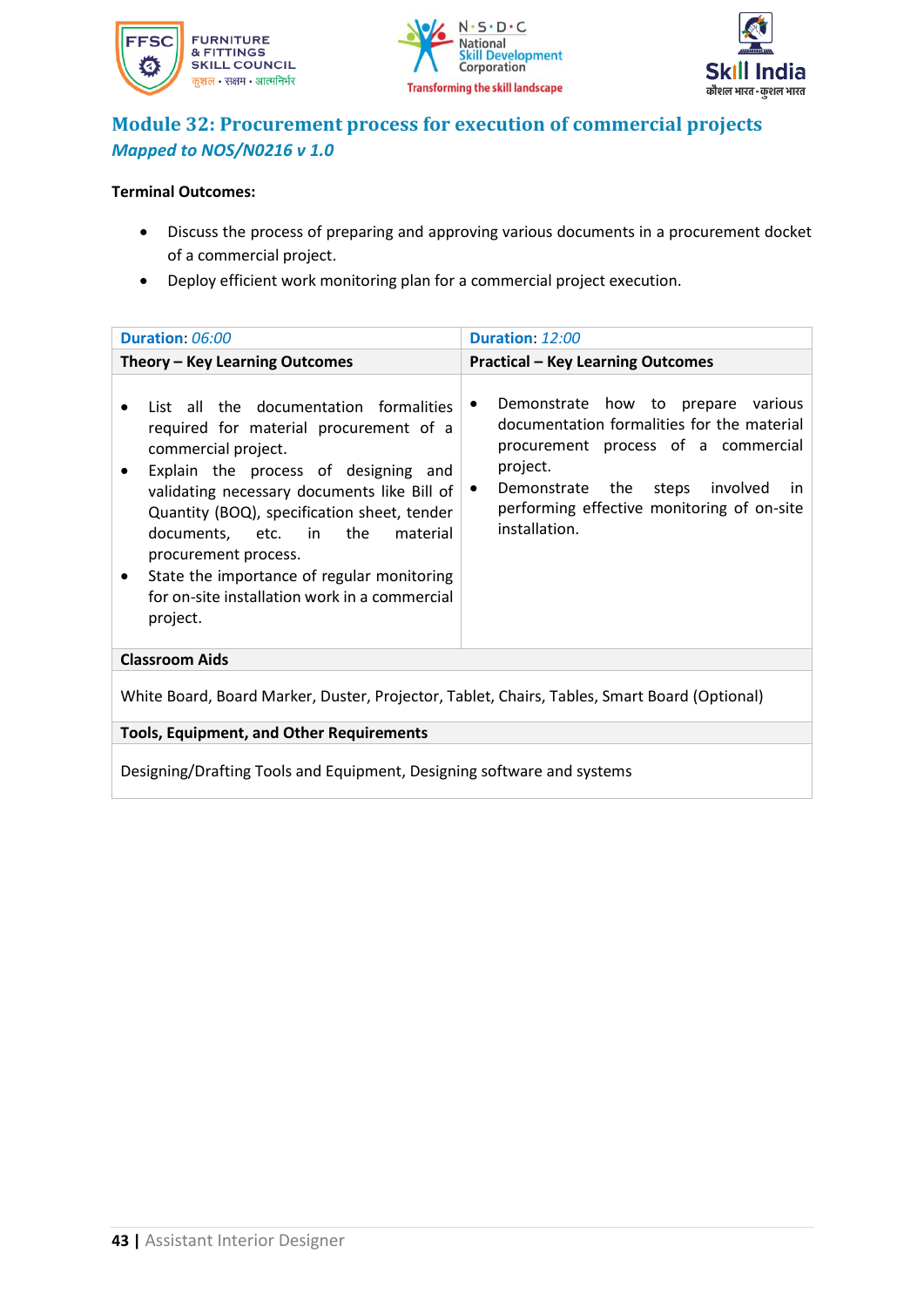





### **Module 33: On the Job Training for commercial projects** *Mapped to NOS/N0216 v 1.0*

| <b>Mandatory Duration: 90:00</b>                                                                        | <b>Recommended Duration: 00.00</b>                                                           |  |
|---------------------------------------------------------------------------------------------------------|----------------------------------------------------------------------------------------------|--|
| <b>Module Name: On the Job Training</b>                                                                 |                                                                                              |  |
| <b>Location: On Site</b>                                                                                |                                                                                              |  |
| <b>Terminal Outcomes</b>                                                                                |                                                                                              |  |
|                                                                                                         |                                                                                              |  |
| Demonstrate effective communication skills during client deliberations                                  |                                                                                              |  |
| Demonstrate how to use different designing and drafting tools.<br>$\bullet$                             |                                                                                              |  |
| Demonstrate how to use various designing software's.<br>$\bullet$                                       |                                                                                              |  |
| Demonstrate the creativity that is central to any type of decorating and design project<br>$\bullet$    |                                                                                              |  |
| Create the visual presentation to show to clients<br>$\bullet$                                          |                                                                                              |  |
| Demonstrate the process of running errands, answering phones, or even contacting clients<br>$\bullet$   |                                                                                              |  |
| to obtain important information                                                                         |                                                                                              |  |
| Analyze, search, sort, and select the required material specifications and finishes<br>$\bullet$        |                                                                                              |  |
| Select the appropriate theme, style and layout based on design requirements.<br>$\bullet$               |                                                                                              |  |
| Demonstrate variety of tasks, from sourcing furniture and fixtures to creating floor plans<br>$\bullet$ |                                                                                              |  |
| and other documents.                                                                                    |                                                                                              |  |
| $\bullet$                                                                                               | Employ suitable skills to manage client relationships and oversee projects from start to     |  |
| finish                                                                                                  |                                                                                              |  |
| $\bullet$                                                                                               | Creating design drafts using computer design software or hand drafting tools such as pencils |  |
| or charcoal                                                                                             |                                                                                              |  |
|                                                                                                         |                                                                                              |  |
| ٠                                                                                                       | Conducting research related to interior design trends and market conditions to identify      |  |
| opportunities for new products or services                                                              |                                                                                              |  |

- Communicating with contractors, architects, and other subcontractors to ensure that projects are completed on time and within budget
- Incorporate various safety related practices during designing of commercial projects.
- Maintain a safe and secure environment at the manufacturing plant.
- Maintain compliance with the organizational, environmental- related guidelines.
- Coordinate with supervisors and colleges for job work information.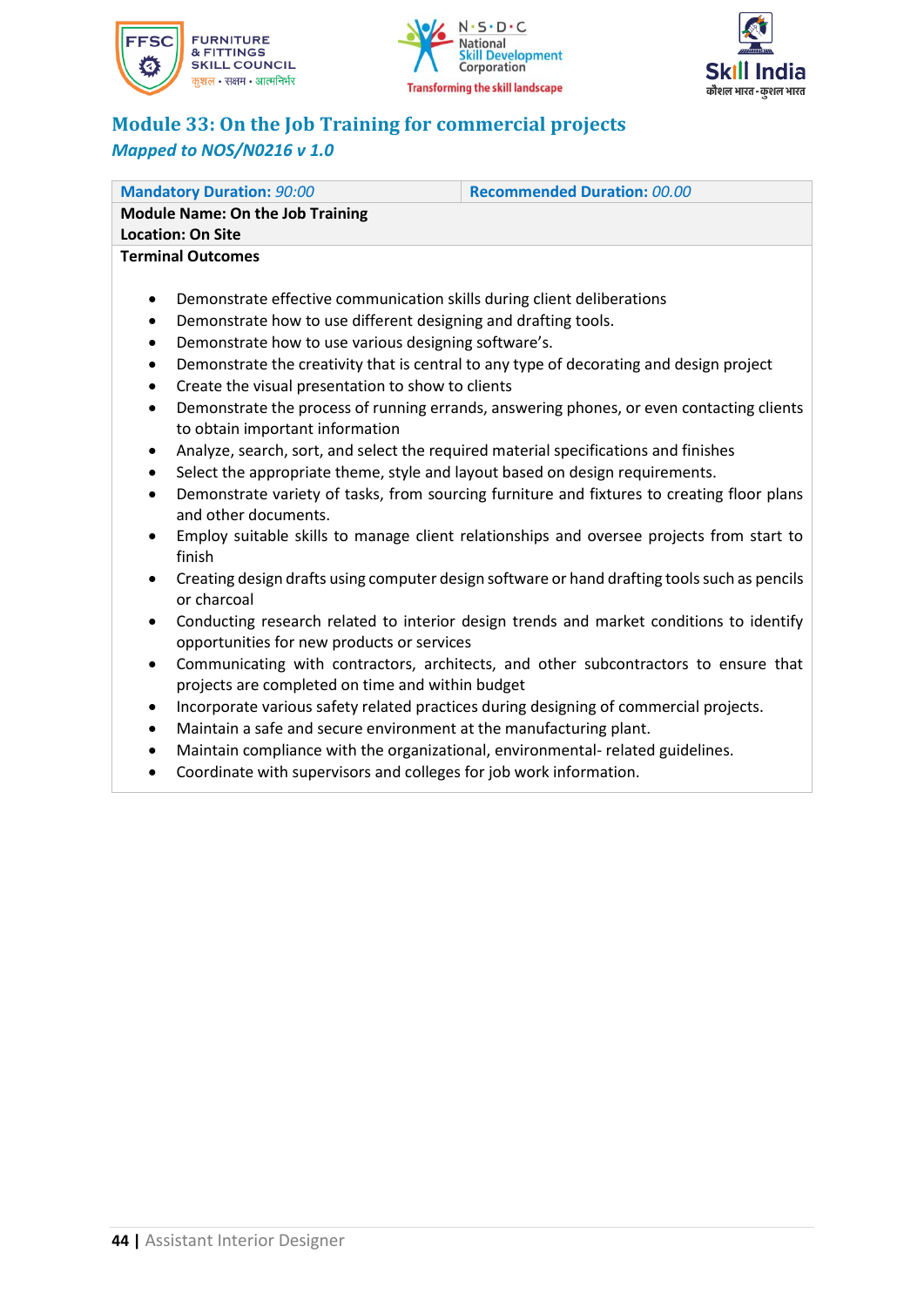





### **Module 34: Performing site supervision during a recce for hospitality projects** *Mapped to NOS/N0217 v 1.0*

- Explain various interior decor elements associated with the deigning of hospitality projects.
- Deploy suitable methods to plan and monitor the site survey and recce at the worksite for hospitality projects.

| Duration: 09:00                                                                                                                                                                                                                                                                                                                        | Duration: 18:00                                                                                                                                                                                                                                                                                                                                                                                                                       |  |
|----------------------------------------------------------------------------------------------------------------------------------------------------------------------------------------------------------------------------------------------------------------------------------------------------------------------------------------|---------------------------------------------------------------------------------------------------------------------------------------------------------------------------------------------------------------------------------------------------------------------------------------------------------------------------------------------------------------------------------------------------------------------------------------|--|
| Theory - Key Learning Outcomes                                                                                                                                                                                                                                                                                                         | <b>Practical - Key Learning Outcomes</b>                                                                                                                                                                                                                                                                                                                                                                                              |  |
| List various elements of interior decor like<br>ventilation, colour, lighting, Vaastu shastra,<br>symmetry, etc. for the hospitality project.<br>Discuss the SOP for conducting site survey<br>and recce for the hospitality project.<br>State the importance of preparing and<br>validating a measurement sheet and recce<br>reports. | Interpret the different elements of interior<br>designing like style, theme, services, etc.<br>based on client interactions for a hospitality<br>project.<br>Employ suitable methods to ensure tasks are<br>٠<br>planned and sequenced in conjunction with<br>others involved in or affected by the work.<br>Examine the worksite for the execution of<br>٠<br>measurement and marking activities based<br>on specified instructions. |  |
| <b>Classroom Aids</b>                                                                                                                                                                                                                                                                                                                  |                                                                                                                                                                                                                                                                                                                                                                                                                                       |  |
| White Board, Board Marker, Duster, Projector, Tablet, Chairs, Tables, Smart Board (Optional)                                                                                                                                                                                                                                           |                                                                                                                                                                                                                                                                                                                                                                                                                                       |  |
| <b>Tools, Equipment, and Other Requirements</b>                                                                                                                                                                                                                                                                                        |                                                                                                                                                                                                                                                                                                                                                                                                                                       |  |
| Designing/Drafting Tools and Equipment, Designing software and systems                                                                                                                                                                                                                                                                 |                                                                                                                                                                                                                                                                                                                                                                                                                                       |  |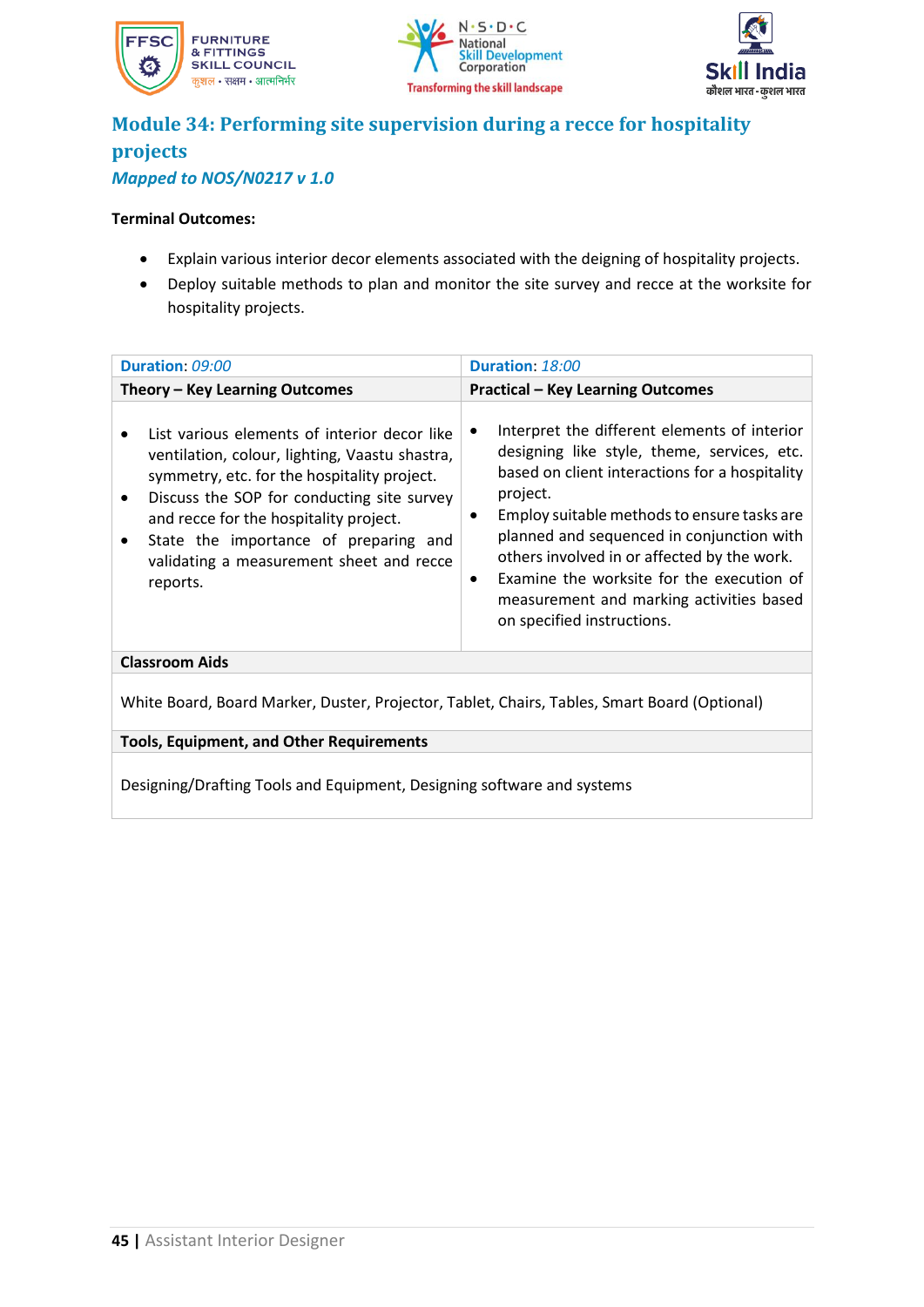





### **Module 35: Developing concepts and designs for hospitality projects** *Mapped to NOS/N0217 v 1.0*

- Prepare, modify and review the design drafts, mood boards, and models for the hospitality projects.
- State the significance of effective market research and product catalogues in interior design.

| Duration: 09:00                                                                                                                                                                                                                                                                                                                                                                                       | <b>Duration: 18:00</b>                                                                                                                                                                                                                                                                                                                                                                     |  |
|-------------------------------------------------------------------------------------------------------------------------------------------------------------------------------------------------------------------------------------------------------------------------------------------------------------------------------------------------------------------------------------------------------|--------------------------------------------------------------------------------------------------------------------------------------------------------------------------------------------------------------------------------------------------------------------------------------------------------------------------------------------------------------------------------------------|--|
| Theory - Key Learning Outcomes                                                                                                                                                                                                                                                                                                                                                                        | <b>Practical - Key Learning Outcomes</b>                                                                                                                                                                                                                                                                                                                                                   |  |
| State the role of market research during<br>$\bullet$<br>effective client deliberation and design<br>finalization in hospitality projects.<br>Explain various features of a project budget<br>$\bullet$<br>and timelines and how to calculate them.<br>State the role and significance of concepts.<br>$\bullet$<br>Renders and mood board elements in<br>hospitality project designing and approval. | Employ suitable methods to evaluate the<br>design specifications based on trends, styles,<br>new products, materials, etc.<br>Demonstrate the steps involved in budget<br>٠<br>planning and project execution based on<br>Final Scope of Work (FSOW).<br>Prepare design drafts, mood boards, and<br>models<br>design<br>based<br>specified<br>on<br>requirements in a hospitality project. |  |
| <b>Classroom Aids</b>                                                                                                                                                                                                                                                                                                                                                                                 |                                                                                                                                                                                                                                                                                                                                                                                            |  |
| White Board, Board Marker, Duster, Projector, Tablet, Chairs, Tables, Smart Board (Optional)                                                                                                                                                                                                                                                                                                          |                                                                                                                                                                                                                                                                                                                                                                                            |  |
| <b>Tools, Equipment, and Other Requirements</b>                                                                                                                                                                                                                                                                                                                                                       |                                                                                                                                                                                                                                                                                                                                                                                            |  |
| Designing/Drafting Tools and Equipment, Designing software and systems                                                                                                                                                                                                                                                                                                                                |                                                                                                                                                                                                                                                                                                                                                                                            |  |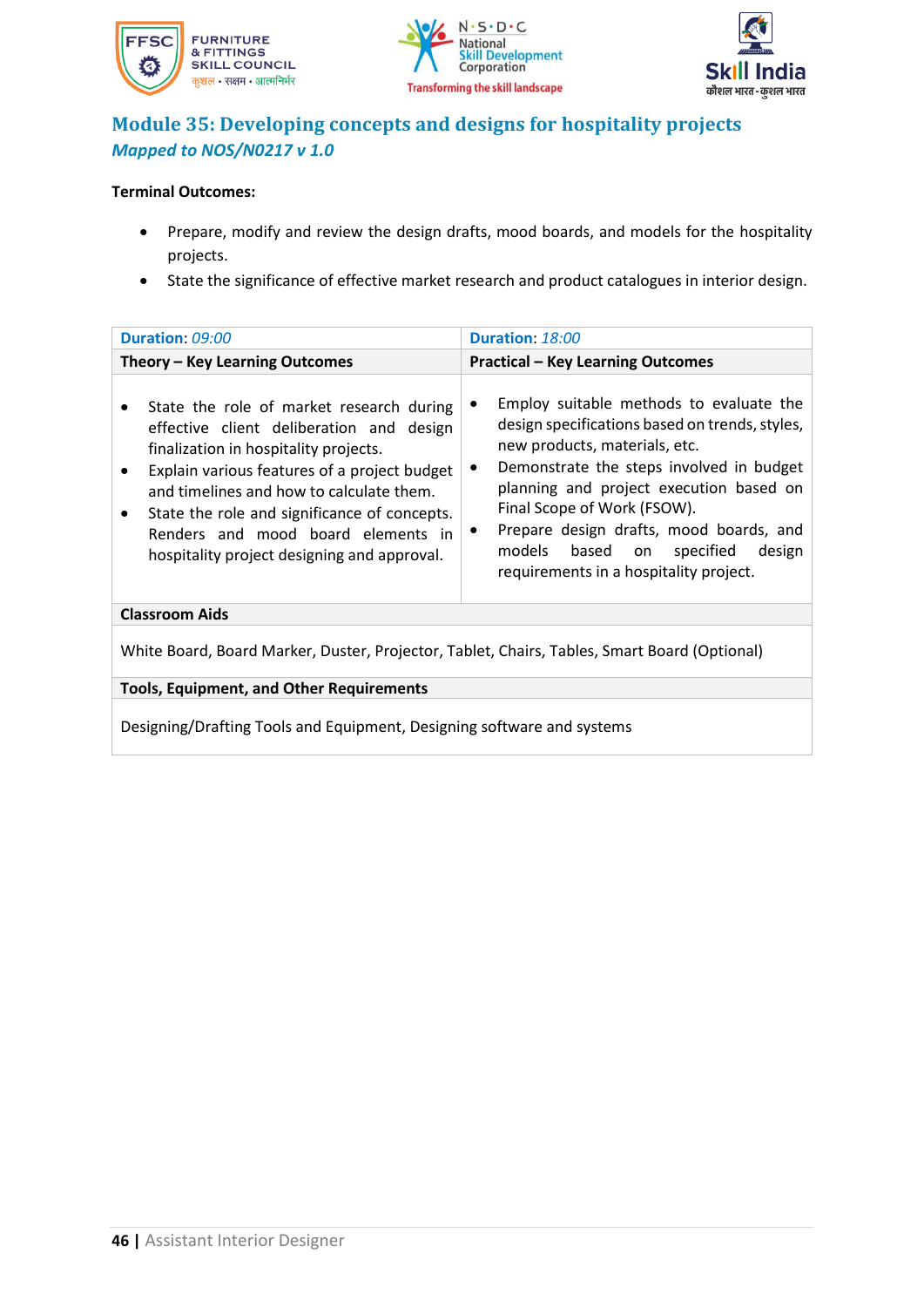





### **Module 36: Project execution and monitoring for hospitality projects** *Mapped to NOS/N0217 v 1.0*

- Demonstrate effective reporting techniques while managing work on-site for a hospitality project.
- Discuss the selection, sorting, and approval process for design drafts and relevant material finishes.

| Duration: 06:00                                                                                                                                                                                                                                                                                                                                                                                       | Duration: 12:00                                                                                                                                                                                                                                                                                                                                                       |  |
|-------------------------------------------------------------------------------------------------------------------------------------------------------------------------------------------------------------------------------------------------------------------------------------------------------------------------------------------------------------------------------------------------------|-----------------------------------------------------------------------------------------------------------------------------------------------------------------------------------------------------------------------------------------------------------------------------------------------------------------------------------------------------------------------|--|
| Theory - Key Learning Outcomes                                                                                                                                                                                                                                                                                                                                                                        | <b>Practical - Key Learning Outcomes</b>                                                                                                                                                                                                                                                                                                                              |  |
| List all the common knowledge sharing tools<br>for effective communication with team<br>members.<br>Differentiate between direct and indirect<br>reporting.<br>List all the required documentation to<br>perform validation of design drafts in a<br>hospitality project.<br>List various types of interior design elements<br>based on design specification requirements<br>of hospitality projects. | Employ suitable knowledge sharing tools to<br>instruct team members on assigned tasks.<br>Perform validation of design drafts based on<br>$\bullet$<br>design specifications<br>required<br>in<br>a<br>hospitality project.<br>Perform sorting and selection of different<br>٠<br>materials and finishes based on required<br>specifications of hospitality projects. |  |
| <b>Classroom Aids</b>                                                                                                                                                                                                                                                                                                                                                                                 |                                                                                                                                                                                                                                                                                                                                                                       |  |
| White Board, Board Marker, Duster, Projector, Tablet, Chairs, Tables, Smart Board (Optional)                                                                                                                                                                                                                                                                                                          |                                                                                                                                                                                                                                                                                                                                                                       |  |
| <b>Tools, Equipment, and Other Requirements</b>                                                                                                                                                                                                                                                                                                                                                       |                                                                                                                                                                                                                                                                                                                                                                       |  |
| Designing/Drafting Tools and Equipment, Designing software and systems                                                                                                                                                                                                                                                                                                                                |                                                                                                                                                                                                                                                                                                                                                                       |  |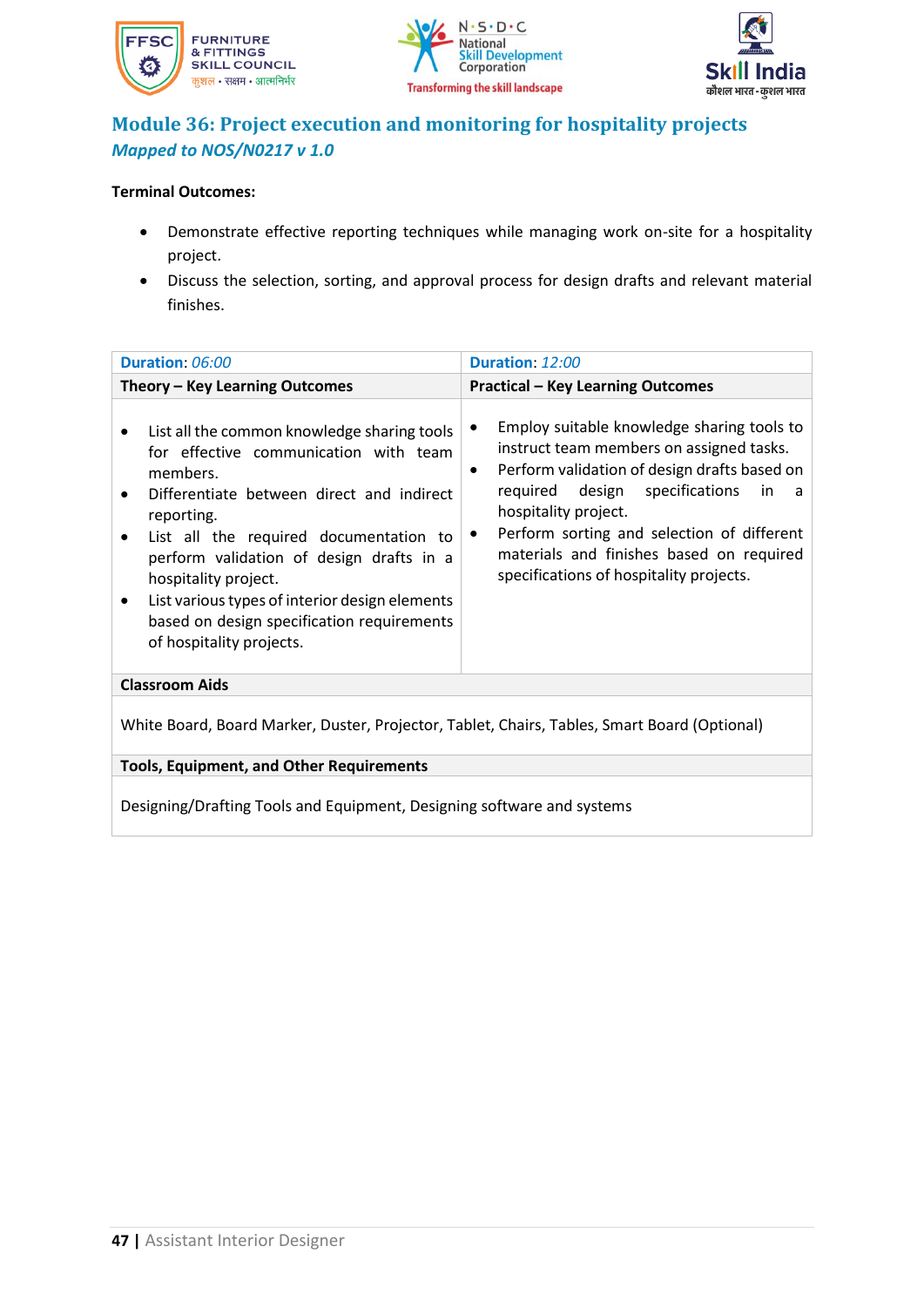





### **Module 37: Procurement process for execution of hospitality projects** *Mapped to NOS/N0217 v 1.0*

- Discuss the process of preparing and approving various documents in a procurement docket of a hospitality project.
- Deploy efficient work monitoring plan for a hospitality project execution.

| Duration: 06:00                                                                                                                                                                                                                                                                                                                                                                                                                          | Duration: 12:00                                                                                                                                                                                                                                                 |  |
|------------------------------------------------------------------------------------------------------------------------------------------------------------------------------------------------------------------------------------------------------------------------------------------------------------------------------------------------------------------------------------------------------------------------------------------|-----------------------------------------------------------------------------------------------------------------------------------------------------------------------------------------------------------------------------------------------------------------|--|
| Theory - Key Learning Outcomes                                                                                                                                                                                                                                                                                                                                                                                                           | <b>Practical - Key Learning Outcomes</b>                                                                                                                                                                                                                        |  |
| List all the documentation formalities<br>required for material procurement of a<br>hospitality project.<br>Explain the process of designing and<br>validating necessary documents like Bill of<br>Quantity (BOQ), specification sheet, tender<br>the<br>documents, etc. in<br>material<br>procurement process.<br>State the importance of regular monitoring<br>$\bullet$<br>for on-site installation work in a hospitality<br>project. | Demonstrate how to prepare various<br>documentation formalities for the material<br>procurement process of a hospitality<br>project.<br>Demonstrate the<br>involved<br>steps<br>-in<br>$\bullet$<br>performing effective monitoring of on-site<br>installation. |  |
| <b>Classroom Aids</b>                                                                                                                                                                                                                                                                                                                                                                                                                    |                                                                                                                                                                                                                                                                 |  |
| White Board, Board Marker, Duster, Projector, Tablet, Chairs, Tables, Smart Board (Optional)                                                                                                                                                                                                                                                                                                                                             |                                                                                                                                                                                                                                                                 |  |
| <b>Tools, Equipment, and Other Requirements</b>                                                                                                                                                                                                                                                                                                                                                                                          |                                                                                                                                                                                                                                                                 |  |
| Designing/Drafting Tools and Equipment, Designing software and systems                                                                                                                                                                                                                                                                                                                                                                   |                                                                                                                                                                                                                                                                 |  |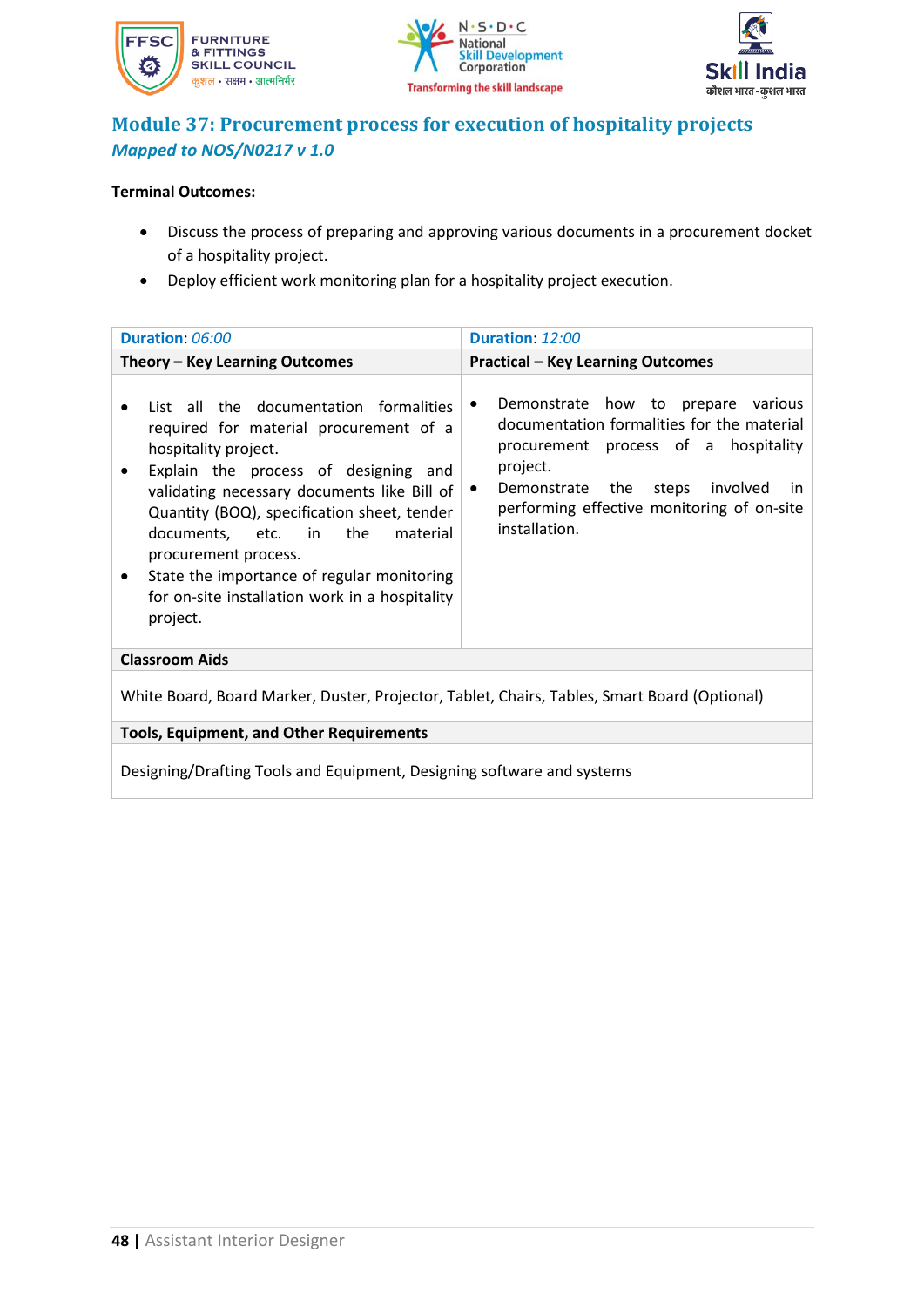





### **Module 38: On the Job Training for hospitality projects** *Mapped to NOS/N0217 v 1.0*

| <b>Mandatory Duration: 90:00</b>                                                                                                                                                                                                                                                                                            | <b>Recommended Duration: 00.00</b>                                                                                                                                                  |  |
|-----------------------------------------------------------------------------------------------------------------------------------------------------------------------------------------------------------------------------------------------------------------------------------------------------------------------------|-------------------------------------------------------------------------------------------------------------------------------------------------------------------------------------|--|
| <b>Module Name: On the Job Training</b>                                                                                                                                                                                                                                                                                     |                                                                                                                                                                                     |  |
| <b>Location: On Site</b>                                                                                                                                                                                                                                                                                                    |                                                                                                                                                                                     |  |
| <b>Terminal Outcomes</b>                                                                                                                                                                                                                                                                                                    |                                                                                                                                                                                     |  |
| Demonstrate effective communication skills during client deliberations<br>$\bullet$<br>Demonstrate how to use different designing and drafting tools.<br>٠<br>Demonstrate how to use various designing software's.<br>$\bullet$<br>$\bullet$<br>Create the visual presentation to show to clients<br>$\bullet$<br>$\bullet$ | Demonstrate the creativity that is central to any type of decorating and design project<br>Demonstrate the process of running errands, answering phones, or even contacting clients |  |
| to obtain important information<br>Analyze, search, sort, and select the required material specifications and finishes<br>٠                                                                                                                                                                                                 |                                                                                                                                                                                     |  |
| Select the appropriate theme, style and layout based on design requirements.<br>$\bullet$                                                                                                                                                                                                                                   |                                                                                                                                                                                     |  |
| Demonstrate variety of tasks, from sourcing furniture and fixtures to creating floor plans<br>$\bullet$<br>and other documents.                                                                                                                                                                                             |                                                                                                                                                                                     |  |
| $\bullet$<br>finish                                                                                                                                                                                                                                                                                                         | Employ suitable skills to manage client relationships and oversee projects from start to                                                                                            |  |
| $\bullet$<br>or charcoal                                                                                                                                                                                                                                                                                                    | Creating design drafts using computer design software or hand drafting tools such as pencils                                                                                        |  |
| $\bullet$                                                                                                                                                                                                                                                                                                                   | Conducting research related to interior design trends and market conditions to identify                                                                                             |  |

- opportunities for new products or services • Communicating with contractors, architects, and other subcontractors to ensure that projects are completed on time and within budget
- Incorporate various safety related practices during designing of hospitality projects.
- Maintain a safe and secure environment at the manufacturing plant.
- Maintain compliance with the organizational, environmental- related guidelines.
- Coordinate with supervisors and colleges for job work information.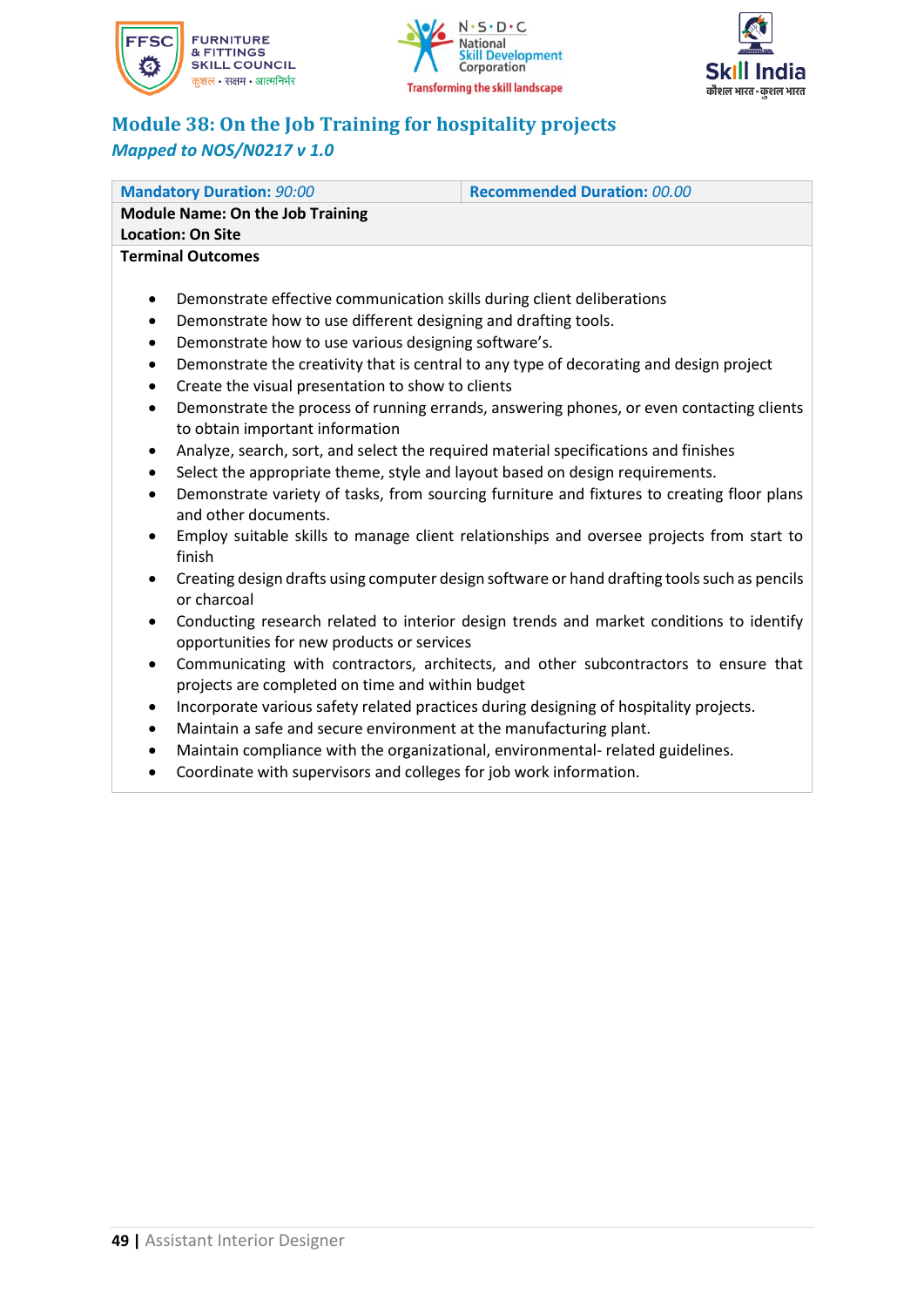





### **Module 39: Performing site supervision during a recce for academic institution projects** *Mapped to NOS/N0218 v 1.0*

- Explain various interior decor elements associated with the deigning of academic institution projects.
- Deploy suitable methods to plan and monitor the site survey and recce at the worksite for academic institution projects.

| Duration: 09:00                                                                                                                                                                                                                                                                                                                                                | Duration: 18:00                                                                                                                                                                                                                                                                                                                                                                                                                       |  |
|----------------------------------------------------------------------------------------------------------------------------------------------------------------------------------------------------------------------------------------------------------------------------------------------------------------------------------------------------------------|---------------------------------------------------------------------------------------------------------------------------------------------------------------------------------------------------------------------------------------------------------------------------------------------------------------------------------------------------------------------------------------------------------------------------------------|--|
| Theory - Key Learning Outcomes                                                                                                                                                                                                                                                                                                                                 | <b>Practical - Key Learning Outcomes</b>                                                                                                                                                                                                                                                                                                                                                                                              |  |
| List various elements of interior decor like<br>ventilation, colour, lighting, Vaastu shastra,<br>symmetry, etc. for the academic institution<br>project.<br>Discuss the SOP for conducting site survey<br>and recce for the academic institution<br>project.<br>State the importance of preparing and<br>validating a measurement sheet and recce<br>reports. | Interpret the different elements of interior<br>designing like style, theme, services, etc.<br>based on client interactions for an academic<br>institution project.<br>Employ suitable methods to ensure tasks are<br>planned and sequenced in conjunction with<br>others involved in or affected by the work.<br>Examine the worksite for the execution of<br>measurement and marking activities based<br>on specified instructions. |  |
| <b>Classroom Aids</b>                                                                                                                                                                                                                                                                                                                                          |                                                                                                                                                                                                                                                                                                                                                                                                                                       |  |
| White Board, Board Marker, Duster, Projector, Tablet, Chairs, Tables, Smart Board (Optional)                                                                                                                                                                                                                                                                   |                                                                                                                                                                                                                                                                                                                                                                                                                                       |  |
| <b>Tools, Equipment, and Other Requirements</b>                                                                                                                                                                                                                                                                                                                |                                                                                                                                                                                                                                                                                                                                                                                                                                       |  |
| Designing/Drafting Tools and Equipment, Designing software and systems                                                                                                                                                                                                                                                                                         |                                                                                                                                                                                                                                                                                                                                                                                                                                       |  |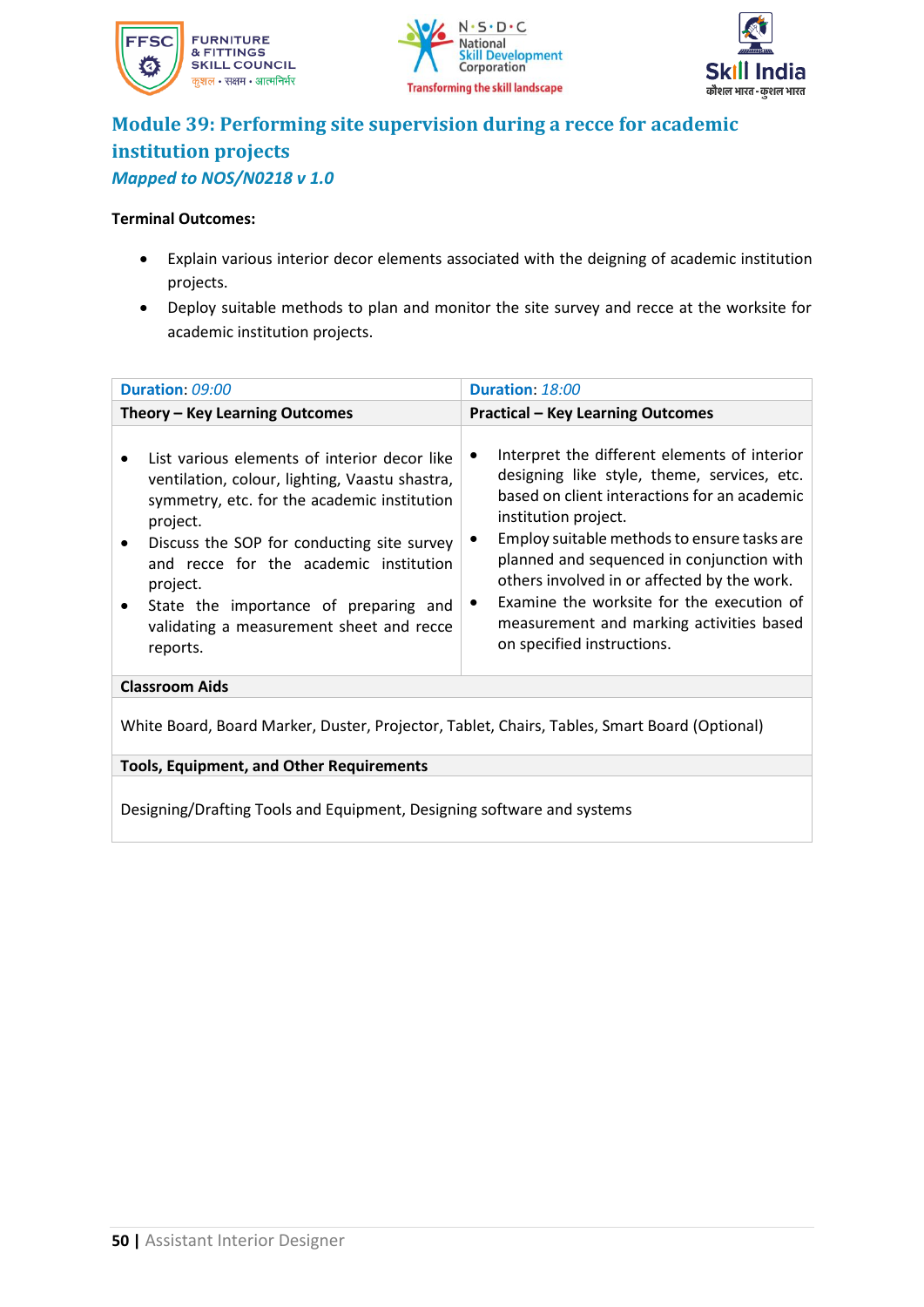





### **Module 40: Developing concepts and designs for academic institution projects** *Mapped to NOS/N0218 v 1.0*

- Prepare, modify and review the design drafts, mood boards, and models for the academic institution projects.
- State the significance of effective market research and product catalogues in interior design.

| <b>Duration: 09:00</b>                                                                                                                                                                                                                                                                                                                                                                           | Duration: 18:00                                                                                                                                                                                                                                                                                                                                                                                                     |  |
|--------------------------------------------------------------------------------------------------------------------------------------------------------------------------------------------------------------------------------------------------------------------------------------------------------------------------------------------------------------------------------------------------|---------------------------------------------------------------------------------------------------------------------------------------------------------------------------------------------------------------------------------------------------------------------------------------------------------------------------------------------------------------------------------------------------------------------|--|
| Theory - Key Learning Outcomes                                                                                                                                                                                                                                                                                                                                                                   | <b>Practical - Key Learning Outcomes</b>                                                                                                                                                                                                                                                                                                                                                                            |  |
| State the role of market research during<br>effective client deliberation and design<br>finalization in academic institution projects.<br>Explain various features of a project budget<br>and timelines and how to calculate them.<br>State the role and significance of concepts.<br>$\bullet$<br>Renders and mood board elements in<br>academic institution project designing and<br>approval. | Employ suitable methods to evaluate the<br>$\bullet$<br>design specifications based on trends, styles,<br>new products, materials, etc.<br>Demonstrate the steps involved in budget<br>٠<br>planning and project execution based on<br>Final Scope of Work (FSOW).<br>Prepare design drafts, mood boards, and<br>٠<br>models based on<br>specified<br>design<br>requirements in an academic institution<br>project. |  |
| <b>Classroom Aids</b>                                                                                                                                                                                                                                                                                                                                                                            |                                                                                                                                                                                                                                                                                                                                                                                                                     |  |
| White Board, Board Marker, Duster, Projector, Tablet, Chairs, Tables, Smart Board (Optional)                                                                                                                                                                                                                                                                                                     |                                                                                                                                                                                                                                                                                                                                                                                                                     |  |
| <b>Tools, Equipment, and Other Requirements</b>                                                                                                                                                                                                                                                                                                                                                  |                                                                                                                                                                                                                                                                                                                                                                                                                     |  |
| Designing/Drafting Tools and Equipment, Designing software and systems                                                                                                                                                                                                                                                                                                                           |                                                                                                                                                                                                                                                                                                                                                                                                                     |  |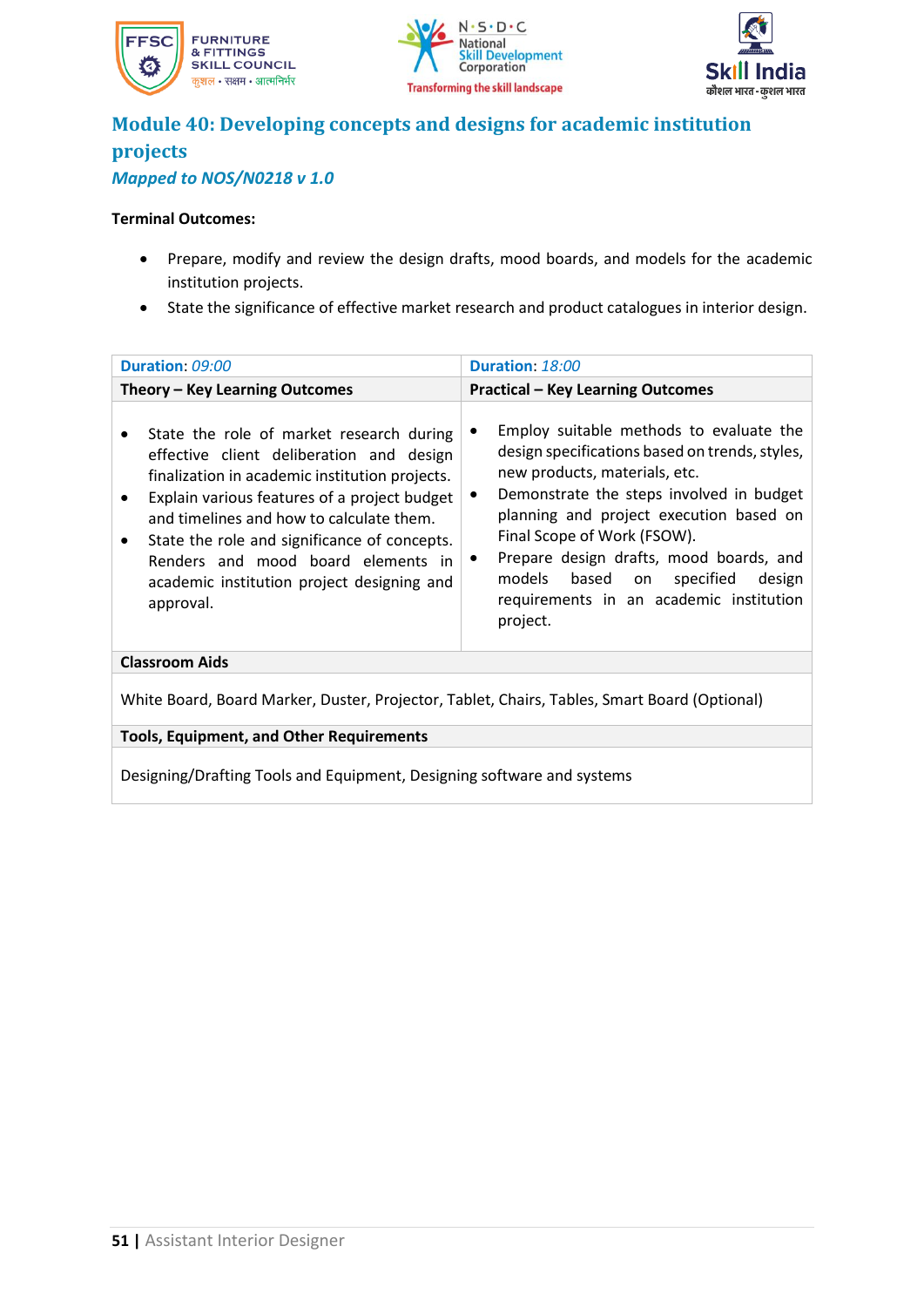





### **Module 41: Project execution and monitoring for academic institution projects** *Mapped to NOS/N0218 v 1.0*

- Demonstrate effective reporting techniques while managing work on-site for an academic institution project.
- Discuss the selection, sorting, and approval process for design drafts and relevant material finishes.

| Duration: 06:00                                                                                                                                                                                                                                                                                                                                                                                                                                         | Duration: 12:00                                                                                                                                                                                                                                                                                                                                                                                       |  |
|---------------------------------------------------------------------------------------------------------------------------------------------------------------------------------------------------------------------------------------------------------------------------------------------------------------------------------------------------------------------------------------------------------------------------------------------------------|-------------------------------------------------------------------------------------------------------------------------------------------------------------------------------------------------------------------------------------------------------------------------------------------------------------------------------------------------------------------------------------------------------|--|
| Theory - Key Learning Outcomes                                                                                                                                                                                                                                                                                                                                                                                                                          | <b>Practical - Key Learning Outcomes</b>                                                                                                                                                                                                                                                                                                                                                              |  |
| List all the common knowledge sharing tools<br>for effective communication with team<br>members.<br>Differentiate between direct and indirect<br>$\bullet$<br>reporting.<br>List all the required documentation to<br>$\bullet$<br>perform validation of design drafts in an<br>academic institution project.<br>List various types of interior design elements<br>٠<br>based on design specification requirements<br>of academic institution projects. | Employ suitable knowledge sharing tools to<br>٠<br>instruct team members on assigned tasks.<br>Perform validation of design drafts based on<br>$\bullet$<br>required design specifications<br>in an<br>academic institution project.<br>Perform sorting and selection of different<br>$\bullet$<br>materials and finishes based on required<br>specifications of academic<br>institution<br>projects. |  |
| <b>Classroom Aids</b>                                                                                                                                                                                                                                                                                                                                                                                                                                   |                                                                                                                                                                                                                                                                                                                                                                                                       |  |
| White Board, Board Marker, Duster, Projector, Tablet, Chairs, Tables, Smart Board (Optional)                                                                                                                                                                                                                                                                                                                                                            |                                                                                                                                                                                                                                                                                                                                                                                                       |  |
| <b>Tools, Equipment, and Other Requirements</b>                                                                                                                                                                                                                                                                                                                                                                                                         |                                                                                                                                                                                                                                                                                                                                                                                                       |  |
| Designing/Drafting Tools and Equipment, Designing software and systems                                                                                                                                                                                                                                                                                                                                                                                  |                                                                                                                                                                                                                                                                                                                                                                                                       |  |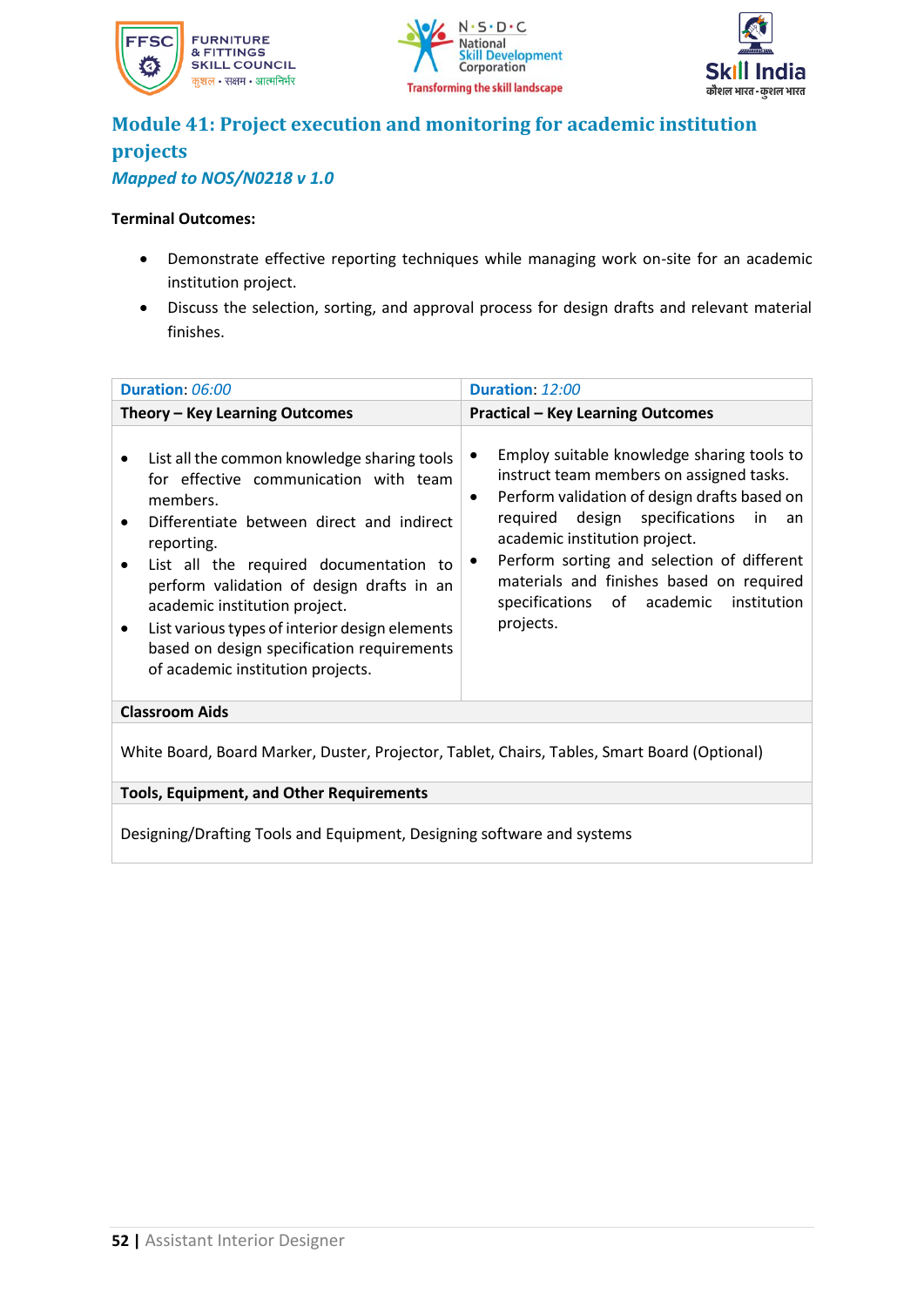





### **Module 42: Procurement process for execution of academic institution projects** *Mapped to NOS/N0218 v 1.0*

- Discuss the process of preparing and approving various documents in a procurement docket of an academic institution project.
- Deploy efficient work monitoring plan for an academic institution project execution.

| Duration: 06:00                                                                                                                                                                                                                                                                                                                                                                                                                                           | Duration: 12:00                                                                                                                                                                                                                                                                |  |
|-----------------------------------------------------------------------------------------------------------------------------------------------------------------------------------------------------------------------------------------------------------------------------------------------------------------------------------------------------------------------------------------------------------------------------------------------------------|--------------------------------------------------------------------------------------------------------------------------------------------------------------------------------------------------------------------------------------------------------------------------------|--|
| Theory - Key Learning Outcomes                                                                                                                                                                                                                                                                                                                                                                                                                            | <b>Practical - Key Learning Outcomes</b>                                                                                                                                                                                                                                       |  |
| List all the documentation formalities<br>required for material procurement of an<br>academic institution project.<br>Explain the process of designing and<br>validating necessary documents like Bill of<br>Quantity (BOQ), specification sheet, tender<br>documents, etc. in the<br>material<br>procurement process.<br>State the importance of regular monitoring<br>$\bullet$<br>for on-site installation work in an academic<br>institution project. | Demonstrate how to prepare various<br>٠<br>documentation formalities for the material<br>procurement process of an academic<br>institution project.<br>Demonstrate the<br>steps<br>involved<br>in.<br>$\bullet$<br>performing effective monitoring of on-site<br>installation. |  |
| <b>Classroom Aids</b>                                                                                                                                                                                                                                                                                                                                                                                                                                     |                                                                                                                                                                                                                                                                                |  |
| White Board, Board Marker, Duster, Projector, Tablet, Chairs, Tables, Smart Board (Optional)                                                                                                                                                                                                                                                                                                                                                              |                                                                                                                                                                                                                                                                                |  |
| <b>Tools, Equipment, and Other Requirements</b>                                                                                                                                                                                                                                                                                                                                                                                                           |                                                                                                                                                                                                                                                                                |  |
| Designing/Drafting Tools and Equipment, Designing software and systems                                                                                                                                                                                                                                                                                                                                                                                    |                                                                                                                                                                                                                                                                                |  |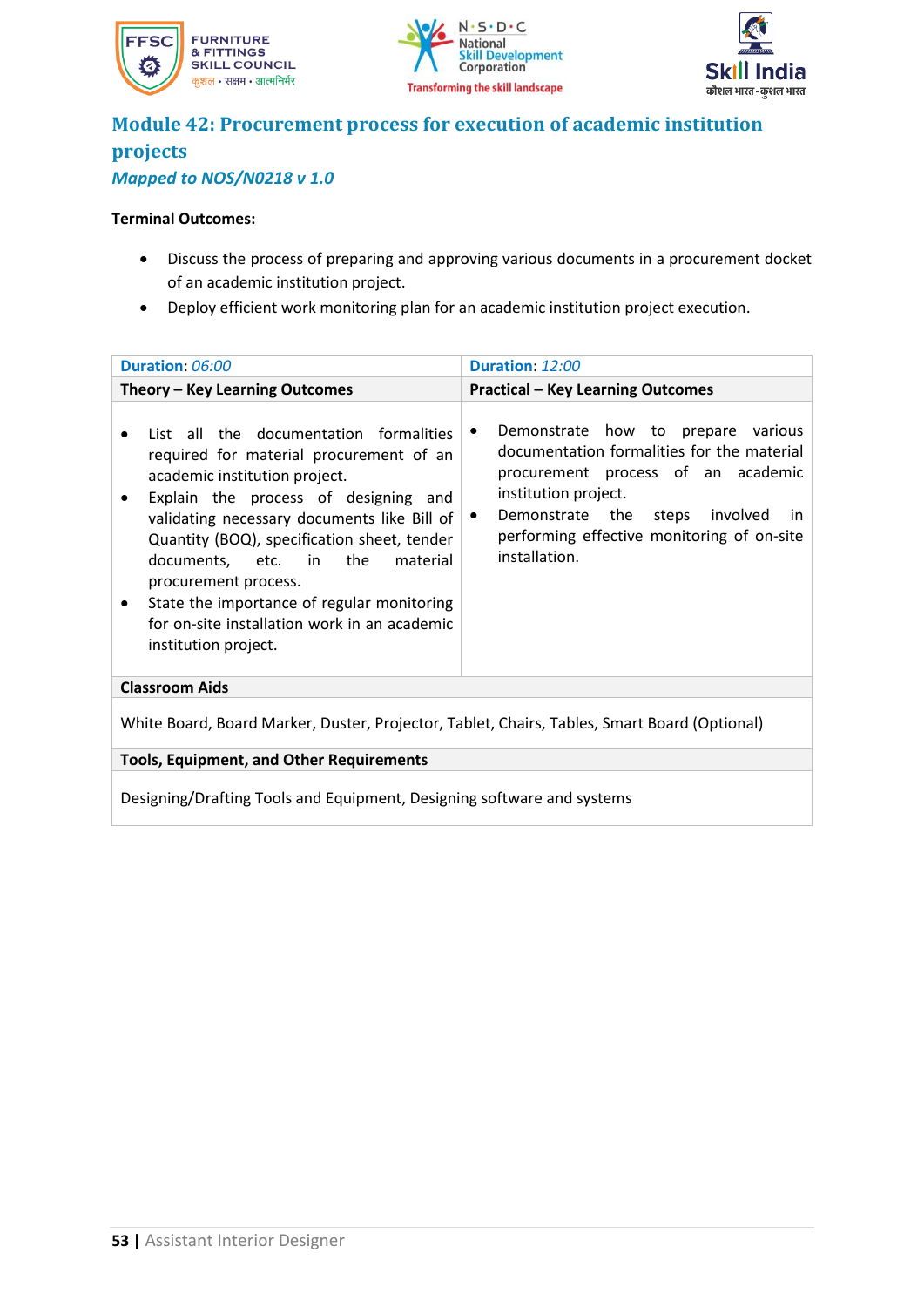





### **Module 43: On the Job Training for academic institution projects** *Mapped to NOS/N0218 v 1.0*

| <b>Mandatory Duration: 90:00</b>                                                                            | <b>Recommended Duration: 00.00</b>                                                      |  |  |
|-------------------------------------------------------------------------------------------------------------|-----------------------------------------------------------------------------------------|--|--|
| <b>Module Name: On the Job Training</b>                                                                     |                                                                                         |  |  |
| <b>Location: On Site</b>                                                                                    |                                                                                         |  |  |
| <b>Terminal Outcomes</b>                                                                                    |                                                                                         |  |  |
|                                                                                                             |                                                                                         |  |  |
| Demonstrate effective communication skills during client deliberations<br>$\bullet$                         |                                                                                         |  |  |
| Demonstrate how to use different designing and drafting tools.<br>$\bullet$                                 |                                                                                         |  |  |
| Demonstrate how to use various designing software's.<br>$\bullet$                                           |                                                                                         |  |  |
| Demonstrate the creativity that is central to any type of decorating and design project<br>$\bullet$        |                                                                                         |  |  |
| Create the visual presentation to show to clients<br>$\bullet$                                              |                                                                                         |  |  |
| Demonstrate the process of running errands, answering phones, or even contacting clients<br>$\bullet$       |                                                                                         |  |  |
| to obtain important information                                                                             |                                                                                         |  |  |
| Analyze, search, sort, and select the required material specifications and finishes<br>$\bullet$            |                                                                                         |  |  |
| Select the appropriate theme, style and layout based on design requirements.<br>$\bullet$                   |                                                                                         |  |  |
| Demonstrate variety of tasks, from sourcing furniture and fixtures to creating floor plans<br>$\bullet$     |                                                                                         |  |  |
| and other documents.                                                                                        |                                                                                         |  |  |
| ٠                                                                                                           |                                                                                         |  |  |
| Employ suitable skills to manage client relationships and oversee projects from start to<br>finish          |                                                                                         |  |  |
| ٠                                                                                                           |                                                                                         |  |  |
| Creating design drafts using computer design software or hand drafting tools such as pencils<br>or charcoal |                                                                                         |  |  |
|                                                                                                             |                                                                                         |  |  |
| $\bullet$                                                                                                   | Conducting research related to interior design trends and market conditions to identify |  |  |
| opportunities for new products or services                                                                  |                                                                                         |  |  |
| Communicating with contractors, architects, and other subcontractors to ensure that                         |                                                                                         |  |  |

- projects are completed on time and within budget
- Incorporate various safety related practices during designing of academic institution projects.
- Maintain a safe and secure environment at the manufacturing plant.
- Maintain compliance with the organizational, environmental- related guidelines.
- Coordinate with supervisors and colleges for job work information.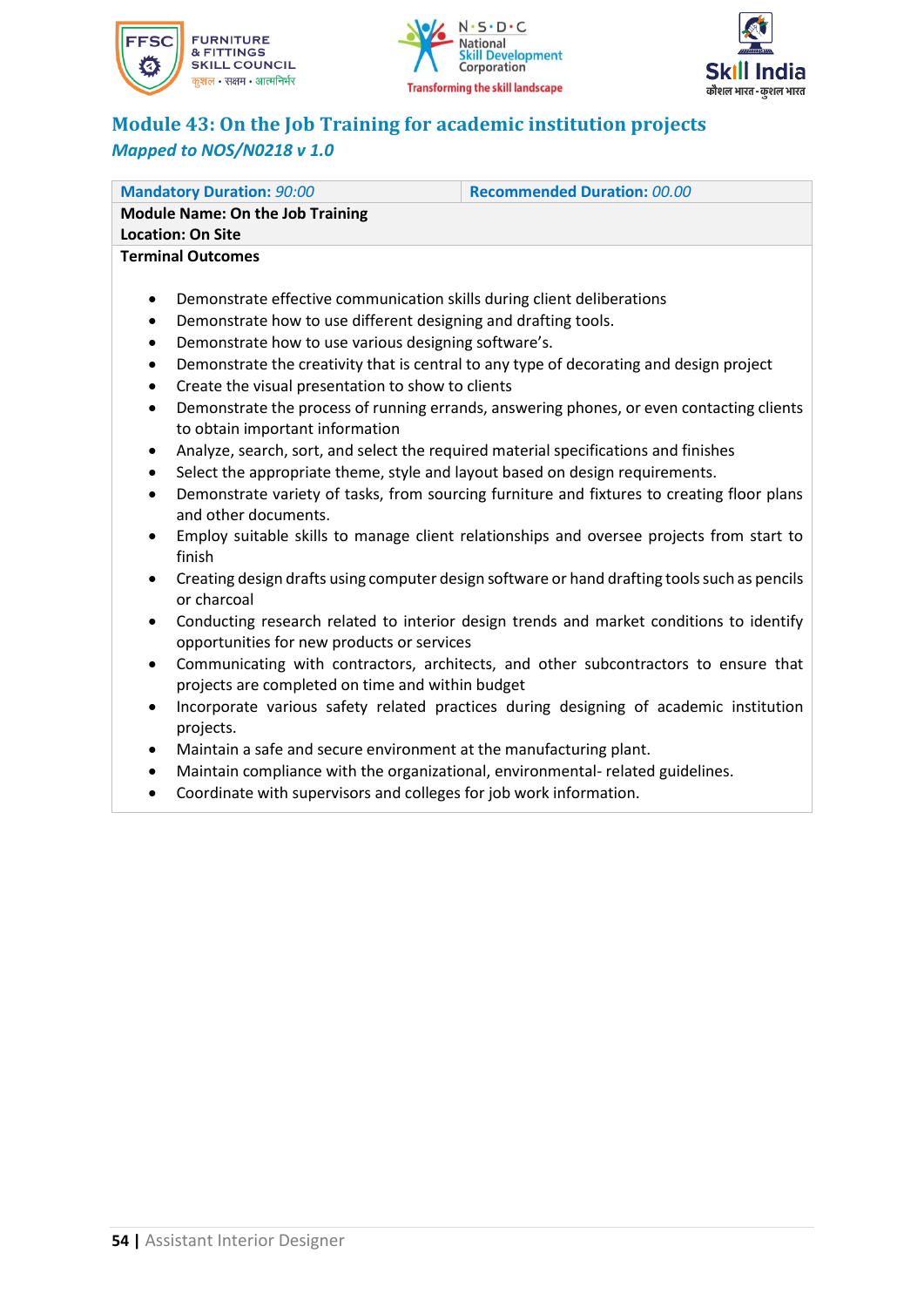





### **Module 44: Performing site supervision during a recce for retail fitout and exhibition projects** *Mapped to NOS/N0219 v 1.0*

- Explain various interior decor elements associated with the deigning of retail fitout and exhibition projects.
- Deploy suitable methods to plan and monitor the site survey and recce at the worksite for retail fitout and exhibition projects.

| Duration: 09:00                                                                                                                                                                                                                                                                                                                                                                                  | Duration: 18:00                                                                                                                                                                                                                                                                                                                                                                                                                                   |  |
|--------------------------------------------------------------------------------------------------------------------------------------------------------------------------------------------------------------------------------------------------------------------------------------------------------------------------------------------------------------------------------------------------|---------------------------------------------------------------------------------------------------------------------------------------------------------------------------------------------------------------------------------------------------------------------------------------------------------------------------------------------------------------------------------------------------------------------------------------------------|--|
| Theory - Key Learning Outcomes                                                                                                                                                                                                                                                                                                                                                                   | <b>Practical - Key Learning Outcomes</b>                                                                                                                                                                                                                                                                                                                                                                                                          |  |
| List various elements of interior decor like<br>ventilation, colour, lighting, Vaastu shastra,<br>symmetry, etc. for the retail fitout and<br>exhibition project.<br>Discuss the SOP for conducting site survey<br>$\bullet$<br>and recce for the retail fitout and exhibition<br>project.<br>State the importance of preparing and<br>٠<br>validating a measurement sheet and recce<br>reports. | Interpret the different elements of interior<br>designing like style, theme, services, etc.<br>based on client interactions for a retail fitout<br>and exhibition project.<br>Employ suitable methods to ensure tasks are<br>planned and sequenced in conjunction with<br>others involved in or affected by the work.<br>Examine the worksite for the execution of<br>٠<br>measurement and marking activities based<br>on specified instructions. |  |
| <b>Classroom Aids</b>                                                                                                                                                                                                                                                                                                                                                                            |                                                                                                                                                                                                                                                                                                                                                                                                                                                   |  |
| White Board, Board Marker, Duster, Projector, Tablet, Chairs, Tables, Smart Board (Optional)                                                                                                                                                                                                                                                                                                     |                                                                                                                                                                                                                                                                                                                                                                                                                                                   |  |
| <b>Tools, Equipment, and Other Requirements</b>                                                                                                                                                                                                                                                                                                                                                  |                                                                                                                                                                                                                                                                                                                                                                                                                                                   |  |
| Designing/Drafting Tools and Equipment, Designing software and systems                                                                                                                                                                                                                                                                                                                           |                                                                                                                                                                                                                                                                                                                                                                                                                                                   |  |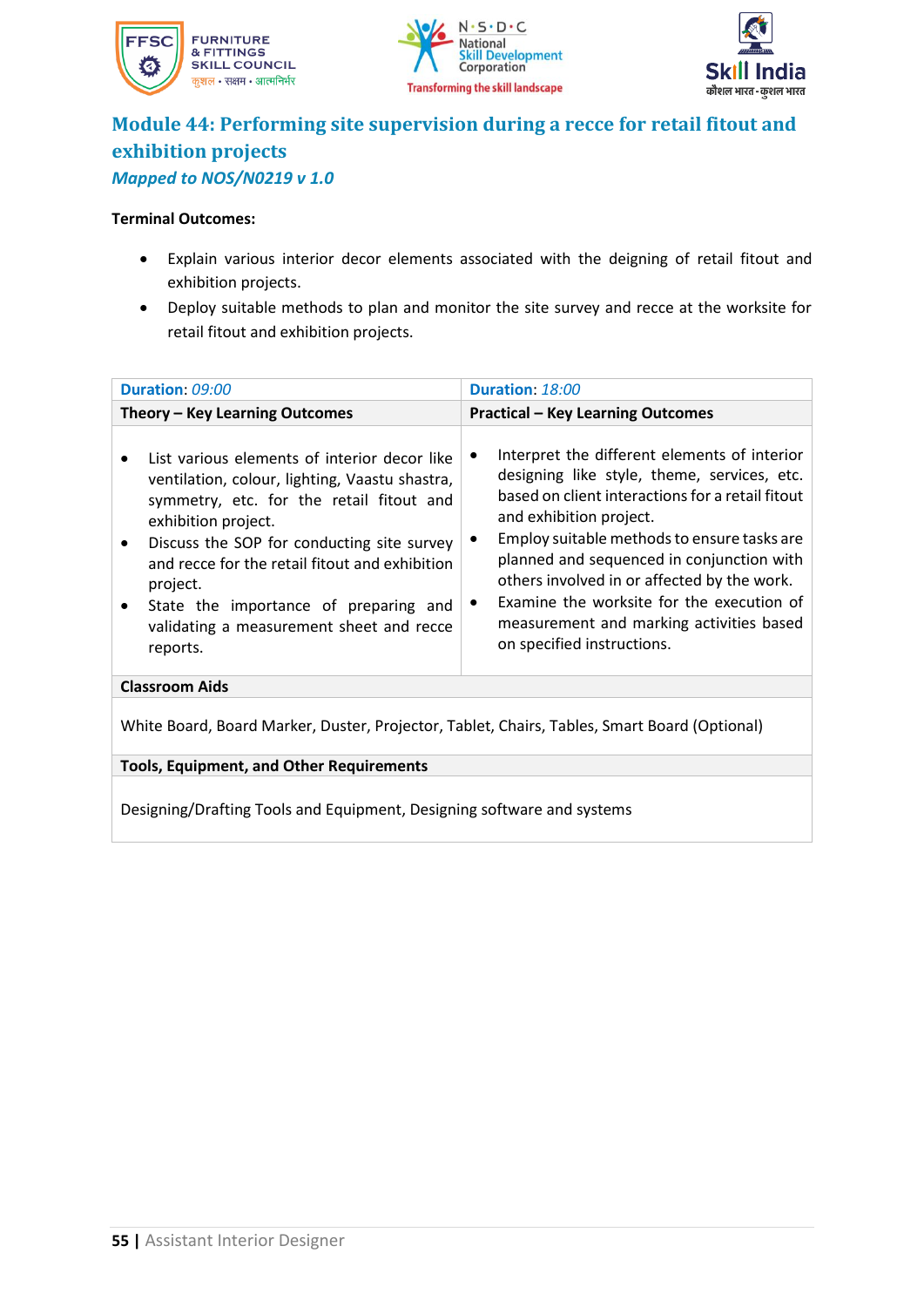





### **Module 45: Developing concepts and designs for retail fitout and exhibition projects** *Mapped to NOS/N0219 v 1.0*

#### **Terminal Outcomes:**

- Prepare, modify and review the design drafts, mood boards, and models for the retail fitout and exhibition projects.
- State the significance of effective market research and product catalogues in interior design.

| Duration: 09:00                                                                                                                                                                                                                                                                                                                                                                                                     | Duration: 18:00                                                                                                                                                                                                                                                                                                                                                                                               |  |  |  |
|---------------------------------------------------------------------------------------------------------------------------------------------------------------------------------------------------------------------------------------------------------------------------------------------------------------------------------------------------------------------------------------------------------------------|---------------------------------------------------------------------------------------------------------------------------------------------------------------------------------------------------------------------------------------------------------------------------------------------------------------------------------------------------------------------------------------------------------------|--|--|--|
| Theory – Key Learning Outcomes                                                                                                                                                                                                                                                                                                                                                                                      | <b>Practical - Key Learning Outcomes</b>                                                                                                                                                                                                                                                                                                                                                                      |  |  |  |
| State the role of market research during<br>effective client deliberation and design<br>finalization in retail fitout and exhibition<br>projects.<br>Explain various features of a project budget<br>and timelines and how to calculate them.<br>State the role and significance of concepts.<br>$\bullet$<br>Renders and mood board elements in retail<br>fitout and exhibition project designing and<br>approval. | Employ suitable methods to evaluate the<br>٠<br>design specifications based on trends, styles,<br>new products, materials, etc.<br>Demonstrate the steps involved in budget<br>٠<br>planning and project execution based on<br>Final Scope of Work (FSOW).<br>Prepare design drafts, mood boards, and<br>models based on<br>specified<br>design<br>requirements in a retail fitout and exhibition<br>project. |  |  |  |
| <b>Classroom Aids</b>                                                                                                                                                                                                                                                                                                                                                                                               |                                                                                                                                                                                                                                                                                                                                                                                                               |  |  |  |
| White Board, Board Marker, Duster, Projector, Tablet, Chairs, Tables, Smart Board (Optional)                                                                                                                                                                                                                                                                                                                        |                                                                                                                                                                                                                                                                                                                                                                                                               |  |  |  |
| <b>Tools, Equipment, and Other Requirements</b>                                                                                                                                                                                                                                                                                                                                                                     |                                                                                                                                                                                                                                                                                                                                                                                                               |  |  |  |
|                                                                                                                                                                                                                                                                                                                                                                                                                     |                                                                                                                                                                                                                                                                                                                                                                                                               |  |  |  |

Designing/Drafting Tools and Equipment, Designing software and systems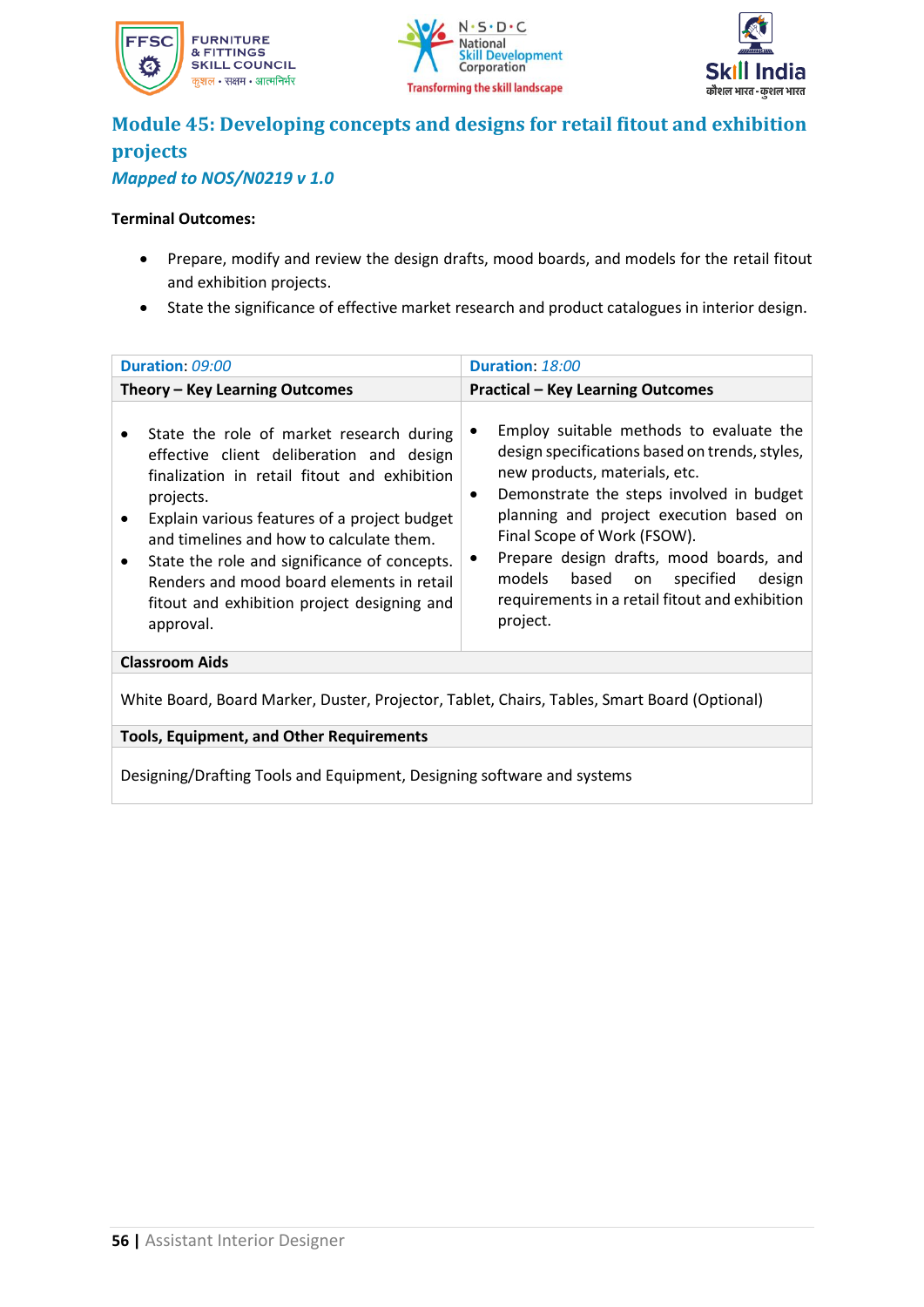





### **Module 46: Project execution and monitoring for retail fitout and exhibition projects** *Mapped to NOS/N0219 v 1.0*

- Demonstrate effective reporting techniques while managing work on-site for a retail fitout and exhibition project.
- Discuss the selection, sorting, and approval process for design drafts and relevant material finishes.

| Duration: 06:00                                                                                                                                                                                                                                                                                                                                                                                                                                           | Duration: 12:00                                                                                                                                                                                                                                                                                                                                                                                                |  |  |  |
|-----------------------------------------------------------------------------------------------------------------------------------------------------------------------------------------------------------------------------------------------------------------------------------------------------------------------------------------------------------------------------------------------------------------------------------------------------------|----------------------------------------------------------------------------------------------------------------------------------------------------------------------------------------------------------------------------------------------------------------------------------------------------------------------------------------------------------------------------------------------------------------|--|--|--|
| Theory - Key Learning Outcomes                                                                                                                                                                                                                                                                                                                                                                                                                            | <b>Practical - Key Learning Outcomes</b>                                                                                                                                                                                                                                                                                                                                                                       |  |  |  |
| List all the common knowledge sharing tools<br>for effective communication with team<br>members.<br>Differentiate between direct and indirect<br>reporting.<br>List all the required documentation to<br>$\bullet$<br>perform validation of design drafts in a retail<br>fitout and exhibition project.<br>List various types of interior design elements<br>٠<br>based on design specification requirements<br>of retail fitout and exhibition projects. | Employ suitable knowledge sharing tools to<br>$\bullet$<br>instruct team members on assigned tasks.<br>Perform validation of design drafts based on<br>٠<br>required design specifications in a retail<br>fitout and exhibition project.<br>Perform sorting and selection of different<br>$\bullet$<br>materials and finishes based on required<br>specifications of retail fitout and exhibition<br>projects. |  |  |  |
| <b>Classroom Aids</b>                                                                                                                                                                                                                                                                                                                                                                                                                                     |                                                                                                                                                                                                                                                                                                                                                                                                                |  |  |  |
| White Board, Board Marker, Duster, Projector, Tablet, Chairs, Tables, Smart Board (Optional)                                                                                                                                                                                                                                                                                                                                                              |                                                                                                                                                                                                                                                                                                                                                                                                                |  |  |  |
| <b>Tools, Equipment, and Other Requirements</b>                                                                                                                                                                                                                                                                                                                                                                                                           |                                                                                                                                                                                                                                                                                                                                                                                                                |  |  |  |
| Designing/Drafting Tools and Equipment, Designing software and systems                                                                                                                                                                                                                                                                                                                                                                                    |                                                                                                                                                                                                                                                                                                                                                                                                                |  |  |  |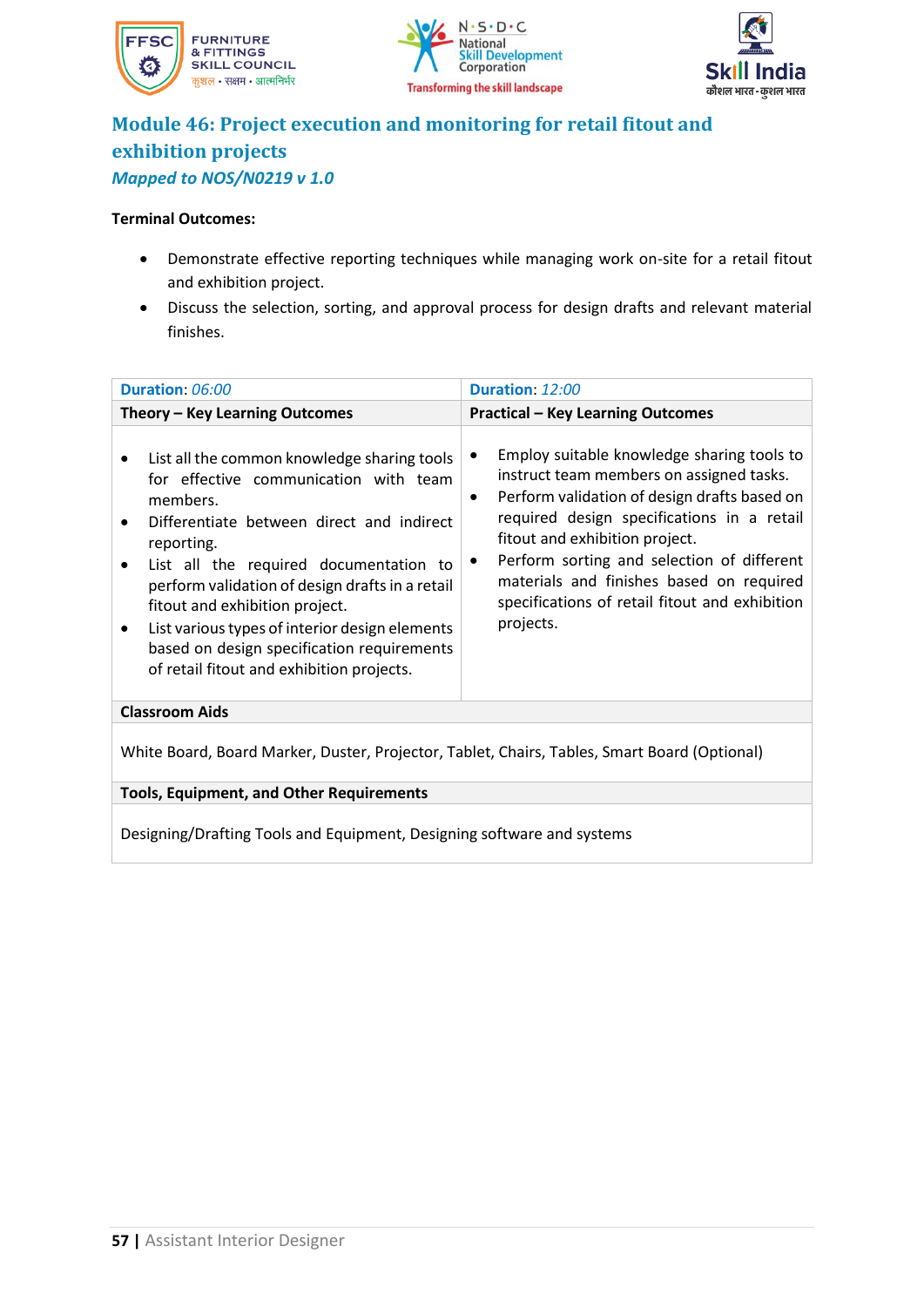





### **Module 47: Procurement process for execution of retail fitout and exhibition projects** *Mapped to NOS/N0219 v 1.0*

- Discuss the process of preparing and approving various documents in a procurement docket of a retail fitout and exhibition project.
- Deploy efficient work monitoring plan for a retail fitout and exhibition project execution.

| Duration: 06:00<br>Duration: 12:00                                                                                                                                                                                                                                                                                                                                                                                                                                      |                                                                                                                                                                                                                                                                                       |  |  |  |
|-------------------------------------------------------------------------------------------------------------------------------------------------------------------------------------------------------------------------------------------------------------------------------------------------------------------------------------------------------------------------------------------------------------------------------------------------------------------------|---------------------------------------------------------------------------------------------------------------------------------------------------------------------------------------------------------------------------------------------------------------------------------------|--|--|--|
| Theory – Key Learning Outcomes                                                                                                                                                                                                                                                                                                                                                                                                                                          | <b>Practical - Key Learning Outcomes</b>                                                                                                                                                                                                                                              |  |  |  |
| List all the documentation formalities<br>required for material procurement of a<br>retail fitout and exhibition project.<br>Explain the process of designing and<br>$\bullet$<br>validating necessary documents like Bill of<br>Quantity (BOQ), specification sheet, tender<br>documents, etc. in the<br>material<br>procurement process.<br>State the importance of regular monitoring<br>for on-site installation work in a retail fitout<br>and exhibition project. | Demonstrate how to prepare various<br>٠<br>documentation formalities for the material<br>procurement process of a retail fitout and<br>exhibition project.<br>Demonstrate the<br>steps<br>involved<br>in.<br>$\bullet$<br>performing effective monitoring of on-site<br>installation. |  |  |  |
| <b>Classroom Aids</b>                                                                                                                                                                                                                                                                                                                                                                                                                                                   |                                                                                                                                                                                                                                                                                       |  |  |  |
| White Board, Board Marker, Duster, Projector, Tablet, Chairs, Tables, Smart Board (Optional)                                                                                                                                                                                                                                                                                                                                                                            |                                                                                                                                                                                                                                                                                       |  |  |  |
| <b>Tools, Equipment, and Other Requirements</b>                                                                                                                                                                                                                                                                                                                                                                                                                         |                                                                                                                                                                                                                                                                                       |  |  |  |
| Designing/Drafting Tools and Equipment, Designing software and systems                                                                                                                                                                                                                                                                                                                                                                                                  |                                                                                                                                                                                                                                                                                       |  |  |  |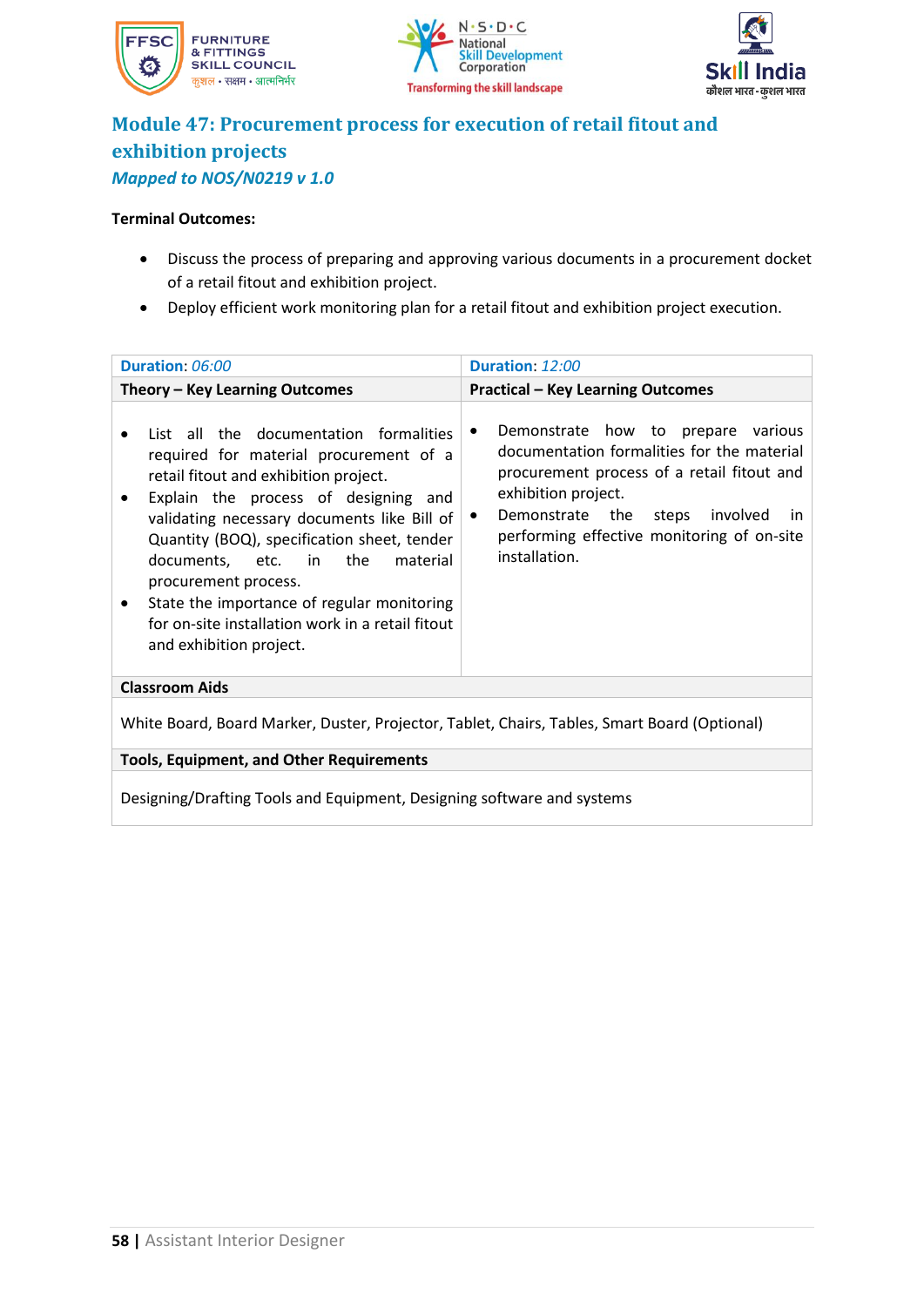





### **Module 48: On the Job Training for retail fitout and exhibition projects** *Mapped to NOS/N0219 v 1.0*

| <b>Mandatory Duration: 90:00</b>                                                                      | <b>Recommended Duration: 00.00</b>                                                           |  |  |  |
|-------------------------------------------------------------------------------------------------------|----------------------------------------------------------------------------------------------|--|--|--|
| <b>Module Name: On the Job Training</b>                                                               |                                                                                              |  |  |  |
| <b>Location: On Site</b>                                                                              |                                                                                              |  |  |  |
| <b>Terminal Outcomes</b>                                                                              |                                                                                              |  |  |  |
|                                                                                                       |                                                                                              |  |  |  |
| Demonstrate effective communication skills during client deliberations<br>$\bullet$                   |                                                                                              |  |  |  |
| Demonstrate how to use different designing and drafting tools.<br>$\bullet$                           |                                                                                              |  |  |  |
| Demonstrate how to use various designing software's.<br>$\bullet$                                     |                                                                                              |  |  |  |
| Demonstrate the creativity that is central to any type of decorating and design project<br>$\bullet$  |                                                                                              |  |  |  |
| Create the visual presentation to show to clients<br>$\bullet$                                        |                                                                                              |  |  |  |
| Demonstrate the process of running errands, answering phones, or even contacting clients<br>$\bullet$ |                                                                                              |  |  |  |
| to obtain important information                                                                       |                                                                                              |  |  |  |
| Analyze, search, sort, and select the required material specifications and finishes<br>$\bullet$      |                                                                                              |  |  |  |
| Select the appropriate theme, style and layout based on design requirements.<br>$\bullet$             |                                                                                              |  |  |  |
| $\bullet$                                                                                             | Demonstrate variety of tasks, from sourcing furniture and fixtures to creating floor plans   |  |  |  |
| and other documents.                                                                                  |                                                                                              |  |  |  |
| ٠                                                                                                     | Employ suitable skills to manage client relationships and oversee projects from start to     |  |  |  |
| finish                                                                                                |                                                                                              |  |  |  |
| $\bullet$                                                                                             | Creating design drafts using computer design software or hand drafting tools such as pencils |  |  |  |
| or charcoal                                                                                           |                                                                                              |  |  |  |
| $\bullet$                                                                                             | Conducting research related to interior design trends and market conditions to identify      |  |  |  |
| opportunities for new products or services                                                            |                                                                                              |  |  |  |
|                                                                                                       | Communicating with contractors, architects, and other subcontractors to ensure that          |  |  |  |

- projects are completed on time and within budget
- Incorporate various safety related practices during designing of retail fit out and exhibition projects.
- Maintain a safe and secure environment at the manufacturing plant.
- Maintain compliance with the organizational, environmental- related guidelines.
- Coordinate with supervisors and colleges for job work information.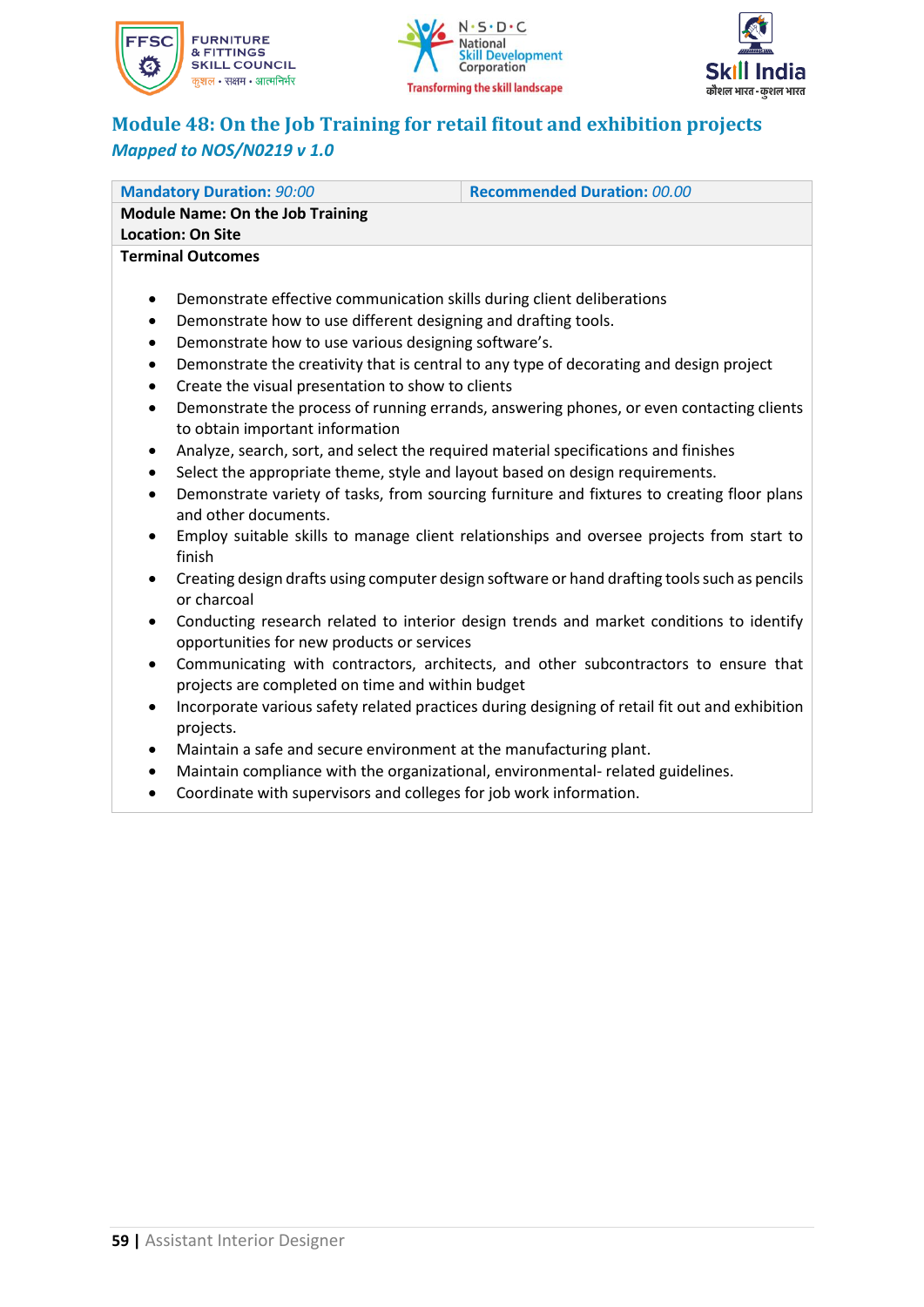



### Annexure



### <span id="page-60-0"></span>**Trainer Requirements**

| Trainer Prerequisites - either one of the 4 options |                                                                                         |                                     |                                            |                            |                                                              |                                                                                                                                                                                                                                                                                                                                                        |
|-----------------------------------------------------|-----------------------------------------------------------------------------------------|-------------------------------------|--------------------------------------------|----------------------------|--------------------------------------------------------------|--------------------------------------------------------------------------------------------------------------------------------------------------------------------------------------------------------------------------------------------------------------------------------------------------------------------------------------------------------|
| <b>Minimum</b><br><b>Educational</b>                | Specialization                                                                          | <b>Relevant Industry Experience</b> |                                            | <b>Training Experience</b> |                                                              | <b>Remarks</b>                                                                                                                                                                                                                                                                                                                                         |
| Qualification                                       |                                                                                         |                                     | <b>Specialization</b>                      | <b>Years</b>               | Specialization                                               |                                                                                                                                                                                                                                                                                                                                                        |
| <b>Graduate</b>                                     | Engineering (Civil,<br>Mechanical),<br>Architecture,<br><b>Interior Design</b>          | 5                                   | Interior Design and Build/<br>Architecture | $\mathbf{1}$               | Preferable -<br>Vocational or<br>Academic<br>Training        |                                                                                                                                                                                                                                                                                                                                                        |
| Graduate                                            | Any other<br>discipline than<br>covered above                                           | 6                                   | Interior Design and Build/<br>Architecture | $\mathbf{1}$               | Preferable -<br>Vocational or<br>Academic<br>Training        | Preferable<br>Additional<br>$\sim$<br>Certification<br>related<br>to<br>specialization<br>in<br>architecture or<br>interior<br>design sector (Software<br>like<br>AutoCAD,<br>$etc.$ ),<br><b>Communication Skills.</b>                                                                                                                                |
| <b>ITI/Diploma</b>                                  | Interior<br>Designing/Archit<br>ectural Drafting                                        | 6                                   | Interior Design and Build/<br>Architecture | $\mathbf{1}$               | Preferable -<br>Vocational or<br>Academic<br>Training        | Preferable<br>Additional<br>$\overline{\phantom{a}}$<br>Certification<br>related<br>to<br>specialization<br>in.<br>architecture or<br>interior<br>design sector (Software<br>like<br>AutoCAD,<br>$etc.$ ),<br><b>Communication Skills.</b>                                                                                                             |
| Certificate-<br><b>NSQF</b>                         | <b>NSQF Level 4</b><br><b>Assistant Interior</b><br>Designer<br>(FFS/Q0203)<br>or above | 5                                   | Interior Design and Build/<br>Architecture | $\mathbf{1}$               | Preferable -<br>Vocational or<br>Academic<br><b>Training</b> | Work<br>Required-<br>Experience<br>and<br>Recommendation<br>letter<br>from<br>Employer,<br>Certificates<br>of Training<br>from<br>companies.<br>Preferable - Additional<br>Certification related<br>to<br>specialization<br>in<br>architecture or interior<br>design sector (Software<br>like<br>AutoCAD,<br>$etc.$ ),<br><b>Communication Skills.</b> |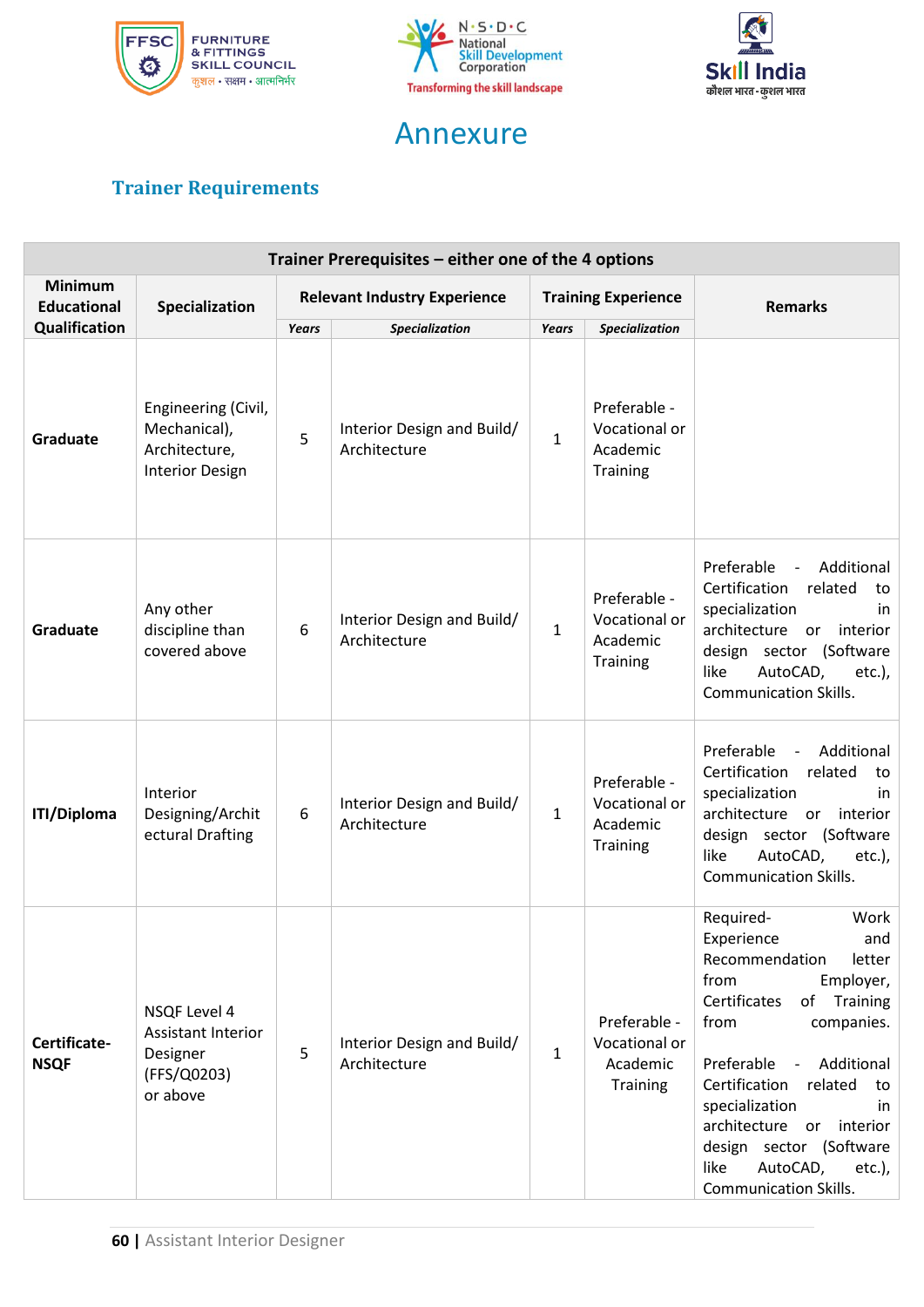





### **Trainer Certification**

<span id="page-61-0"></span>

| <b>Domain Certification</b>                                                                       | <b>Platform Certification</b>                                                                                                        |
|---------------------------------------------------------------------------------------------------|--------------------------------------------------------------------------------------------------------------------------------------|
| Certified for Job Role: "Assistant Interior Designer" mapped<br>to QP: "FFS/Q0203, v1.0" Level 4. | Recommended that the Trainer is certified for the Job Role:<br>"Trainer", mapped to the Qualification Pack: "MEP/Q2601,<br>$v1.0"$ . |
| The minimum accepted score as per FFSC guidelines will be<br>80%.                                 | The minimum accepted score will be 80% aggregate.                                                                                    |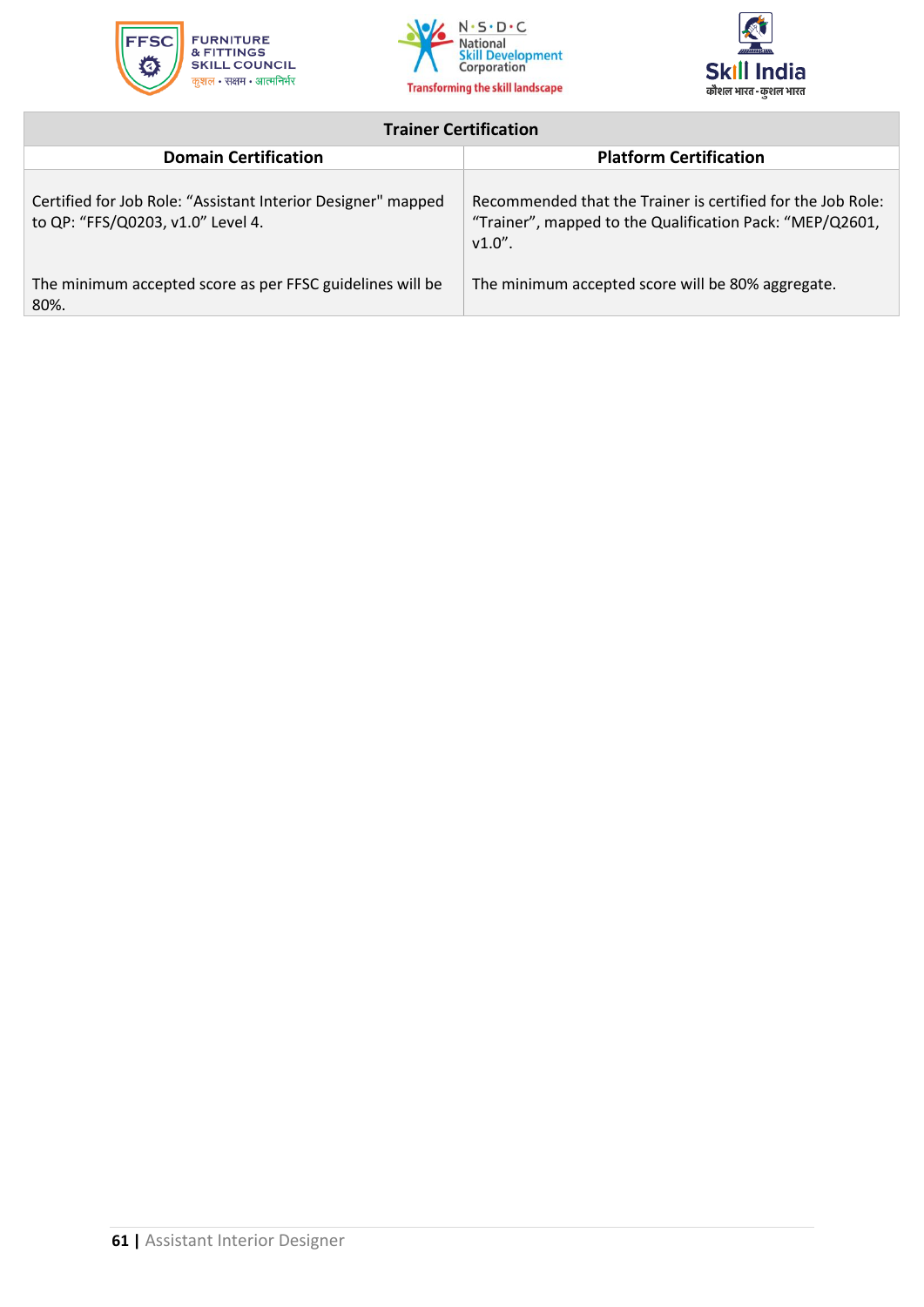





### **Assessor Requirements**

| Assessor Prerequisites - either one of the 4 options |                                                                                  |                                     |                                            |                                           |                                                          |                                                                                                                                                                                                                                                                                                                                          |
|------------------------------------------------------|----------------------------------------------------------------------------------|-------------------------------------|--------------------------------------------|-------------------------------------------|----------------------------------------------------------|------------------------------------------------------------------------------------------------------------------------------------------------------------------------------------------------------------------------------------------------------------------------------------------------------------------------------------------|
| <b>Minimum</b><br><b>Educational</b>                 | Specialization                                                                   | <b>Relevant Industry Experience</b> |                                            | <b>Training/Assessme</b><br>nt Experience |                                                          | <b>Remarks</b>                                                                                                                                                                                                                                                                                                                           |
| Qualification                                        |                                                                                  |                                     | Specialization<br>Years                    |                                           | <b>Specialization</b>                                    |                                                                                                                                                                                                                                                                                                                                          |
| Graduate                                             | Engineering (Civil,<br>Mechanical),<br>Architecture,<br><b>Interior Design</b>   | 5                                   | Interior Design and Build/<br>Architecture | $\mathbf{1}$                              | Preferable -<br>Vocational<br>or<br>Academic<br>Training |                                                                                                                                                                                                                                                                                                                                          |
| Graduate                                             | Any other<br>discipline than<br>covered above                                    | 6                                   | Interior Design and Build/<br>Architecture | $\mathbf{1}$                              | Preferable -<br>Vocational<br>or<br>Academic<br>Training | Preferable - Additional<br>Certification related to<br>specialization<br>in<br>architecture or interior<br>design sector (Software<br>AutoCAD, etc.),<br>like<br><b>Communication Skills.</b>                                                                                                                                            |
| <b>ITI/Diploma</b>                                   | Interior<br>Designing/Architec<br>tural Drafting                                 | 6                                   | Interior Design and Build/<br>Architecture | $\mathbf{1}$                              | Preferable -<br>Vocational<br>or<br>Academic<br>Training | Preferable - Additional<br>Certification related to<br>specialization<br>in.<br>architecture or interior<br>design sector (Software<br>AutoCAD, etc.),<br>like<br><b>Communication Skills.</b>                                                                                                                                           |
| Certificate-<br><b>NSQF</b>                          | <b>NSQF Level 4</b><br>Assistant Interior<br>Designer<br>(FFS/Q0203)<br>or above | 5                                   | Interior Design and Build/<br>Architecture | $\mathbf{1}$                              | Preferable -<br>Vocational<br>or<br>Academic<br>Training | Required-<br>Work<br>Experience<br>and<br>Recommendation letter<br>from<br>Employer,<br>Certificates of Training<br>from<br>companies.<br>Preferable - Additional<br>Certification related to<br>specialization<br>in.<br>architecture or interior<br>design sector (Software<br>AutoCAD, etc.),<br>like<br><b>Communication Skills.</b> |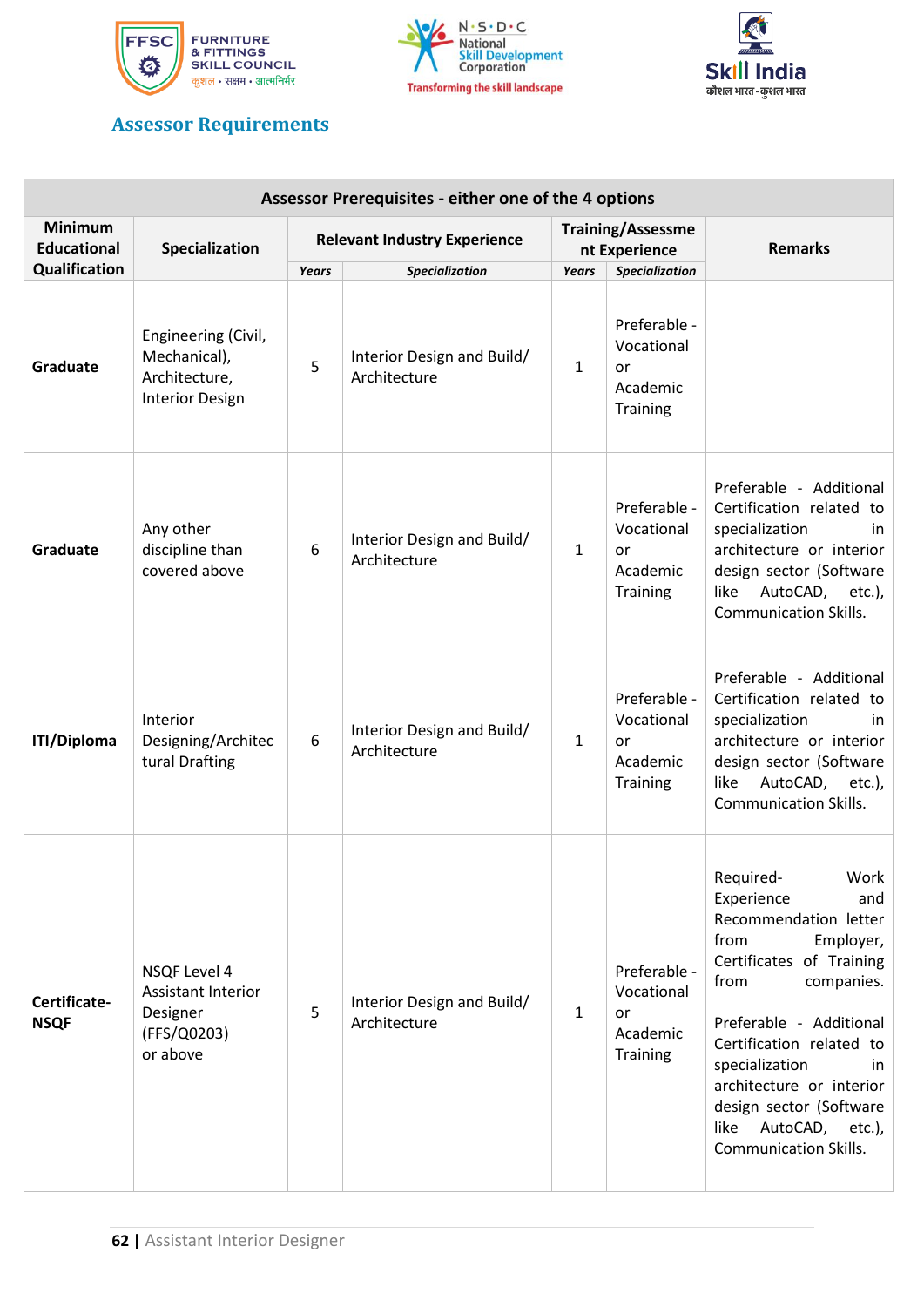





### **Assessor Certification**

<span id="page-63-0"></span>

| <b>Domain Certification</b>                                                                       | <b>Platform Certification</b>                                                                                                      |
|---------------------------------------------------------------------------------------------------|------------------------------------------------------------------------------------------------------------------------------------|
| Certified for Job Role: "Assistant Interior Designer" mapped<br>to QP: "FFS/Q0203, v1.0" Level 4. | Recommended that the Trainer is certified for the Job Role:<br>"Assessor", mapped to the Qualification Pack:<br>"MEP/Q2701, v1.0". |
| The minimum accepted score as per FFSC guidelines will be<br>80%.                                 | The minimum accepted score will be 80% aggregate.                                                                                  |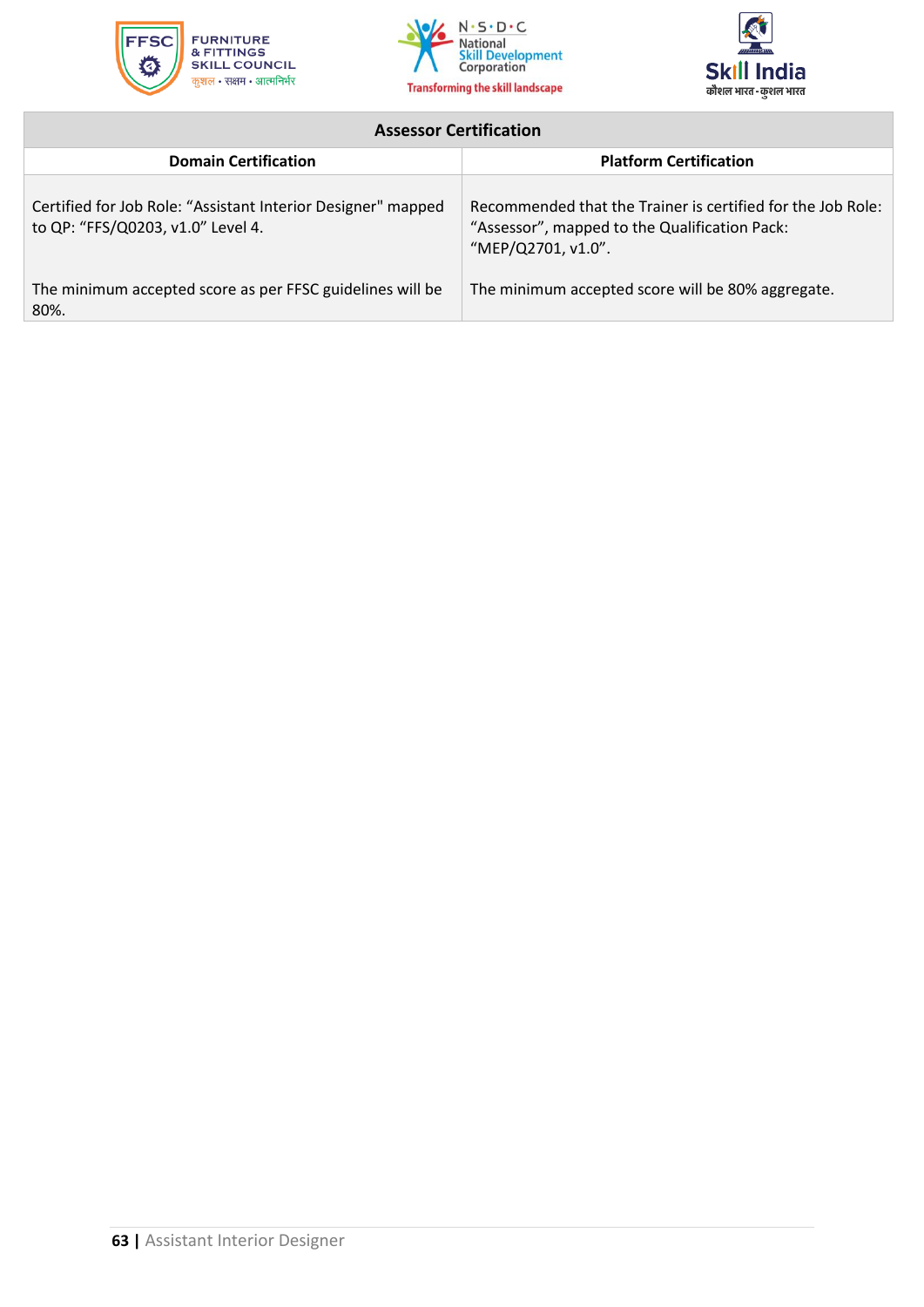





### **Assessment Strategy**

This section includes the processes involved in identifying, gathering, and interpreting information to evaluate the learner on the required competencies of the program.

At FFSC, we believe to gauge the performance of a candidate a holistic approach for assessment is essential. As such we have devised a multi-tier process to keep track of candidate overall progress at various stages. While a few techniques are imbibed as part of the training delivery program, others are explicit ways of testing. These are:

- 1. Internal (Preferred)
	- a. Trainer Led Assessment
	- b. Master Trainer/ Program Mentor Led Assessment
- 2. External
	- a. Assessment Partners/ Freelance Assessors (Mandatory)
	- b. Industry (Preferred)

### **1. Internal (Preferred)**

#### **a. Trainer Led Assessment:**

As part of the Training Delivery Program, various tests and projects are designed at regular intervals to gauge the progress of the candidate during the training program. These are mix of Theory and practical, individual and group activities.

Trainers will be provided specific training under the ToT programs to conduct these assessments. A report of the same will be submitted to the assigned Master Trainer/ Program Mentor.

### **b. Master Trainer/ Program Mentor Led Assessment:**

Every trainer/ batch should be connected with a Master Trainer/ Program Mentor, who will keep a check on the progress of the batch. Trainer can consult the Master Trainer/ Program Mentor with regards to training delivery or conducting periodic assessments.

Master Trainer/ Program Mentor may conduct their own session to assess the progress of the candidates, using the means as deemed suitable and feasible.

### **2. External**

### **a. Assessment Partners/ Freelance Assessors:**

An external assessment shall mandatorily be conducted be Assessment Partners via ToA certified Assessors or ToA certified Freelance Assessors. There are 3 key stages of any assessment activity – Pre-Assessment, During Assessment and Post Assessment. The defined system for conducting the assessment shall be followed at each stage.

FFSC Training and Assessment Team or any other assigned authority by FFSC, may conduct surprise or planned visits and checks from quality assurance and monitoring perspective.

The requirements and details of each stage are as highlighted below: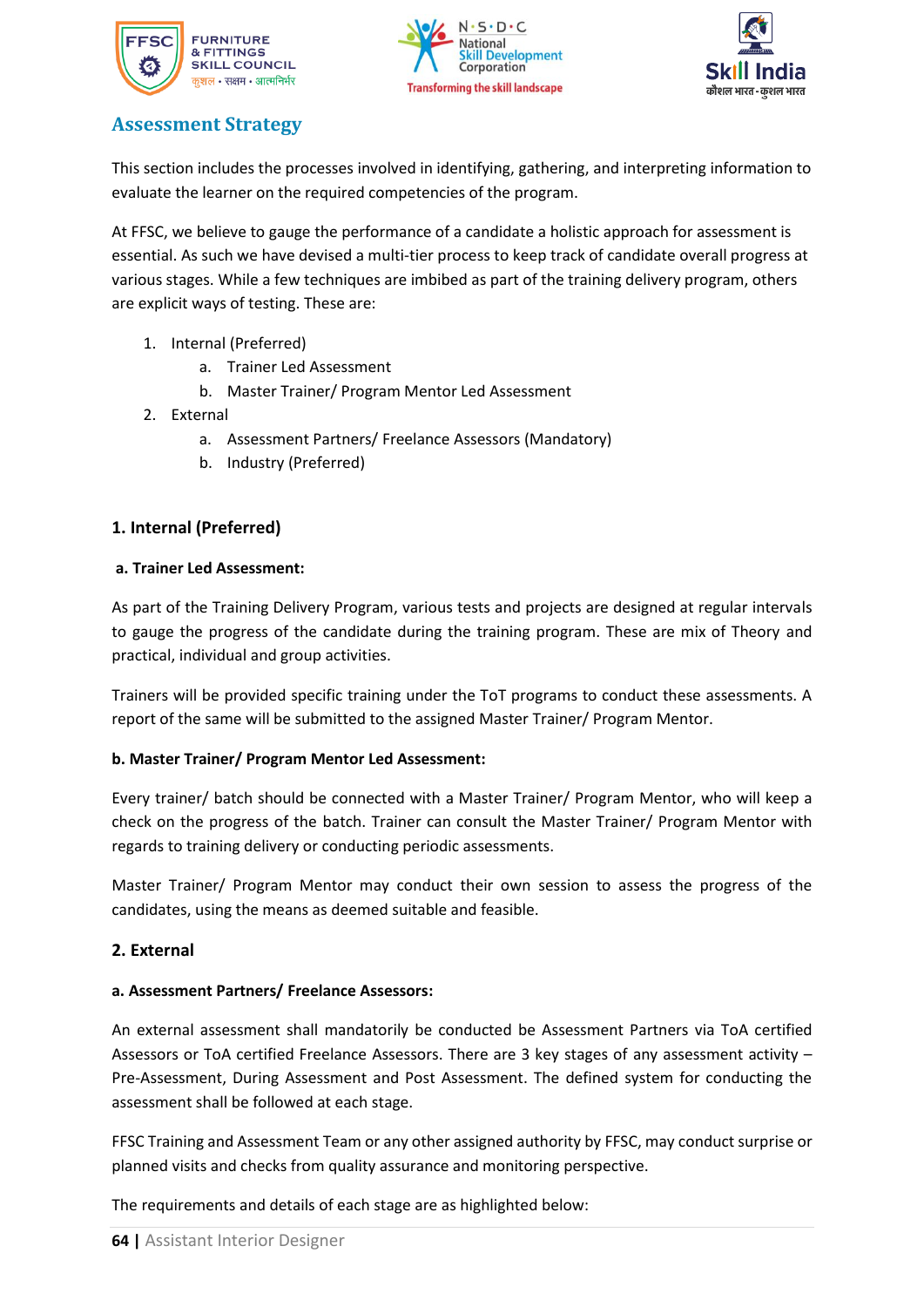





### **1. Pre-Assessment:**

- a. Assessment Partner/ Assessor/ Freelance Assessor Validation
- b. Training Centre Check for Assessment Setup/ Infra
- c. Question Papers submission by Assessment Partner/ Freelance Assessor to FFSC
- d. FFSC to validate and approve the Question papers in line with NOS and PC.
- e. FFSC Affiliation and Project Assessment Approval
- f. Centre ready for Assessment intimation by Training Partner or by the assigned Neutral Assessment Centre
- **2. During Assessment (on the Assessment Day):** The assessment can be conducted in offline, online or hybrid format depending on the feasibility and approvals from FFSC. Under either process the below guidelines are important to be compiled:
	- a. Check the availability of the Lab Equipment for the particular Job Role as per the mode of conducting assessment.
	- b. Candidate Validation: Confirm the Aadhar Card details of candidates
	- c. Check the duration of the training
	- d. Check the Assessment Start and End time to be as specified in documents
	- e. Assessor/ Freelance Assessor must follow the assessment guidelines at all times.
	- f. Intimation to FFSC Training and Assessment Monitoring Team for Assessment Quality Assurance checks.
	- g. Ensure evidence of conducting assessment is gathered as per FFSC protocol:
		- i. Time-stamped and geotagged reporting of the assessor from assessment location
		- ii. Centre photographs with signboards and scheme-specific branding
		- iii. Biometric or manual attendance sheet (stamped by T.P.) of the trainees during the training period
		- iv. Time-stamped and geotagged assessment (Theory + Viva + Practical) photographs and videos
	- h. Required documentation for submissions to the FFSC

### **3. Post Assessment:**

- a. Timely submission of the assessment documentation and feedback to FFSC
- b. Hard copies of the documents are stored
- c. Soft copies of the documents and photographs of the Assessment are uploaded/accessed from Cloud Storage
- d. Soft copies of the documents and photographs of the Assessment stored in the Hard Drives
- e. Any other compliance requirement as defined by FFSC

### **b. Industry Partner:**

FFSC may engage the Industry Partners and the Subject Matter Experts to conduct the Assessment of the candidates at various stages during the training program.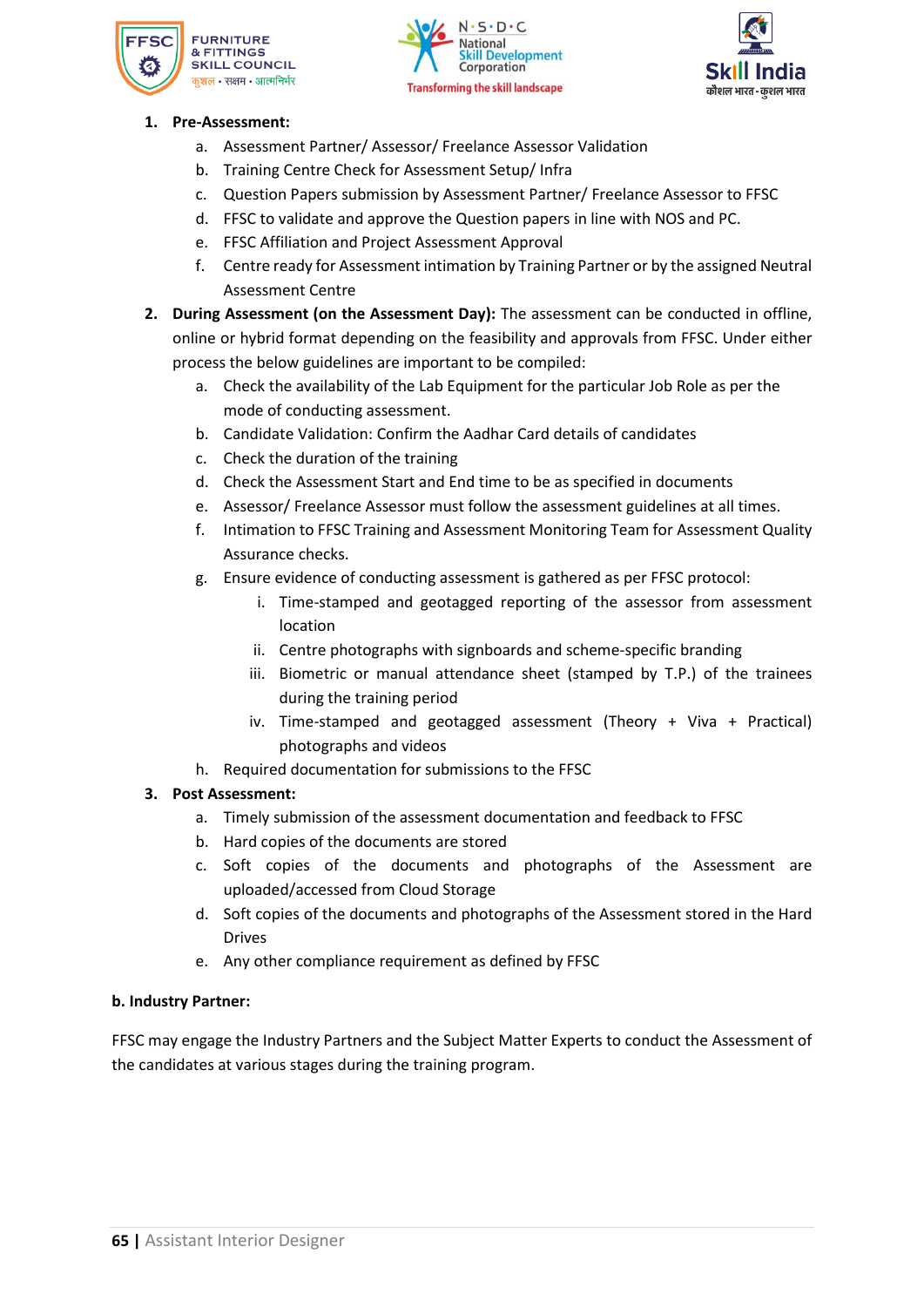





### <span id="page-66-0"></span>**References**

### <span id="page-66-1"></span>**Glossary**

| <b>Term</b>                           | <b>Description</b>                                                                                                                                                                                                                                                                                                                            |
|---------------------------------------|-----------------------------------------------------------------------------------------------------------------------------------------------------------------------------------------------------------------------------------------------------------------------------------------------------------------------------------------------|
| <b>Declarative</b><br>Knowledge       | Declarative knowledge refers to facts, concepts, and principles that need to<br>be known and/or understood in order to accomplish a task or to solve a<br>problem.                                                                                                                                                                            |
| <b>Key Learning</b><br><b>Outcome</b> | Key learning outcome is the statement of what a learner needs to know,<br>understand and be able to do in order to achieve the terminal outcomes. A<br>set of key learning outcomes will make up the training outcomes. Training<br>outcome is specified in terms of knowledge, understanding (theory) and<br>skills (practical application). |
| (M) TLO                               | On-the-job training (Mandatory); trainees are mandated to complete<br>specified hours of training on-site                                                                                                                                                                                                                                     |
| OJT (R)                               | On-the-job training (Recommended); trainees are recommended the<br>specified hours of training on-site                                                                                                                                                                                                                                        |
| <b>Procedural</b><br><b>Knowledge</b> | Procedural knowledge addresses how to do something or how to perform a<br>task. It is the ability to work or produce a tangible work output by applying<br>cognitive, affective, or psychomotor skills.                                                                                                                                       |
| <b>Training Outcome</b>               | Training outcome is a statement of what a learner will know, understand<br>and be able to do upon the completion of the training.                                                                                                                                                                                                             |
| <b>Terminal Outcome</b>               | The terminal outcome is a statement of what a learner will know,<br>understand and be able to do upon the completion of a module. A set of<br>terminal outcomes help to achieve the training outcome.                                                                                                                                         |